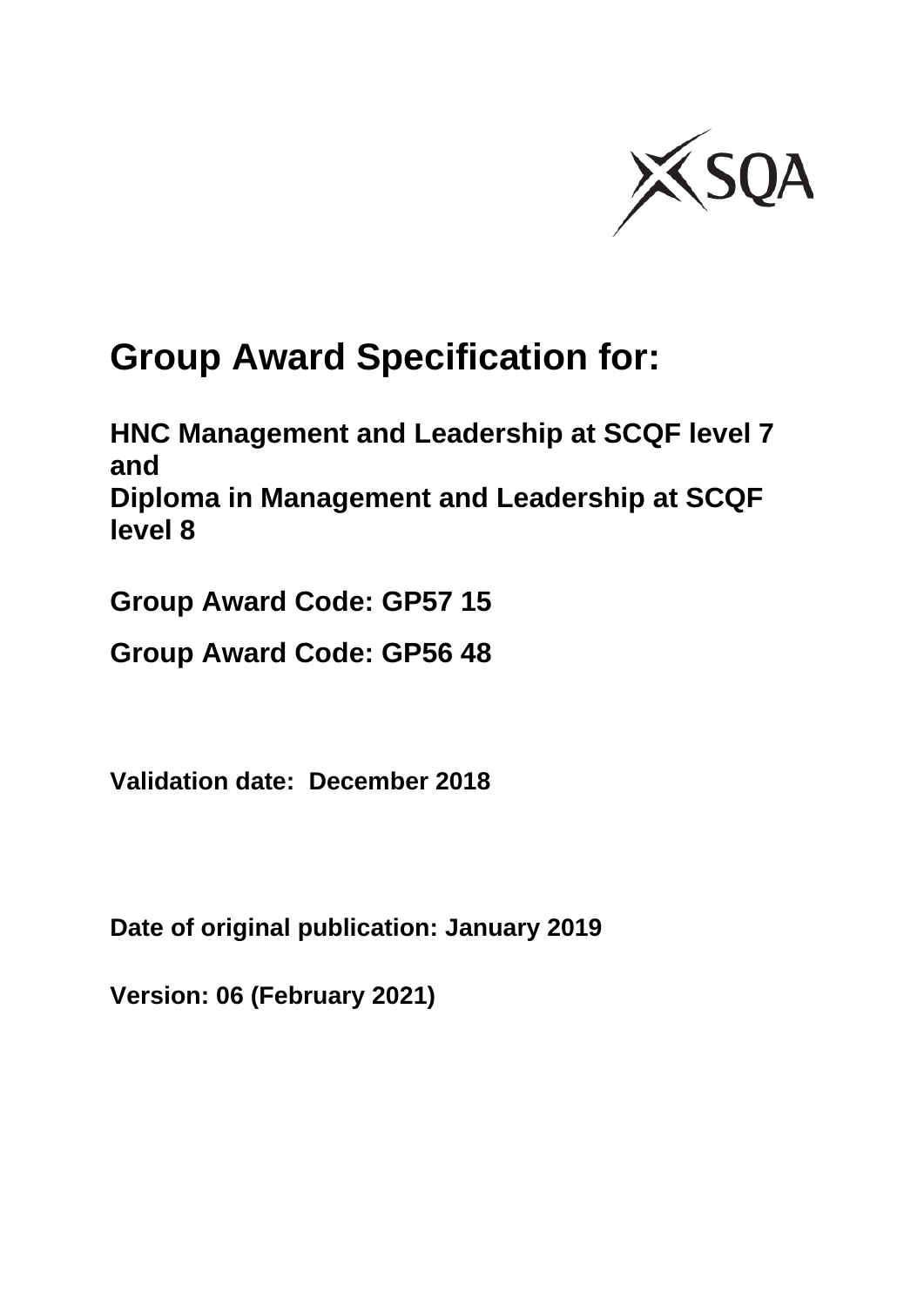# **Table of contents**

| 1              |                                                                                       |  |
|----------------|---------------------------------------------------------------------------------------|--|
|                | 1.1                                                                                   |  |
|                | 1.2                                                                                   |  |
|                | 1.3                                                                                   |  |
|                | 1.4                                                                                   |  |
|                | 1.5                                                                                   |  |
|                | 1.6                                                                                   |  |
| $\overline{2}$ |                                                                                       |  |
|                | 2.1                                                                                   |  |
|                | 2.1.1                                                                                 |  |
|                | 2.1.2                                                                                 |  |
| 3              | Aims of the HNC and Diploma in Management and Leadership 11                           |  |
|                | 3.1                                                                                   |  |
|                | General aims of the HNC in Management and Leadership 11<br>3.2                        |  |
|                | 3.3                                                                                   |  |
|                | 3.4                                                                                   |  |
|                | 3.5<br>General aims of the Diploma in Management and Leadership12                     |  |
|                | 3.6<br>Specific aims of the Diploma in Management and Leadership 12                   |  |
| 4              |                                                                                       |  |
|                | 4.1                                                                                   |  |
| 5              | Additional benefits of the qualification in meeting employer needs14                  |  |
|                | 5.1                                                                                   |  |
|                | Mapping of National Occupational Standards (NOS) and trade body standards .17<br>5.2  |  |
|                | Mapping of Core Skills development opportunities across the mandatory units of<br>5.3 |  |
|                |                                                                                       |  |
|                | 5.4<br>Assessment strategy for the mandatory units of the qualifications 21           |  |
| 6              |                                                                                       |  |
|                | 6.1                                                                                   |  |
|                | 6.2                                                                                   |  |
|                | 6.2.1                                                                                 |  |
|                | 6.2.2                                                                                 |  |
|                | 6.2.3                                                                                 |  |
|                | 6.3                                                                                   |  |
|                | 6.4                                                                                   |  |
|                | 6.5                                                                                   |  |
| 7              |                                                                                       |  |
| 8              |                                                                                       |  |
| 9              |                                                                                       |  |
|                |                                                                                       |  |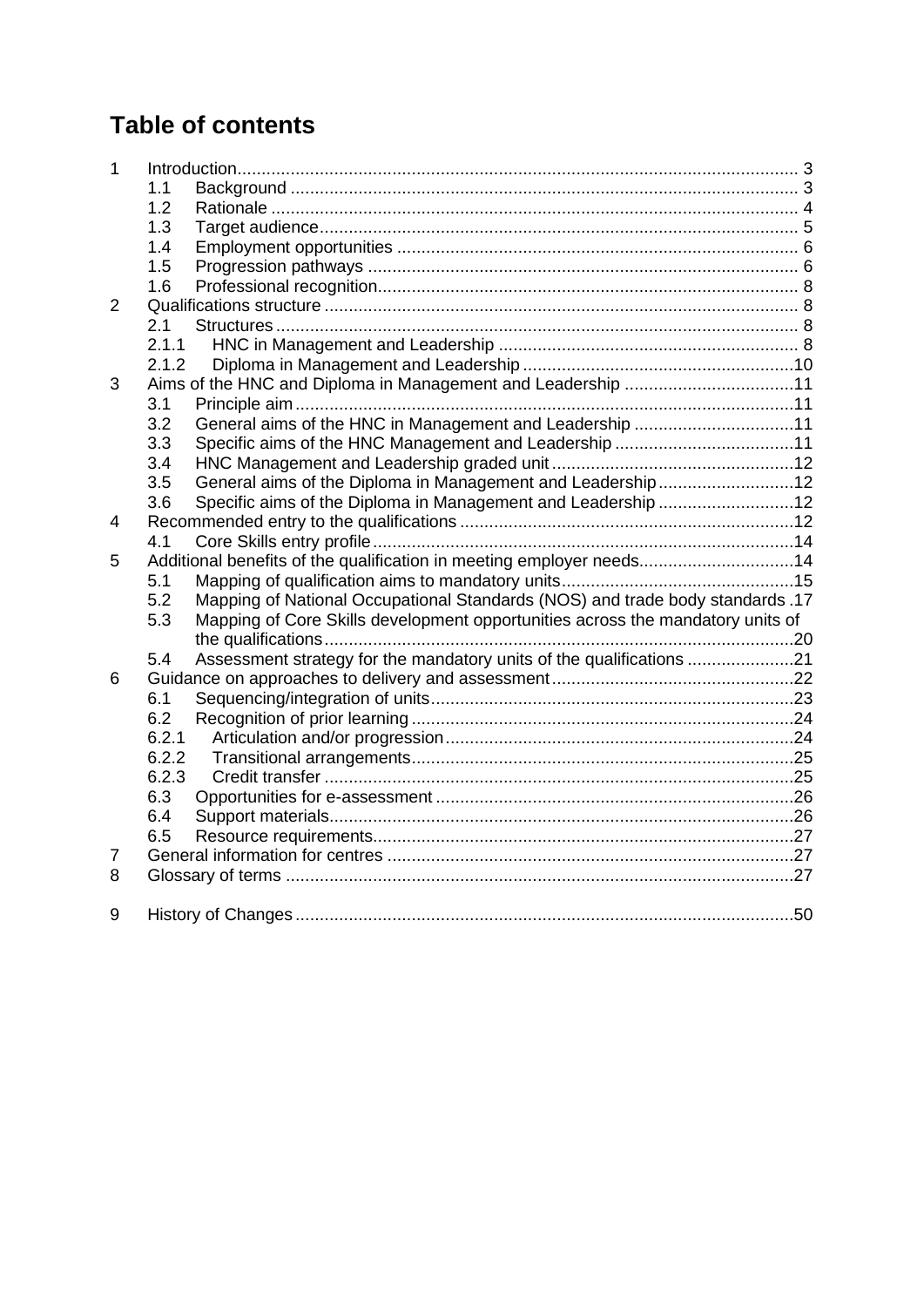# <span id="page-2-0"></span>**1 Introduction**

This document was previously known as the arrangements document. The purpose of this document is to:

- assist centres to implement, deliver and manage the qualification
- provide a guide for new staff involved in offering the qualification
- inform course managers teaching staff, assessors, learners, employers and HEIs of the aims and purpose of the qualification
- provide details of the range of learners the qualification is suitable for and progression opportunities

## <span id="page-2-1"></span>**1.1 Background**

The HNC and Diploma in Management were first offered in 1990 and were the first competence based awards offered at HN level, the Diploma offered as a Professional Development Award, by SQA.

Since then the awards have undergone a number of revisions (1996, 2006, 2012) reflecting changes in approaches to how awards are offered by SQA. More importantly, the revisions attempted to ensure that the awards reflected the changing role of the manager and continued to support and meet the needs of aspiring and practising managers. In 2012, the awards were retitled and reviewed to reflect the focus on leadership at all levels within a broad range of organisations and to ensure that the awards maintained their relevance.

This review reflects and continues responses to the changing demands placed upon leaders/managers brought about by innovation and development in ICT, globalization, societal and attitudinal change, economic change and changes in working practices. Underpinning the Awards throughout is the view that leaders/managers at all levels play a key role in all organisations and sectors in providing leadership and in delivering organisational objectives. The knowledge and skills required to lead, oversee business operations, manage projects and change, self-manage, manage health and well-being, and effectively communicate with co-workers are core to leader manager roles and are fundamental aspects of both awards. Leader manager roles continue to evolve at pace and the success or otherwise of the revised awards will be determined by their ability to reflect and contribute to a continually changing landscape.

The award levels reflect the two dominant decision levels within organisations ie, strategic and operational decision making; the HNC focuses on the latter and Diploma on the former. The HNC as well as building an understanding of the key functions in an organisation (eg, finance, human resources) also develops skills in areas of change, project and operational management. In addition, critical to the role of any leader is self-management/awareness and the HNC enables individuals to have an understanding of themselves in order to lead others. The Diploma in Management and Leadership is targeted at those aspiring to, or in more senior positions which include oversight of areas of strategic concern and leadership responsibilities across parts of or the whole of the organisation including organisational leadership, strategic planning and change. Both awards are structured to allow flexibility for individuals as well as delivering centres which enables specialised units to be undertaken eg, quality management, HRM, innovation and risk management.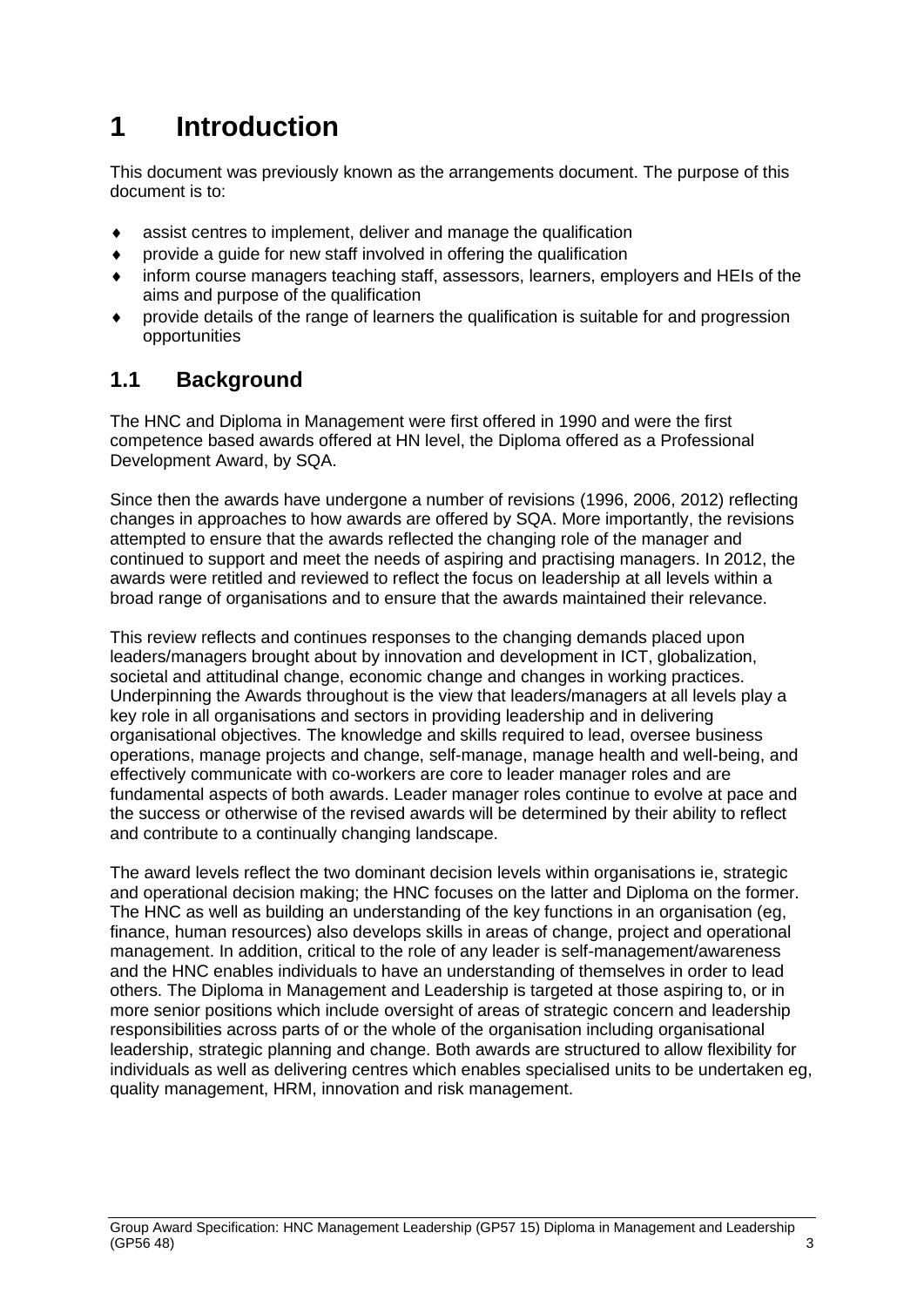In summary the awards provide:

- a qualification designed to meet the needs of organisations, individuals and delivering centres
- a general management qualification with specialist provision accommodated for within a flexible structure
- units which allow for progression to meet the HN design principles and SCQF requirements
- articulation routes from and to other awards

# <span id="page-3-0"></span>**1.2 Rationale**

In 2016, a scoping exercise was conducted to investigate the continued suitability of the current SQA Management portfolio, including the HNC and Diploma in Management and Leadership in terms of meeting the needs of learners, employing organisations, further and higher education institutions and professional bodies.

A key concern of the report was the decline in the uptake of these awards and whether they had any continuing relevance. The report concluded that there are a number of contributing factors to this decline: structural changes in the employment market, a crowded provider market, in house/bespoke provision, changes in FE College structure and provision, a lack of delivery/teaching staff, the length of time to achieve the award, and questions regarding the relevance of the qualification. The latter point raised interesting dilemmas as it would appear that the decline of management subjects is not confined to SQA's HNC and Diploma in Management awards and is being experienced in other management awards and by other providers in further and higher education sector.

The CBI/Pearson Education and Skills survey published July 2016 suggests that:

#### **'***over three quarters of businesses operating in Scotland (77%) expect to have more jobs for people with higher-level skills over the coming years, with more firms and needing more people with leadership and management skills (70%)*

Yet, the message from employers, as indicated by the CBI/Pearson study, is that leadership and management skills are desperately required. In addition, those SQA centres contributing to the scoping report strongly supported the relevance of the skills content of the awards.

The scoping report concludes that there is an established academic discourse that sets management as a distinct area and that while related to other awards eg, business administration it is sufficiently different in the knowledge and skills covered. It further concludes that focus of the awards should be leadership, self-management, change and project management and these should provide the basis upon which to reposition and rebuild these awards. Feedback received from all SQA centres involved in the scoping report confirmed that a management offer built on these pillars would be welcomed.

The revised award builds on these ideas and accepts the conclusion of the scoping report that there is a need to reposition both awards to focus on the skills that allow leaders to face the day to day challenges of the modern workplace. It aims to provide the learning and ideas to build skills of personal resilience, confidence and empathy through the *developing selfmanagement skills* unit. In addition it seeks to build a set of practical skills that learners can take back to their workplace as well as a working knowledge of the key functional areas that often shape the leadership role. The leader manager is viewed as someone who is connected to and works with their co-workers, customers, public and all other stakeholders. The aim of the revised awards is therefore to provide the skills required of a connected leader manager.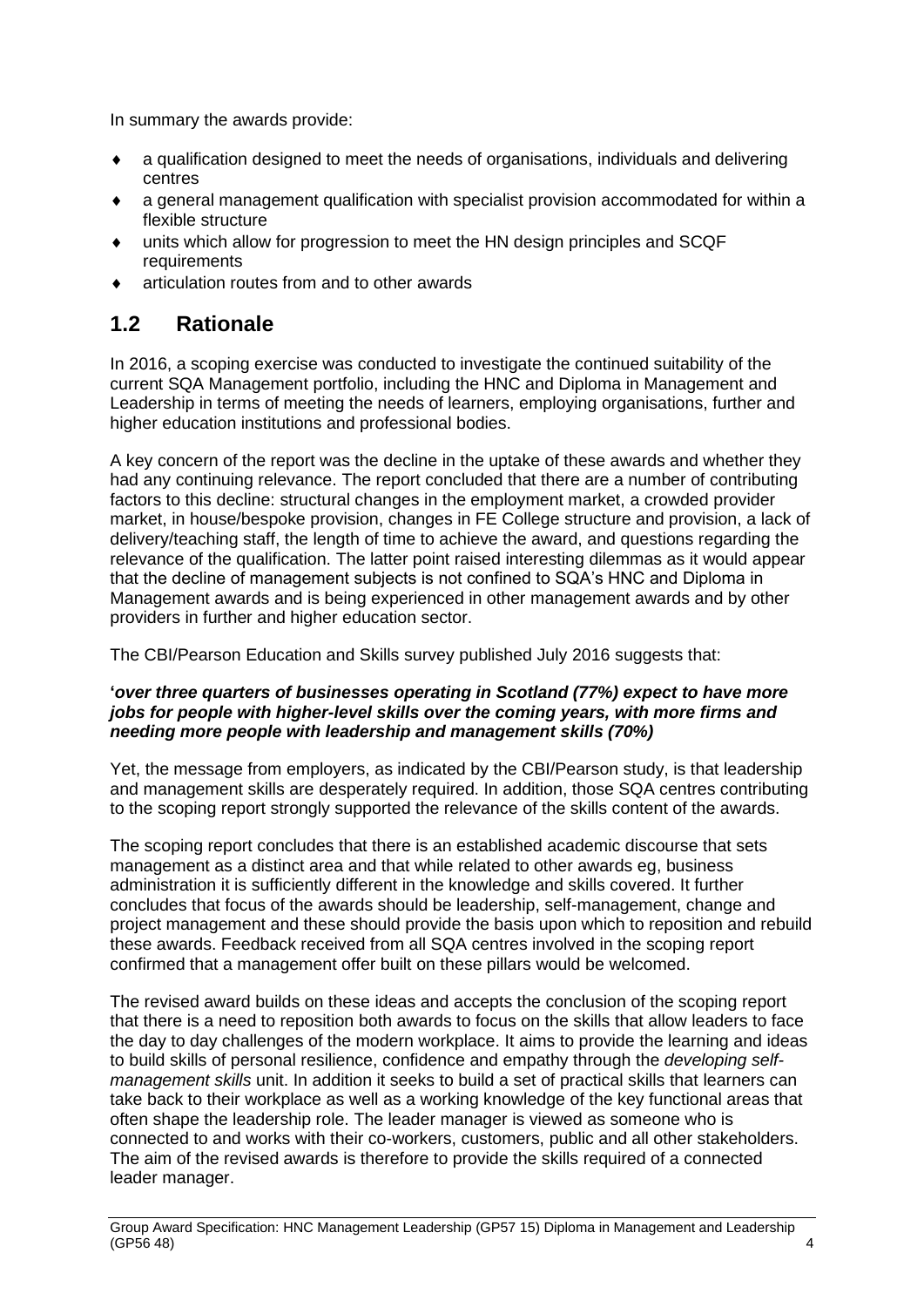The structure of both awards, see Section 2 below, are governed by SQA framework rules. However, within the frameworks, every attempt has been made to

- create an award structure and content that is flexible enough to reflect changes in leadership and management practice
- create an approach to unit design and assessment that allows the key concepts of leadership and management practice to be applied across and within organisations and sectors
- allow for learners and delivering centres to undertake or deliver specialised units which reflect individual needs
- enables progress to further study

A consequence of the SQA design rules has been the need to review the relationship between the two awards. In recent years the HNC Award, (12 credits), has been an integrated part of the 18 credit Diploma Award (12 HNC credits plus 6 Diploma credits) with the result that all Diploma learners would have to successfully complete the HNC Award. However, through the credit rating rules the award would have to be aggregated and averaged at a lower SCQF level than would be expected of a strategically led management diploma and as a result it would not reflect the strategic and higher level thinking content of the six Diploma Units. To maintain the integrity of the Diploma as a strategically focused award it has been agreed that the Award will be independent of the HNC Award ie, the Diploma can be undertaken on its own without learners having completed or needing to complete the HNC units. The Diploma will remain a logical progression for those learners who have successfully completed the HNC Award, however, freeing it from the ties to the HNC Management and Leadership award will allow centres to attract learners from a wider base.

## <span id="page-4-0"></span>**1.3 Target audience**

The HNC and Diploma in Management and Leadership are suitable for a wide range of learners including:

- All individuals who wish to develop their own personal skills, their understanding of organisations and organisational success, along with the practical skills eg, project management skills required of a leader manager. This may include:
	- School leavers
	- Adult returners
	- Learners
		- who find themselves in their very first leader/manager role
		- aspiring to a promoted leader/manager position
		- wishing to develop their leader/manager skills
		- from all organisation types and sectors
	- those seeking to progress their studies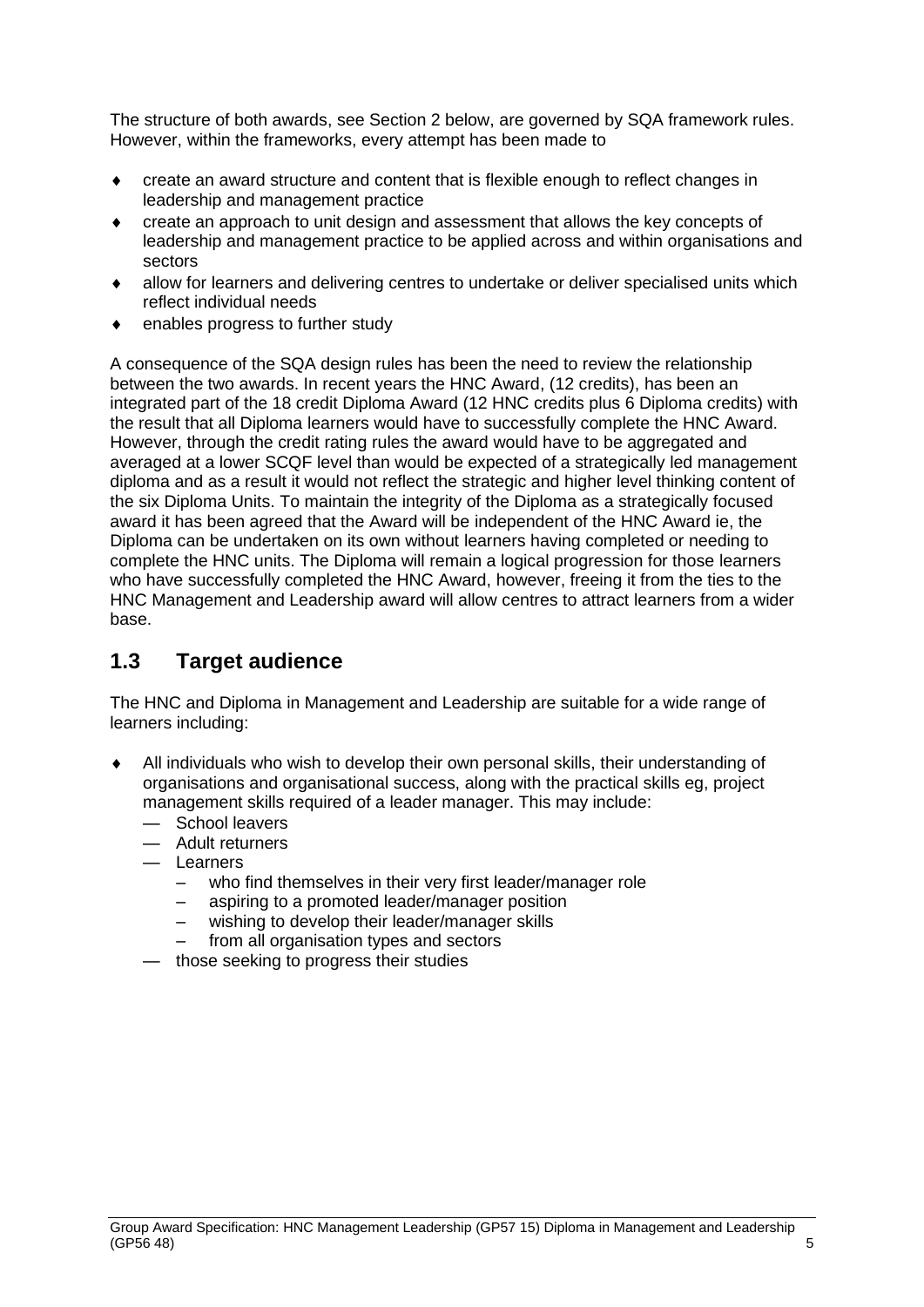# <span id="page-5-0"></span>**1.4 Employment opportunities**

The HNC and Diploma in Management and Leadership are designed to provide learners with the skills and knowledge required to enter a range of roles across all sectors. Positions may or may not include the term 'leader or manager' but may still require employees/crew/team to take leadership responsibility. The following list provides an indication of the types of post:

- Team/crew member
- ◆ Team/crew leader
- ◆ Project leader
- Senior administrator
- Customer service executive/manager
- ◆ Crew manager
- Senior engineer/trainer/practitioner
- Facilities manager

## <span id="page-5-1"></span>**1.5 Progression pathways**

The diagram on the following page highlights the possible progression routes available for learners studying for management qualifications.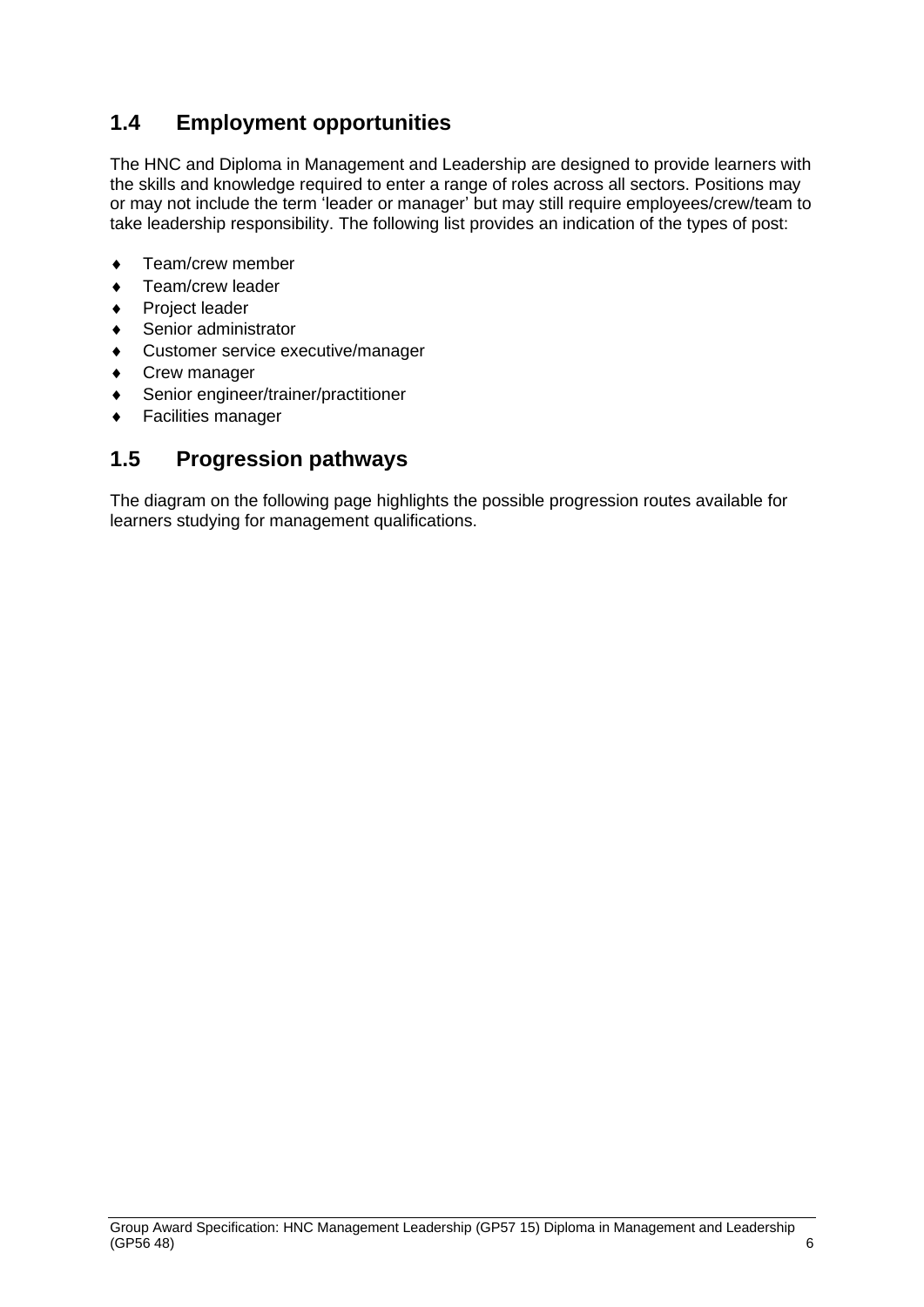|                      |                        |                                                       | <b>Progression chart</b>                                                                                                                                                                                                                                                                                                                                                                                          |                                                              |
|----------------------|------------------------|-------------------------------------------------------|-------------------------------------------------------------------------------------------------------------------------------------------------------------------------------------------------------------------------------------------------------------------------------------------------------------------------------------------------------------------------------------------------------------------|--------------------------------------------------------------|
| <b>SCQF</b><br>level | <b>Awards</b>          | <b>HNC/Diploma</b><br>in Management<br>and Leadership | <b>PDAs</b>                                                                                                                                                                                                                                                                                                                                                                                                       | <b>SVQs</b>                                                  |
| 12                   |                        |                                                       |                                                                                                                                                                                                                                                                                                                                                                                                                   |                                                              |
| 11                   |                        |                                                       | PDA in Organisational Ethics and Decision Making<br>PDA in Strategic Leadership                                                                                                                                                                                                                                                                                                                                   | SVQ in Management                                            |
| 10                   |                        |                                                       | <b>Honours Degree</b>                                                                                                                                                                                                                                                                                                                                                                                             |                                                              |
|                      |                        |                                                       |                                                                                                                                                                                                                                                                                                                                                                                                                   | SVQ in Leadership and<br><b>Management for Care Services</b> |
| 9                    |                        |                                                       | <b>Ordinary Degree</b>                                                                                                                                                                                                                                                                                                                                                                                            |                                                              |
| 8                    |                        | Diploma in<br>Management<br>and Leadership            | PDA in Decision Making and Innovation<br>PDA in Organisational Leadership<br>PDA in Managing Projects and Business Processes (SVQ units)<br>PDA in Planning and Implementing Change (SVQ units)<br>PDA in Leading Change (SVQ units)<br>PDA in Strategic Leadership and Management<br>PDA in Strategic Management<br>PDA in Managing Self and Others<br>PDA in Leadership and Change<br>PDA in Project Management | SVQ in Management                                            |
|                      |                        |                                                       | PDA in Leadership (SVQ units)<br>PDA in Managing Finances (SVQ units)<br>PDA in Organisational Leadership and Management                                                                                                                                                                                                                                                                                          |                                                              |
| $\overline{7}$       |                        | HNC in<br>Management<br>and Leadership                | PDA in Managing Self and Others<br>PDA in Managing Resources and Quality<br>PDA in Managing Self and the Work of Others (SVQ units)<br>PDA in Team Leadership and Management                                                                                                                                                                                                                                      | SVQ in Management                                            |
| $6\phantom{1}6$      | Award in<br>Leadership |                                                       | PDA in Management<br>PDA in Introductory Leadership and Management                                                                                                                                                                                                                                                                                                                                                | SVQ in Team Leading                                          |
| 5                    | Award in<br>Leadership |                                                       |                                                                                                                                                                                                                                                                                                                                                                                                                   |                                                              |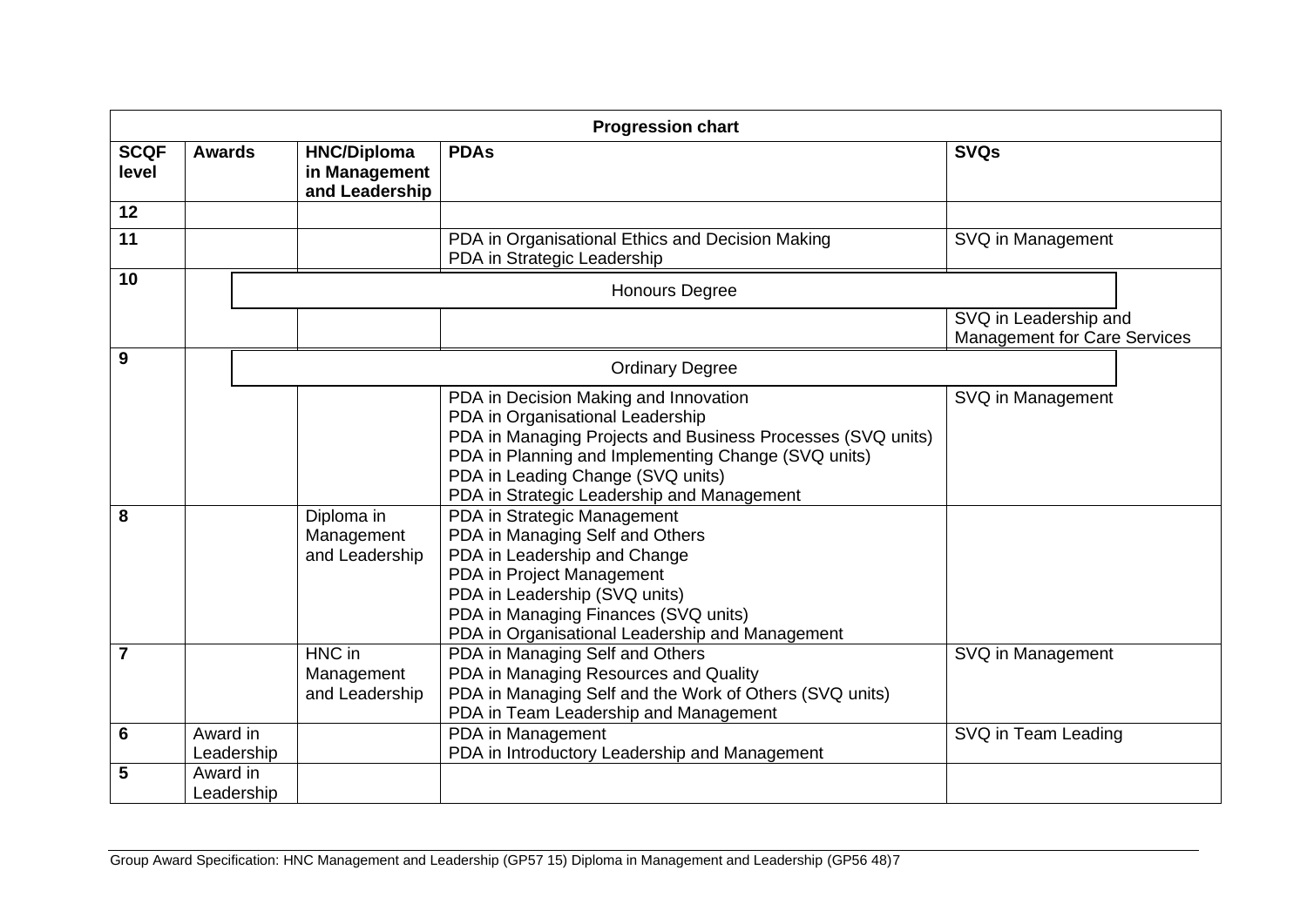# <span id="page-7-0"></span>**1.6 Professional recognition**

The Chartered Management Institute (CMI) jointly certificates the HNC and Diploma in Management and Leadership with SQA. On achievement of the HNC or Diploma in Management and Leadership, learners are eligible for Associate (ACMI) membership of the CMI.

Learners are also entitled to 12 months free studying membership of CMI when registered on the HNC or Diploma in Management and Leadership.

# <span id="page-7-1"></span>**2 Qualifications structure**

The HNC in Management and Leadership is made up of 12 SQA unit credits. It comprises 96 SCQF credit points of which 48 are at SCQF level 7 in the mandatory section including a graded unit of 8 SCQF credit points at SCQF level 7.

The Diploma in Management and Leadership is made up of 6 SQA unit credits. It comprises of 4 Mandatory SQA unit credits, 32 credits at SCQF level 8, and two optional credits. The award is credited at SCQF level 8.

A mapping of Core Skills development opportunities is available in Section 5.3.

## <span id="page-7-2"></span>**2.1 Structures**

## <span id="page-7-3"></span>**2.1.1 HNC in Management and Leadership**

The mandatory units of the HNC in Management and Leadership cover: self-management, the ability to lead teams, managing operations including IT, quality and health and wellbeing, and project management through the graded unit.

To achieve the HNC in Management and Leadership, learners are required to complete 12 SQA credits/96 SCQF credits

### **Group A — Mandatory units**

Learner must complete all mandatory units (7 SQA credits/56 SCQF credits)

| 4 code | 2 code | Unit title                                                     | <b>SQA</b><br>credit | <b>SCQF</b><br>credit<br>points | <b>SCQF</b><br>level |
|--------|--------|----------------------------------------------------------------|----------------------|---------------------------------|----------------------|
| H1F1   | 34     | <b>Management: Developing Self</b><br><b>Management Skills</b> | 1                    | 8                               |                      |
| H1F2   | 34     | Management: Leadership at Work                                 |                      | 8                               |                      |
| J1BY   | 34     | <b>Manage Operational Resources</b>                            | $\overline{2}$       | 16                              |                      |
| J1F5   | 35     | <b>Managing People</b>                                         | 2                    | 16                              | 8                    |
| J1LW   | 34     | Management and Leadership: Graded Unit                         |                      | 8                               |                      |
|        |        | Total                                                          |                      | 56                              |                      |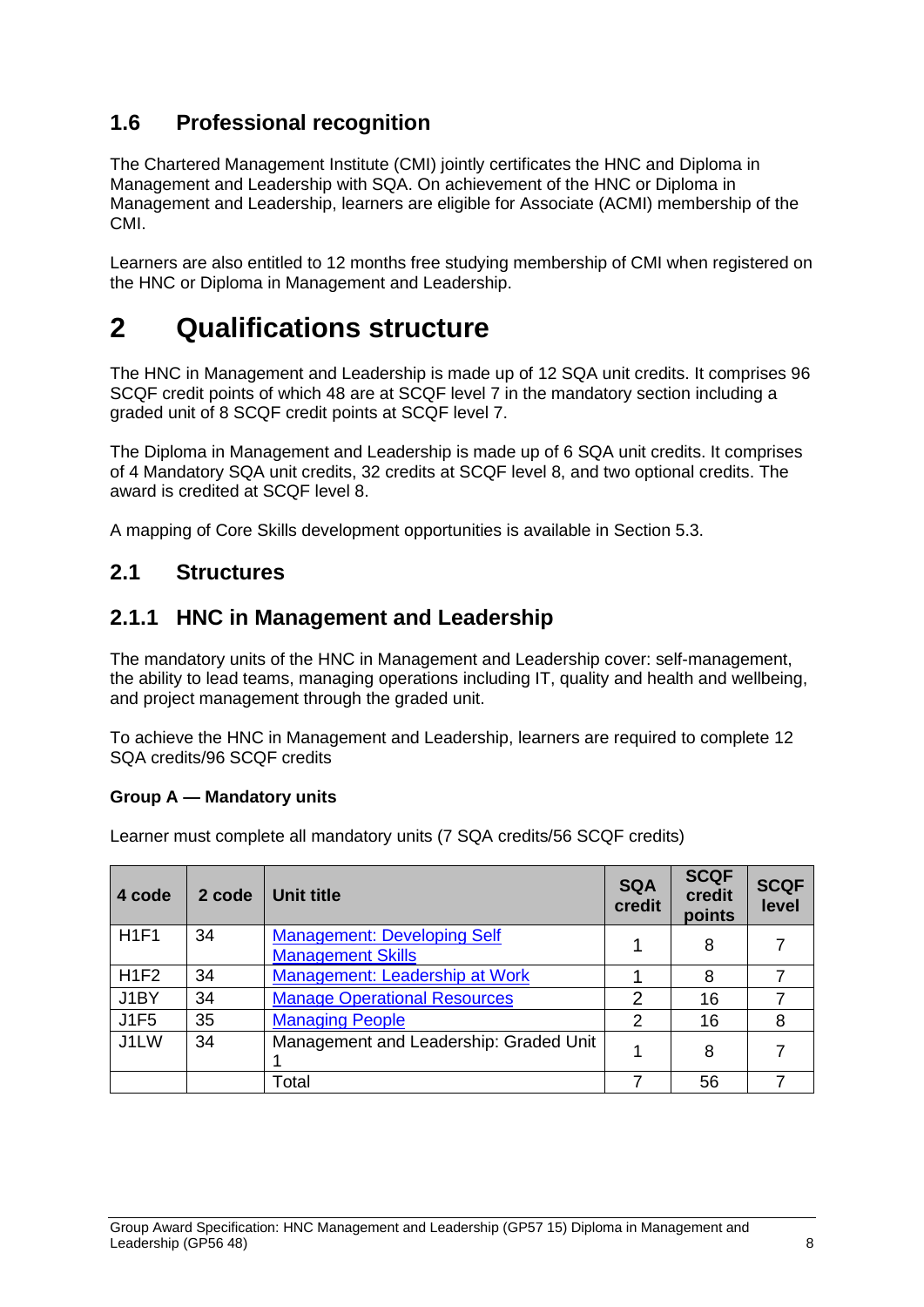### **Group B — Restricted mandatory units**

Learners are required to complete at least one unit from this group (1 SQA credit/8 SCQF credits) ie, a minimum of 1 SQA credit/8 SCQF credits and a maximum of 5 SQA credits/40 SCQF credits.

| 4 code            | 2 code | <b>Unit title</b>                                                 | <b>SQA</b><br>credit | <b>SCQF</b><br>credit<br>points | <b>SCQF</b><br>level |
|-------------------|--------|-------------------------------------------------------------------|----------------------|---------------------------------|----------------------|
| F7BX              | 34     | Marketing: An Introduction                                        |                      | 8                               |                      |
| H <sub>1F0</sub>  | 34     | <b>Creating a Culture of Customer Care</b>                        |                      | 8                               |                      |
| <b>DV89</b>       | 34     | <b>Management: Managing Financial</b><br><b>Resources</b>         |                      | 8                               |                      |
| DW6G              | 34     | <b>Management of Quality</b>                                      | $\mathcal{P}$        | 16                              |                      |
| J4DL              | $34*$  | <b>Managing People and Organisations</b>                          | $\mathcal{P}$        | 16                              |                      |
| F <sub>1</sub> MF | 34     | <b>Organisations and Management</b>                               |                      | 8                               |                      |
| F93K              | 34     | <b>Financial Accounting Statements: An</b><br><b>Introduction</b> |                      | 8                               |                      |
| <b>F93H</b>       | 34     | <b>Using Financial Accounting Statements</b>                      |                      | 8                               |                      |

#### **Group C — Optional units**

Learners must completed sufficient optional units to ensure an overall total of 12 SQA credits/96 SCQF credits to achieve the HNC Management and Leadership.

| 4 code            | 2 code | <b>Unit title</b>                                                             | <b>SQA</b><br>credit | <b>SCQF</b><br>credit<br>points | <b>SCQF</b><br>level |
|-------------------|--------|-------------------------------------------------------------------------------|----------------------|---------------------------------|----------------------|
| DV <sub>5</sub> H | 35     | <b>Project Management: Project Justification</b><br>and Planning              | 1                    | 8                               | 8                    |
| DV <sub>5</sub> J | 35     | <b>Project Management: Managing the</b><br><b>Implementation of a Project</b> | $\overline{2}$       | 16                              | 8                    |
| <b>H91M</b>       | 35     | <b>Managing an Event</b>                                                      | $\overline{2}$       | 16                              | 8                    |
| J2FH*             | 34     | <b>Human Resource Management:</b><br><b>Introduction</b>                      | 1                    | 8                               | $\overline{7}$       |
| H <sub>2</sub> MK | 34     | <b>Individual Employment Relations: Law</b>                                   | 1                    | 8                               | $\overline{7}$       |
| DN7E              | 35     | <b>Human Resource Management: Employee</b><br><b>Relationship Management</b>  | 1                    | 8                               | 8                    |
| DN7H              | 35     | Human Resource Management: Employee<br><b>Reward</b>                          | 1                    | 8                               | 8                    |
| H <sub>1</sub> XP | 35     | <b>Human Resource Management:</b><br><b>Supporting Organisational Change</b>  | 1                    | 8                               | 8                    |
| HX3T              | 35     | <b>Marketing Planning: Domestic Market</b>                                    | $\overline{2}$       | 16                              | 8                    |
| FK8K              | 35     | <b>Managing Marketing Resources</b>                                           | 1                    | 8                               | 8                    |
| J557              | $35*$  | <b>Preparing Financial Forecasts</b>                                          | 1                    | 8                               | $\overline{8}$       |
| <b>F7J7</b>       | 35     | <b>Business Culture and Strategy</b>                                          | $\overline{2}$       | 16                              | $\overline{8}$       |
| J45X              | $34*$  | <b>Statistics for Business</b>                                                | 1                    | 8                               | $\overline{7}$       |
| <b>J56B</b>       | $34*$  | <b>Business Law: An Introduction</b>                                          | 1                    | 8                               | $\overline{7}$       |
| J1BW              | 35     | <b>Behavioural Skills for Business</b>                                        | 1                    | 8                               | 8                    |
| J462              | $34*$  | Economic Issues: An Introduction                                              | 1                    | 8                               | $\overline{7}$       |
| <b>J56G</b>       | $35*$  | <b>Economics: Micro and Macro Theory and</b><br><b>Application</b>            | 1                    | 8                               | 8                    |
| F84W              | 35     | <b>Information and Communication</b><br><b>Technology in Business</b>         | $\overline{2}$       | 16                              | 8                    |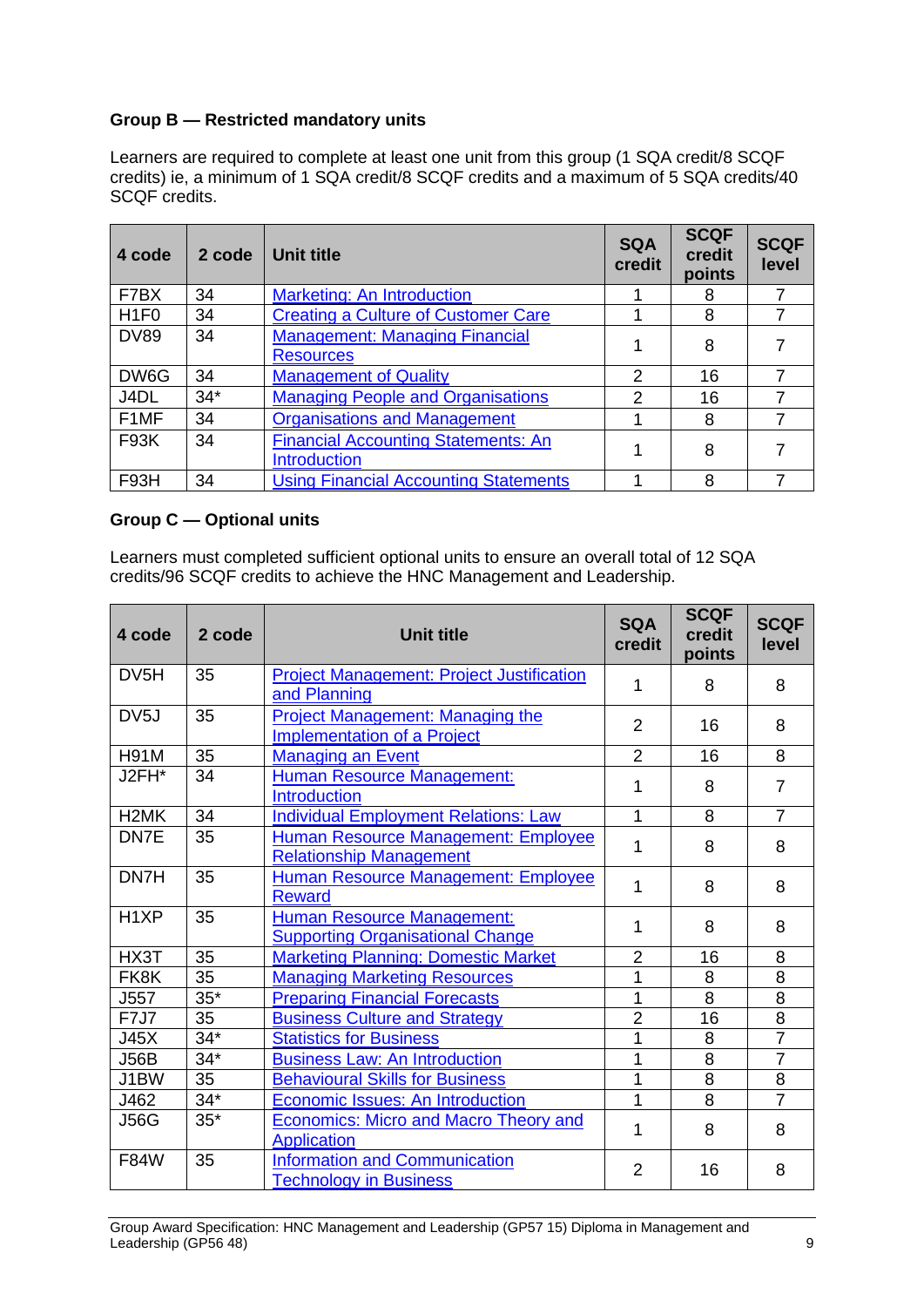# <span id="page-9-0"></span>**2.1.2 Diploma in Management and Leadership**

| 4 code           | 2 code | Unit title                                                      | <b>SQA</b><br>credit | <b>SCQF</b><br>credit<br>points | <b>SCQF</b><br>level |
|------------------|--------|-----------------------------------------------------------------|----------------------|---------------------------------|----------------------|
| H <sub>1F3</sub> | 35     | Management: Plan, Lead and Implement<br>Change                  |                      | 8                               |                      |
| <b>J1C0</b>      | 35     | <b>Management: Organisational Leadership</b><br>and Development |                      | 8                               |                      |
| <b>H1S7</b>      | 35     | <b>Management: Develop Strategic Plans</b>                      |                      | 8                               |                      |
| <b>H1S9</b>      | 35     | <b>Management Research</b>                                      |                      | 8                               | 8                    |
|                  |        | Total                                                           |                      | 32                              |                      |

Learners must complete all mandatory units (4 SQA credits/32 SCQF credits)

Learners must complete two optional SQA credits (16 SCQF credits)

| 4 code                        | 2 code | <b>Unit title</b>                                                             | <b>SQA</b><br>credit | <b>SCQF</b><br>credit<br>points | <b>SCQF</b><br>level |
|-------------------------------|--------|-------------------------------------------------------------------------------|----------------------|---------------------------------|----------------------|
| H <sub>1F0</sub>              | 34     | <b>Creating a Culture of Customer Care</b>                                    | 1                    | 8                               | $\overline{7}$       |
| <b>H1S6</b>                   | 35     | <b>Management: Strategic Change</b>                                           | 1                    | 8                               | 8                    |
| J1BX                          | 36     | <b>Management: Organisational Innovation</b>                                  | 1                    | 8                               | $\overline{9}$       |
| <b>DV89</b>                   | 34     | <b>Management: Managing Financial</b><br><b>Resources</b>                     | 1                    | 8                               | $\overline{7}$       |
| DV7Y                          | 36     | <b>Managing Organisational Risks</b>                                          | 1                    | 8                               | $9\,$                |
| <b>J1C1</b>                   | 36     | <b>Managing Strategically in a Global</b><br><b>Environment</b>               | 1                    | 8                               | 9                    |
| J1C2                          | 36     | <b>Organisational Management</b>                                              | 3                    | 24                              | 9                    |
| F <sub>5</sub> GH             | 36     | <b>Leadership for Managers</b>                                                | $\overline{2}$       | 16                              | 9                    |
| F <sub>5</sub> G <sub>G</sub> | 36     | <b>Decision Making for Managers</b>                                           | $\overline{2}$       | 16                              | 9                    |
| DV5H                          | 35     | <b>Project Management: Project Justification</b><br>and Planning              | 1                    | 8                               | 8                    |
| DV <sub>5</sub> J             | 35     | <b>Project Management: Managing the</b><br><b>Implementation of a Project</b> | 2                    | 16                              | 8                    |
| DW6G                          | 34     | <b>Management of Quality</b>                                                  | $\overline{2}$       | 16                              | $\overline{7}$       |
| <b>H91M</b>                   | 35     | <b>Managing an Event</b>                                                      | $\overline{2}$       | 16                              | 8                    |
| J4DL                          | $34*$  | <b>Managing People and Organisations</b>                                      | $\overline{2}$       | 16                              | $\overline{7}$       |
| F1MF                          | 34     | <b>Organisations and Management</b>                                           | $\overline{1}$       | 8                               | $\overline{7}$       |
| J2FH*                         | 34     | <b>Human Resource Management:</b><br>Introduction                             | 1                    | 8                               | $\overline{7}$       |
| H <sub>2</sub> MK             | 34     | <b>Individual Employment Relations: Law</b>                                   | $\overline{1}$       | 8                               | $\overline{7}$       |
| DN7E                          | 35     | Human Resource Management: Employee<br><b>Relationship Management</b>         | $\mathbf{1}$         | 8                               | 8                    |
| DN7H                          | 35     | <b>Human Resource Management: Employee</b><br><b>Reward</b>                   | 1                    | 8                               | 8                    |
| H <sub>1</sub> XP             | 35     | <b>Human Resource Management:</b><br><b>Supporting Organisational Change</b>  | 1                    | 8                               | 8                    |
| HX3T                          | 35     | <b>Marketing Planning: Domestic Market</b>                                    | $\overline{2}$       | 16                              | 8                    |
| FK8K                          | 35     | <b>Managing Marketing Resources</b>                                           | 1                    | 8                               | 8                    |
| J557                          | $35*$  | <b>Preparing Financial Forecasts</b>                                          | 1                    | 8                               | 8                    |
| <b>DV89</b>                   | 34     | <b>Management: Managing Financial</b><br><b>Resources</b>                     | 1                    | 8                               | $\overline{7}$       |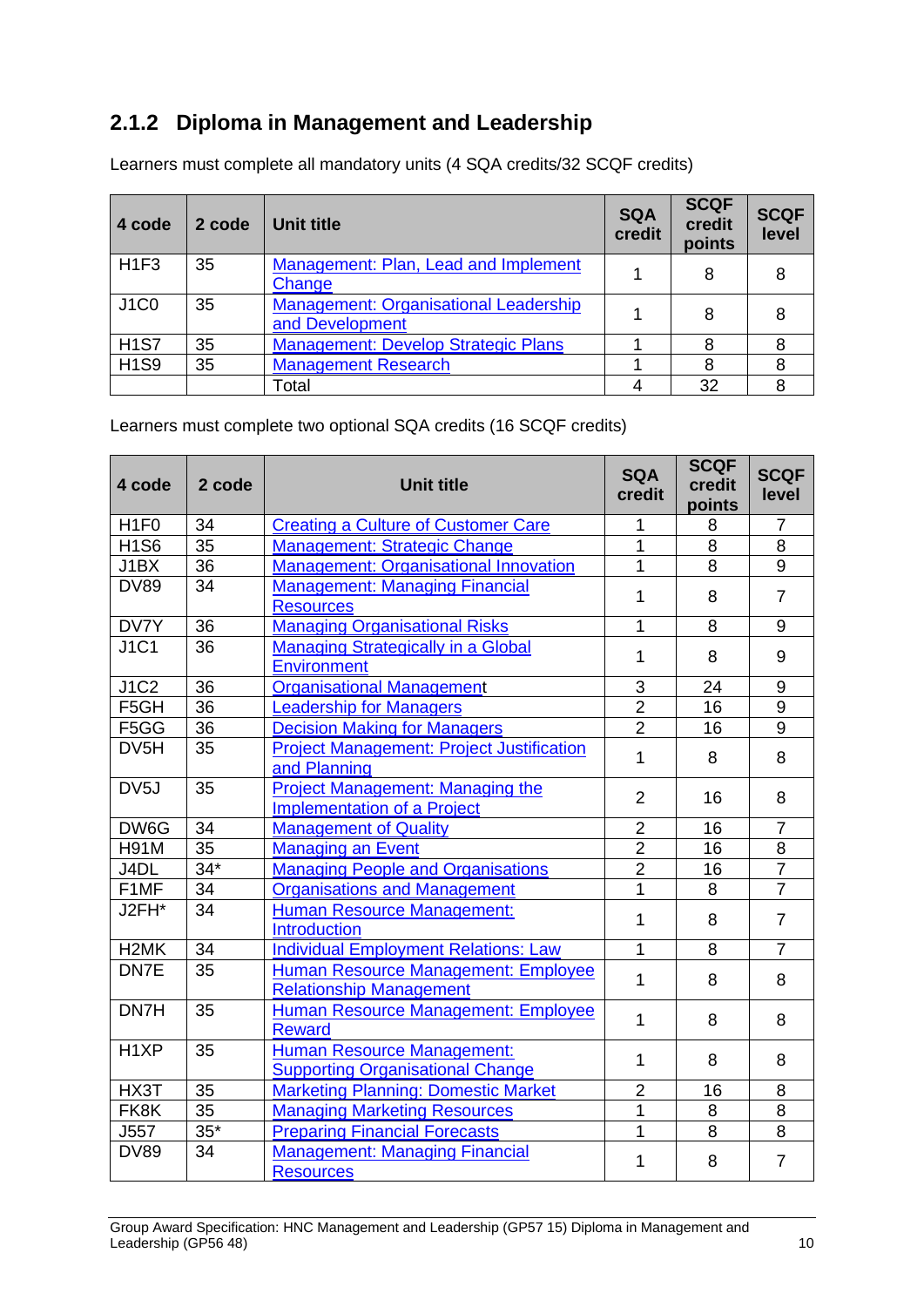| 4 code      | 2 code | <b>Unit title</b>                                                  | <b>SQA</b><br>credit | <b>SCQF</b><br>credit<br>points | <b>SCQF</b><br>level |
|-------------|--------|--------------------------------------------------------------------|----------------------|---------------------------------|----------------------|
| <b>F93K</b> | 34     | <b>Financial Accounting Statements: An</b>                         |                      | 8                               |                      |
|             |        | <b>Introduction</b>                                                |                      |                                 |                      |
| F93H        | 34     | <b>Using Financial Accounting Statements</b>                       |                      | 8                               |                      |
| <b>F7J7</b> | 35     | <b>Business Culture and Strategy</b>                               | 2                    | 16                              | 8                    |
| J45X        | $34*$  | <b>Statistics for Business</b>                                     |                      | 8                               |                      |
| <b>J56B</b> | $34*$  | <b>Business Law: An Introduction</b>                               |                      | 8                               |                      |
| J1BW        | 35     | <b>Behavioural Skills for Business</b>                             |                      | 8                               | 8                    |
| J462        | $34*$  | <b>Economic Issues: An Introduction</b>                            |                      | 8                               |                      |
| <b>J56G</b> | $35*$  | <b>Economics: Micro and Macro Theory and</b><br><b>Application</b> |                      | 8                               | 8                    |

# <span id="page-10-0"></span>**3 Aims of the HNC and Diploma in Management and Leadership**

# <span id="page-10-1"></span>**3.1 Principle aim**

The principle aim of the revised awards is to provide the skills required of a connected leader manager and to build and develop the practical knowledge and skills that allow leaders to face the day to day challenges of the modern workplace.

# <span id="page-10-2"></span>**3.2 General aims of the HNC in Management and Leadership**

## **The general aims of the HNC in Management and Leadership are to:**

- 1 Provide learners with the skills and knowledge required to enter or progress in a range of leader/manager roles across all industry sectors
- 2 Develop transferable skills including Core Skills required to meet the demands of employers and/or progression in higher education
- 3 Enable progression within the SCQF

# <span id="page-10-3"></span>**3.3 Specific aims of the HNC Management and Leadership**

### **The specific aims of the HNC in Management and Leadership are to:**

- 1 Develop a range of leadership and management competences required by employers of those engaged in or aspiring to leadership or managerial responsibility
- 2 Provide the learning and knowledge to build skills of personal resilience, confidence and empathy
- 3 Establish a working knowledge of the key functional areas that shape the leadership role and build a set of practical skills that learners can take to the workplace
- 4 Develop the skills required of a connected leader manager to enable learners to connect with co-workers, peers, customers and other stakeholders
- 5 Enhance employment opportunities for learners who require to have an understanding of their contribution within an organisation and who may be required to undertake leadership responsibility for a given area/project or idea
- 6 Apply leadership skills in a range of organisational settings
- 7 Respond to the environment in which the organisation operates
- 8 Progress to further studies and professional qualifications in management, leadership or related disciplines
- 9 Provide underpinning knowledge for the SVQs in management
- 10 Enable a sound articulation route to the Diploma in Management and Leadership and further studies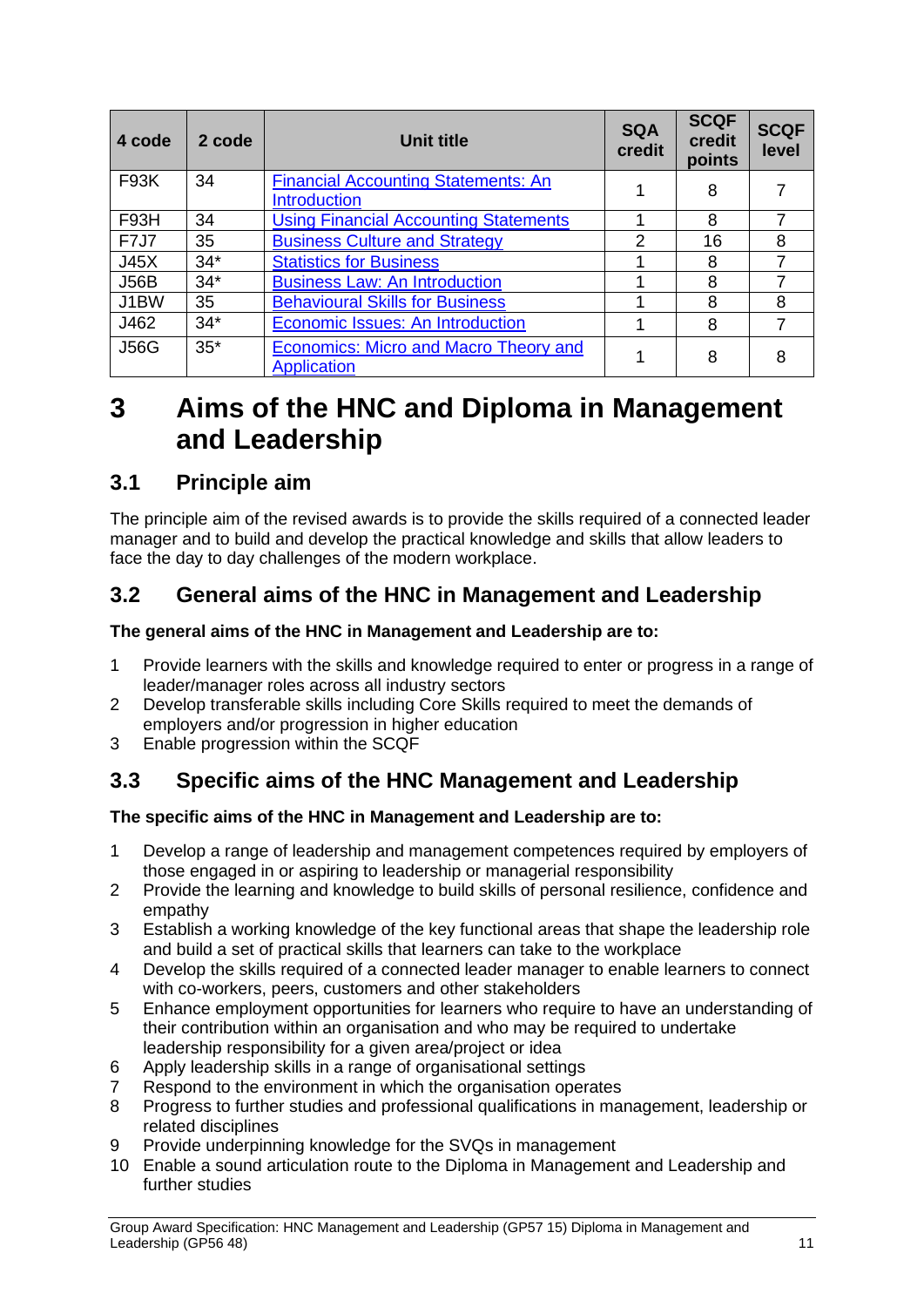# <span id="page-11-0"></span>**3.4 HNC Management and Leadership graded unit**

The graded unit is designed to provide evidence that the learner has achieved the following principal aims of the HNC in Management and Leadership:

- develop a range of leadership and management competences required by employers of those engaged in or aspiring to leadership or managerial responsibility
- enhance employment opportunities for learners who require to have an understanding of their contribution within an organisation and who may be required to undertake leadership responsibility for a given area/project or idea
- develop the skills required of a connected leader manager to enable learners to connect with co-workers, peers, customers and other stakeholders

The graded unit takes the form of a practical assignment task in the form of a project. Project management is a key element of a leader manager role in many organisations. A project task provides learners with an opportunity to demonstrate that they have the knowledge and skills of a leader manager. It should enable learners to apply concepts of leadership and appropriate models to a particular situation and to deal with contingencies arising from it.

# <span id="page-11-1"></span>**3.5 General aims of the Diploma in Management and Leadership**

## **The general aims of the Diploma in Management and Leadership are to:**

- 1 Enable learners to pursue an advanced level of leadership and management learning, knowledge acquisition and attainment of transferable skills including Core Skills
- 2 Provide pathways to higher education programmes in leadership and related subjects
- 3 Enable progression within the SCQF framework

# <span id="page-11-2"></span>**3.6 Specific aims of the Diploma in Management and Leadership**

## **The specific aims of the Diploma in Management and Leadership are to:**

- 1 Provide suitable strategic competences for future career and personal development in the performance of leadership duties
- 2 Use strategic leadership and management skills for the long term direction of an organisation or an area of strategic importance eg, function, product or region across or within in a range of functions and employing organisations
- 3 Focus, plan and implement strategic change within an organisation or an area of strategic importance
- 4 Develop connected leadership skills that are compatible with the needs of an organisation and its internal and external environment
- 5 Progress to further studies and professional qualifications in leadership and management or related disciplines
- 6 Provide underpinning knowledge for the SVQs in management
- 7 Enable articulation and progression to further management study

# <span id="page-11-3"></span>**4 Recommended entry to the qualifications**

As with all SQA qualifications, access to the HNC and Diploma in Management and Leadership will be at the discretion of the centre. All prospective learners must be treated fairly in regard to access. These qualifications should be open to all learners, irrespective of their current employment status, provided learners have a realistic chance of achievement.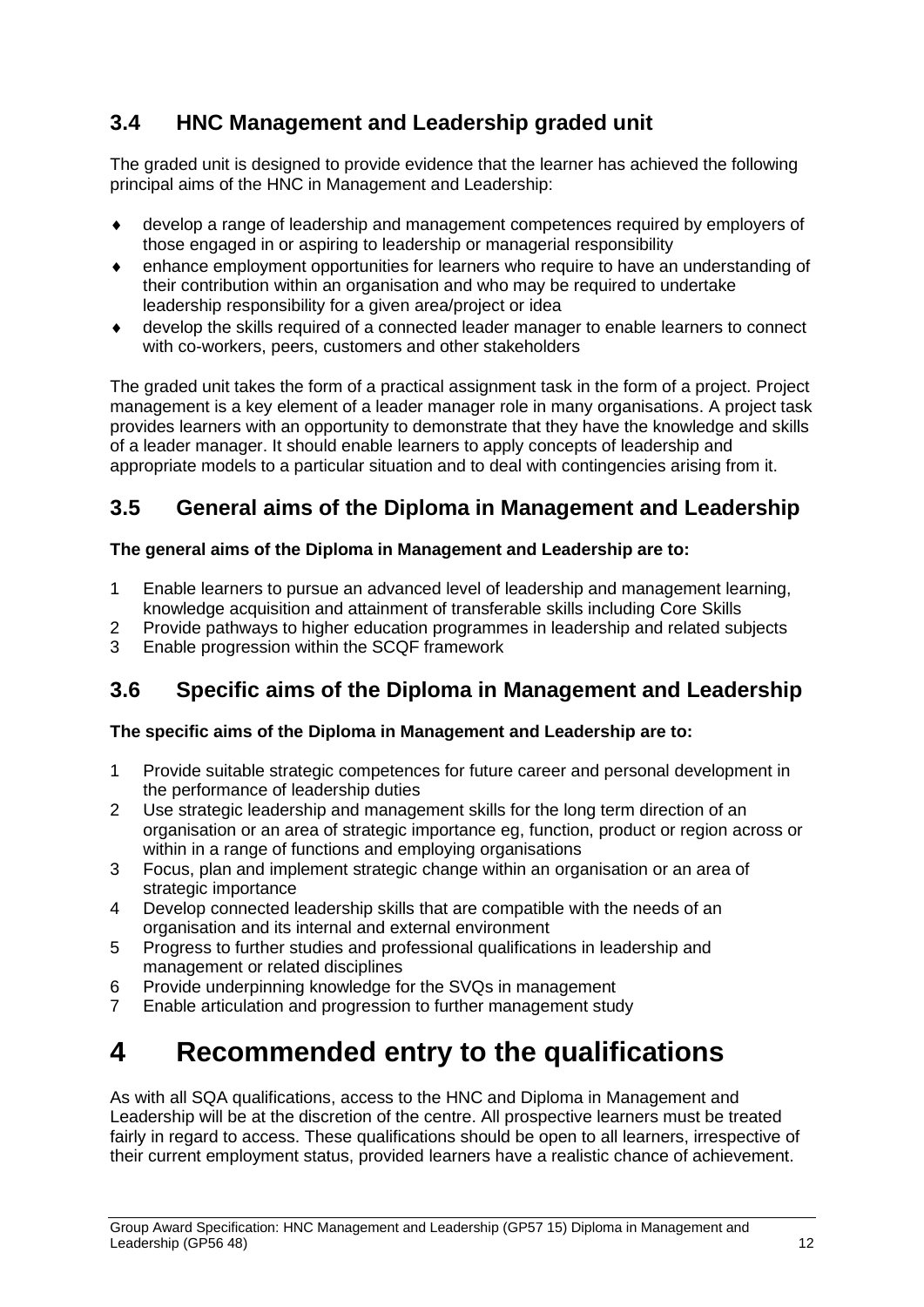The qualifications provide flexibility with a learner focused approach and an emphasis on generating evidence from the learner's workplace.

The **HNC in Management and Leadership** is designed for a wide range of learners including: all individuals who wish to develop their own personal skills, their understanding of organisations and organisational success, along with the practical skills eg, project management skills required of a leader manager.

The following examples of appropriate entry requirements for the HNC in Management and Leadership are for guidance only. They are not exhaustive or mutually exclusive and may be considered in a variety of combinations.

- Any relevant Scottish Group Award at SCQF level 5 or 6 (ie, National 5 or Higher)
- Any two National Qualifications at SCQF level 6 (Higher) together with three National 5 passes at SCQF level 5
- ◆ An SVQ at SCQF level 6 in a relevant area
- Different combinations of relevant and equivalent qualifications from other awarding bodies
- ◆ Relevant and current work experience
- Good communication and analytical skills
- A desire to attain the professional and personal requirements to acquire and maintain a position of leadership responsibility
- For learners where English is not their first language it is recommended that they possess English for Speakers of other Languages (ESOL) with a minimum level 5 or a score of 5.5 in International English Language Testing System (IELTS)

The **Diploma in Management and Leadership** is designed for learners who want to further their understanding of strategic leadership either in preparation for or to enhance their role in more senior leadership positions in an organisation. These qualifications are also intended for those seeking nationally/internationally recognised qualifications.

Centres are required to satisfy themselves that learners have relevant qualifications, work experience and/or leader/manager experience in order to access the Diploma Award. There may be circumstances where learners have no formal higher level qualifications but have significant leadership/managerial experience at a strategic level. Centres should exercise their judgement in such circumstances, consider the level of the award and the examples of appropriate entry requirements for the Diploma in Management and Leadership provided below. The examples below are not exhaustive or mutually exclusive and may be considered in a variety of combinations.

- A Higher National Certificate eg, HNC Management and Leadership, HNC Business Studies, HNC Administration and Information Technology, HNC Hospitality, HNC Retail Management, HNC Care and Administrative Practice
- ◆ Any two Advanced Highers at SCQF level 7
- An SVQ at SCQF level 7 in a relevant area
- Different combinations of relevant and equivalent qualifications from other awarding bodies
- ◆ Relevant managerial experience
- Strong communication and analytical skills
- A desire to attain the professional and personal requirements to acquire and maintain a promoted position of leadership responsibility. For learners where English is not their first language it is recommended that they possess English for Speakers of other Languages (ESOL) with a minimum level 6 or a score of 6 in International English Language Testing System (IELTS). Learners should be offered additional support if required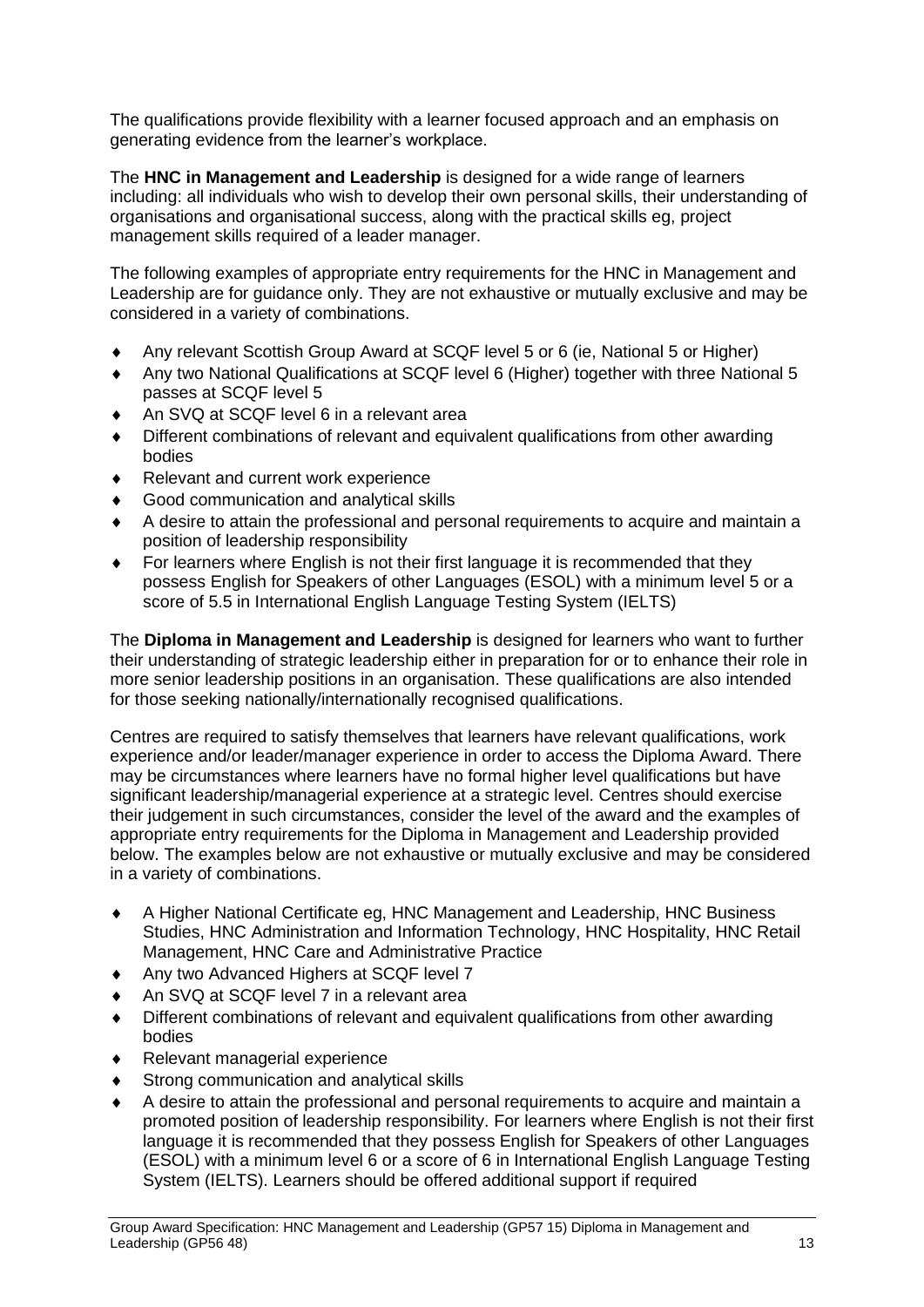# <span id="page-13-0"></span>**4.1 Core Skills entry profile**

The Core Skill entry profile in the table below provides a summary of the associated assessment activities that exemplify why a particular level has been recommended for this qualification. The information may be used to identify if additional learning support needs to be put in place for learners whose Core Skills profile is below the recommended entry level or whether learners should be encouraged to do an alternative level or learning programme. At present, SCQF level 6 is the highest level of certificated core skills, where the entry level is identified at level 6 it should be noted that learners will have opportunities to enhance and develop these skills to a level appropriate to leadership and management best practice.

| <b>Core Skill</b>                                    | <b>Recommended</b><br><b>SCQF entry</b><br>profile | <b>Associated assessment activities</b>                                                                                                                                                                                                                         |
|------------------------------------------------------|----------------------------------------------------|-----------------------------------------------------------------------------------------------------------------------------------------------------------------------------------------------------------------------------------------------------------------|
| Communication                                        | 6                                                  | Written papers, reports, projects and<br>presentations (oral and written) to questions and<br>case studies based on non-routine and complex<br>business problems/scenarios                                                                                      |
| Numeracy                                             | 6                                                  | Understand, present and interpret a range of<br>statistical, graphical and financial information in<br>order to inform business responses particularly<br>in Manage Operations assessments (finance<br>outcome); and strategic change units                     |
| Information and<br>Communication<br>Technology (ICT) | 5                                                  | Use and application of standard ICT packages<br>eg, Google Docs, Microsoft Office in order to<br>research, interpret and present relatively<br>complex financial and numerical data                                                                             |
| Problem Solving                                      | 6                                                  | Problem solving is fundamental across a<br>number of units and is embedded in the graded<br>unit                                                                                                                                                                |
| <b>Working with Others</b>                           | 6                                                  | Learners will have to demonstrate a high level of<br>autonomy across all units and will also have to<br>demonstrate their ability to connect as leader to<br>their audience and this is specifically addressed<br>in the Developing Self Management Skills unit |

This profile is based on the Core Skills framework requirements and from the consultation with the QDT members representing other key stakeholders, including centres and employers.

Please refer to Appendix 1 for a list of units which provide the opportunity for the embedding or development of Core Skills.

# <span id="page-13-1"></span>**5 Additional benefits of the qualification in meeting employer needs**

Both qualifications are designed to meet the needs of those aspiring to or working in a position of leadership responsibility. What follows are details on how that purpose has been met through mapping of the units to the aims of the qualification. Through meeting the aims, additional value has been achieved by linking the unit standards with those defined in national occupational standards and/or trade/professional body requirements. In addition, as seen in the previous section, and in Appendix 1, significant opportunities exist for learners to develop the more generic skills, known as Core Skills through doing this qualification.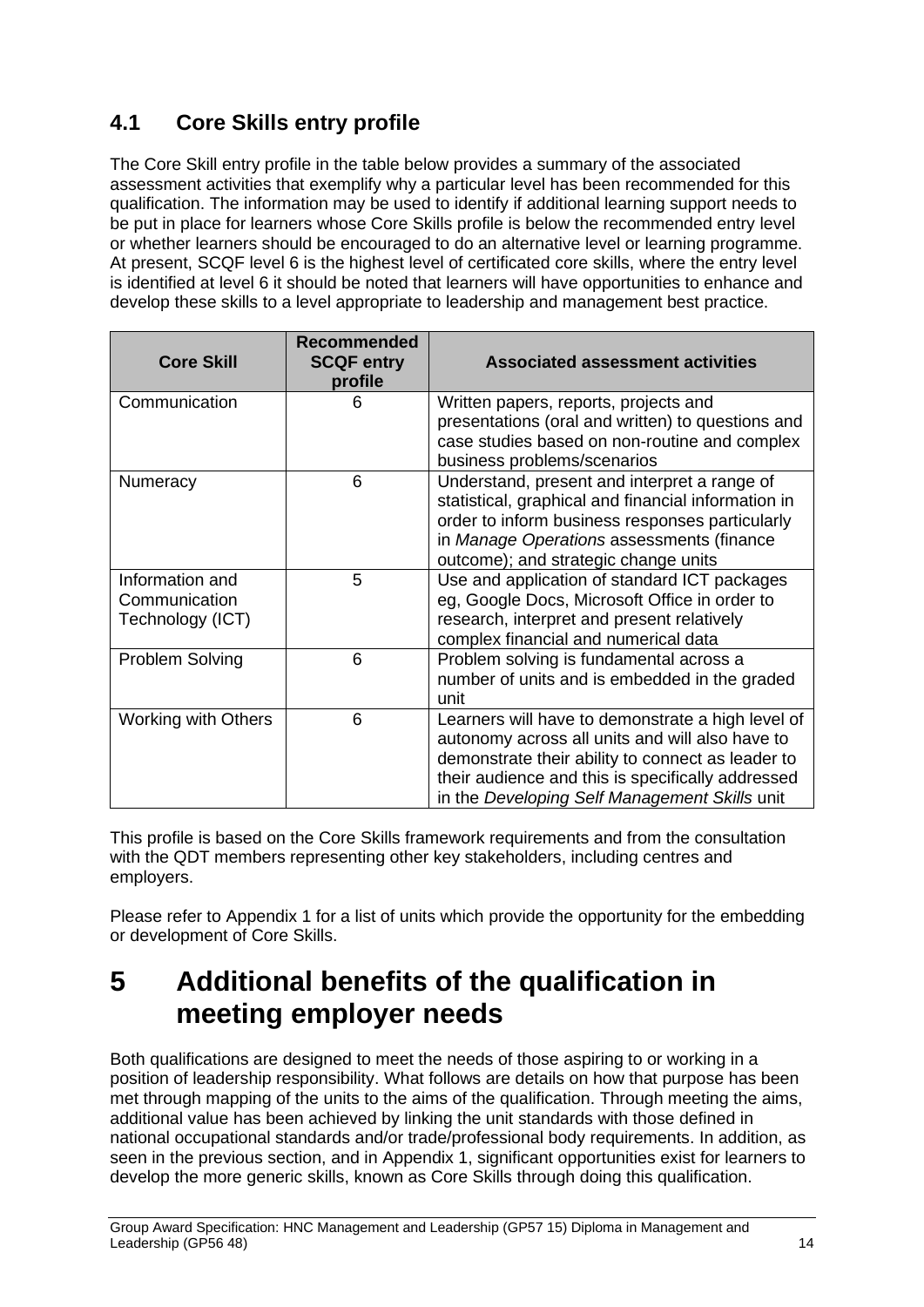# **5.1 Mapping of qualification aims to mandatory units**

HNC Management and Leadership

| Code                | Unit title                                    | <b>Specific Aims</b><br><b>HNC Management and Leadership</b> |  |   |  |  |  |  |  |  |  |  |  |  |  |  |
|---------------------|-----------------------------------------------|--------------------------------------------------------------|--|---|--|--|--|--|--|--|--|--|--|--|--|--|
|                     |                                               |                                                              |  |   |  |  |  |  |  |  |  |  |  |  |  |  |
| H <sub>1F1</sub> 34 | Management: Developing Self Management Skills | v                                                            |  |   |  |  |  |  |  |  |  |  |  |  |  |  |
| H1F2 34             | Management: Leadership at Work                |                                                              |  |   |  |  |  |  |  |  |  |  |  |  |  |  |
| J1BY 34             | <b>Manage Operational Resources</b>           |                                                              |  | ↗ |  |  |  |  |  |  |  |  |  |  |  |  |
| J1F5 35             | <b>Managing People</b>                        |                                                              |  |   |  |  |  |  |  |  |  |  |  |  |  |  |
| <b>J1LW 34</b>      | Management and Leadership: Graded Unit 1      |                                                              |  |   |  |  |  |  |  |  |  |  |  |  |  |  |

1 Develop a range of leadership and management competences required by employers of those engaged in or aspiring to leadership or managerial responsibility

- 2 Provide the learning and ideas to build skills of personal resilience, confidence and empathy
- 3 Build a set of practical skills that learners can take to the workplace as well as a working knowledge of the key functional areas that shape the leadership role
- <span id="page-14-0"></span>4 Develop the skills required of a connected leader manager to enable learners to connect with co-workers, peers, customers and other stakeholders
- 5 Enhance employment opportunities for posts that require learners to have an understanding of their contribution and who may be able to undertake leadership responsibility for a given area/project or idea
- 6 Apply leadership skills in a range of organisational settings
- 7 Respond to the environment in which the organisation operates
- 8 Progress to further studies and professional qualifications in management, leadership or related disciplines
- 9 Provide underpinning knowledge for the SVQs in Management
- 10 Enable a sound articulation route to the Diploma in Management and Leadership and further studies.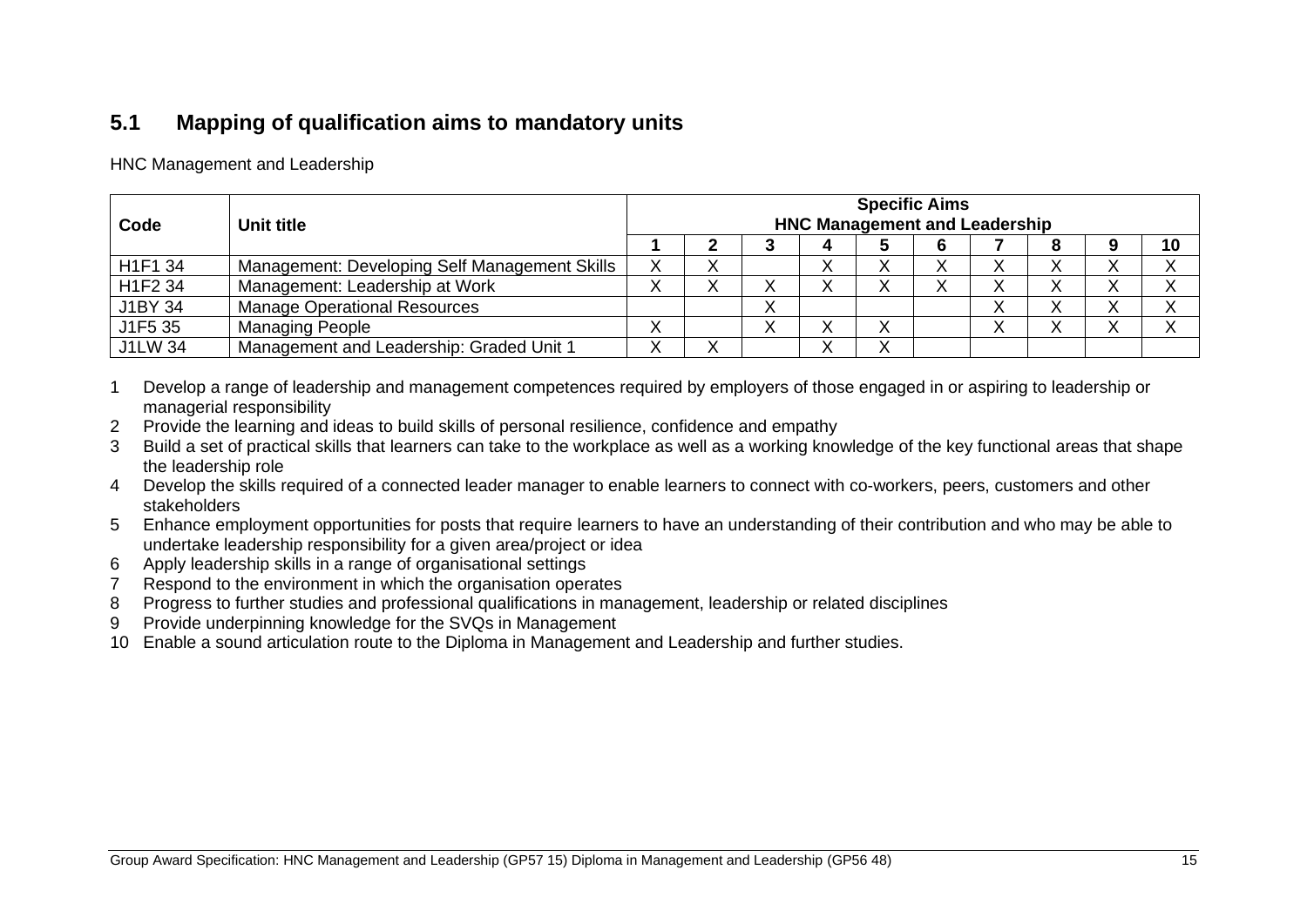#### **Diploma in Management and Leadership**

|                      |                                                       | <b>Specific Aims</b><br>Diploma in Management and Leadership |  |           |  |  |  |  |  |  |  |  |
|----------------------|-------------------------------------------------------|--------------------------------------------------------------|--|-----------|--|--|--|--|--|--|--|--|
| Code                 | <b>Unit Title</b>                                     |                                                              |  |           |  |  |  |  |  |  |  |  |
| H <sub>1F3</sub> 35  | Management: Plan, Lead and Implement Change           | ↗                                                            |  |           |  |  |  |  |  |  |  |  |
| J1C0 35              | Management: Organisational Leadership and Development | ⌒                                                            |  | $\lambda$ |  |  |  |  |  |  |  |  |
| H <sub>1</sub> S7 35 | Management: Develop Strategic Plans                   |                                                              |  |           |  |  |  |  |  |  |  |  |
| H1S9 35              | Management Research                                   |                                                              |  |           |  |  |  |  |  |  |  |  |

1 Provide suitable strategic competences for future career and personal development in the performance of leadership duties

2 Use strategic leadership and management skills for the long term direction of an organisation or an area of strategic importance eg, function, product or region across or within in a range of functions and employing organisations

3 Focus, plan and implement strategic change within an organisation or an area of strategic importance

4 Develop connected leadership skills that are compatible with the needs of an organisation and its internal and external environment

5 Progress to further studies and professional qualifications in leadership and management or related disciplines

6 Provide underpinning knowledge for the SVQs in Management

7 Enable articulation and progression to further management study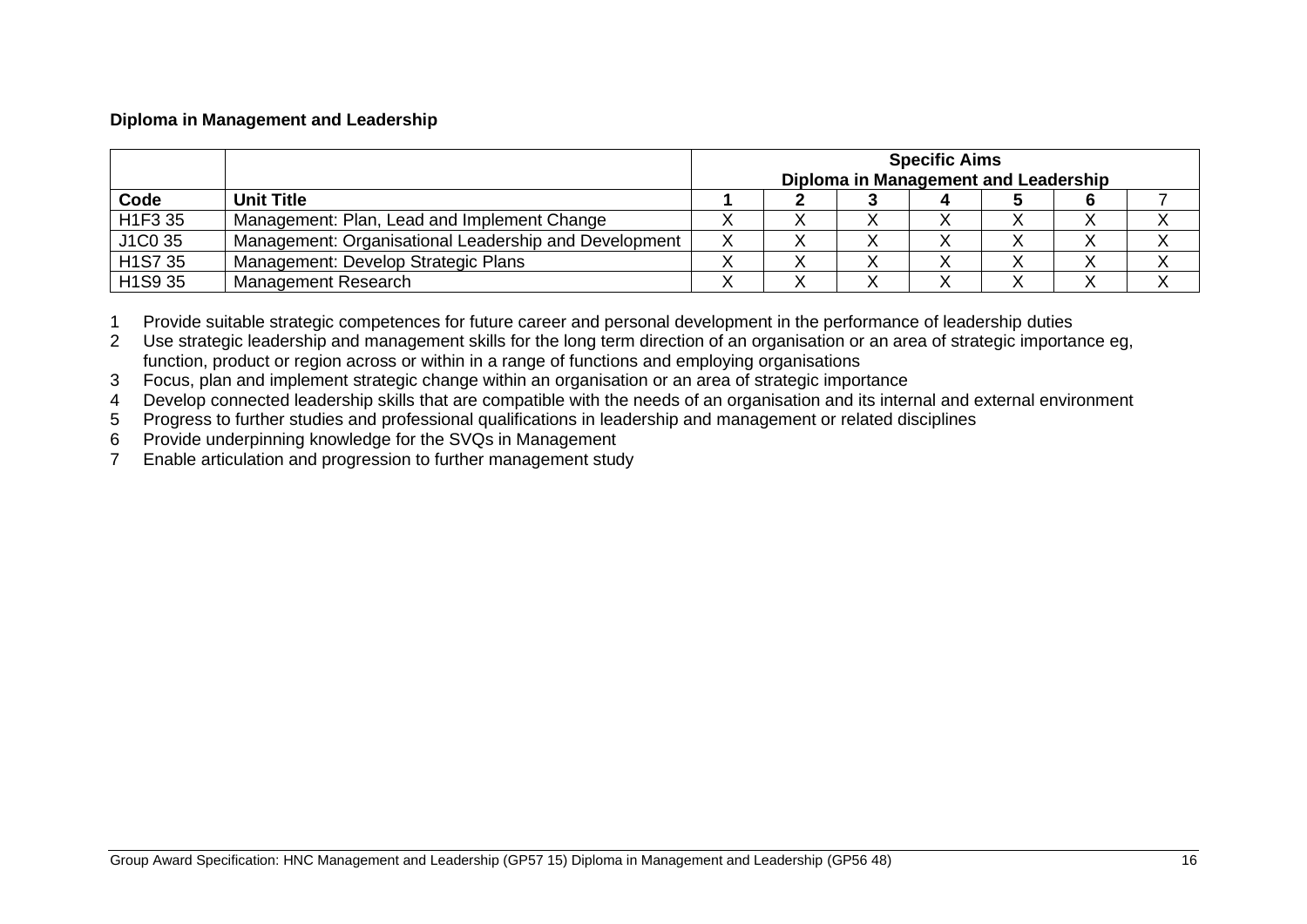# **5.2 Mapping of National Occupational Standards (NOS) and trade body standards**

The following grid maps the HNC and Diploma mandatory units against the Management NOS

<span id="page-16-0"></span>

| Code                 | <b>Unit title</b>                                              |          | <b>National Occupational Standard</b> |         |         |                           |         |         |                           |              |              |         |         |        |                           |         |        |                           |                           |        |        |                           |        |          |         |        |
|----------------------|----------------------------------------------------------------|----------|---------------------------------------|---------|---------|---------------------------|---------|---------|---------------------------|--------------|--------------|---------|---------|--------|---------------------------|---------|--------|---------------------------|---------------------------|--------|--------|---------------------------|--------|----------|---------|--------|
|                      |                                                                | M&LAA2   | M&LAA3                                | M&LBA2  | M&LBA5  | M&LBA6                    | M&LBA7  | M&LBA8  | M&LBA9                    | M&LCA2       | M&LCA3       | M&LCA4  | M&LCA5  | M&LDA2 | M&LDA3                    | M&LDB1  | M&LDB4 | M&LDC2                    | M&LDC3                    | M&LDC4 | M&LEA4 | M&LEB1                    | M&LEB3 | M&LEB5   | M&LFA5  | M&LFB1 |
| H1F1 34              | Management:<br>Developing Self<br>Management Skills            | $\times$ | $\sf X$                               |         |         |                           |         |         |                           |              |              |         |         |        |                           |         |        |                           |                           |        |        |                           |        |          |         |        |
| H1F2 34              | Management:<br>Leadership at Work                              | $\sf X$  | $\mathsf{X}$                          | $\sf X$ |         |                           |         |         |                           |              |              |         |         |        |                           | X       | X      |                           |                           |        |        |                           |        |          |         |        |
| J1BY 34              | Manage<br>Operational<br><b>Resources</b>                      |          |                                       |         |         |                           |         |         | X                         |              |              |         |         |        |                           |         |        |                           |                           |        | X      | $\boldsymbol{\mathsf{X}}$ | X      | $\times$ |         |        |
| J1F5 35              | <b>Managing People</b>                                         |          |                                       |         |         |                           | $\sf X$ |         |                           |              |              |         |         | X      | $\boldsymbol{\mathsf{X}}$ | $\sf X$ | X      | $\boldsymbol{\mathsf{X}}$ | $\boldsymbol{\mathsf{X}}$ | X      |        |                           |        |          |         |        |
| <b>J1LW 34</b>       | Management and<br>Leadership:<br><b>Graded Unit 1</b>          | $\times$ | $\boldsymbol{\mathsf{X}}$             |         |         |                           |         |         |                           |              |              |         |         |        |                           |         |        |                           |                           |        | Χ      |                           | X      |          | $\sf X$ |        |
| H1F3 35              | Management: Plan,<br>Lead and<br>Implement Change              |          |                                       |         | X       | $\boldsymbol{\mathsf{X}}$ |         | $\sf X$ | $\boldsymbol{\mathsf{X}}$ | $\mathsf{X}$ | $\mathsf{X}$ | $\sf X$ | $\sf X$ |        |                           | X       |        |                           |                           |        |        |                           |        |          |         |        |
| J1C0 35              | Management:<br>Organisational<br>Leadership and<br>Development |          | $\sf X$                               | X       | $\sf X$ | $\boldsymbol{\mathsf{X}}$ |         | X       |                           | $\mathsf{X}$ | $\sf X$      | $\sf X$ | X       |        |                           |         |        |                           | X                         | X      |        |                           |        |          |         |        |
| H <sub>1</sub> S7 35 | Management:<br>Develop Strategic<br>Plans                      |          |                                       |         | X       | X                         |         |         |                           |              |              |         |         |        |                           |         |        |                           |                           |        |        |                           |        |          |         |        |
| H1S9 35              | Management<br>Research                                         |          |                                       |         | Χ       | X                         |         | X       | $\boldsymbol{\mathsf{X}}$ |              |              |         |         |        |                           |         |        |                           |                           |        | X      |                           | X      |          | X       |        |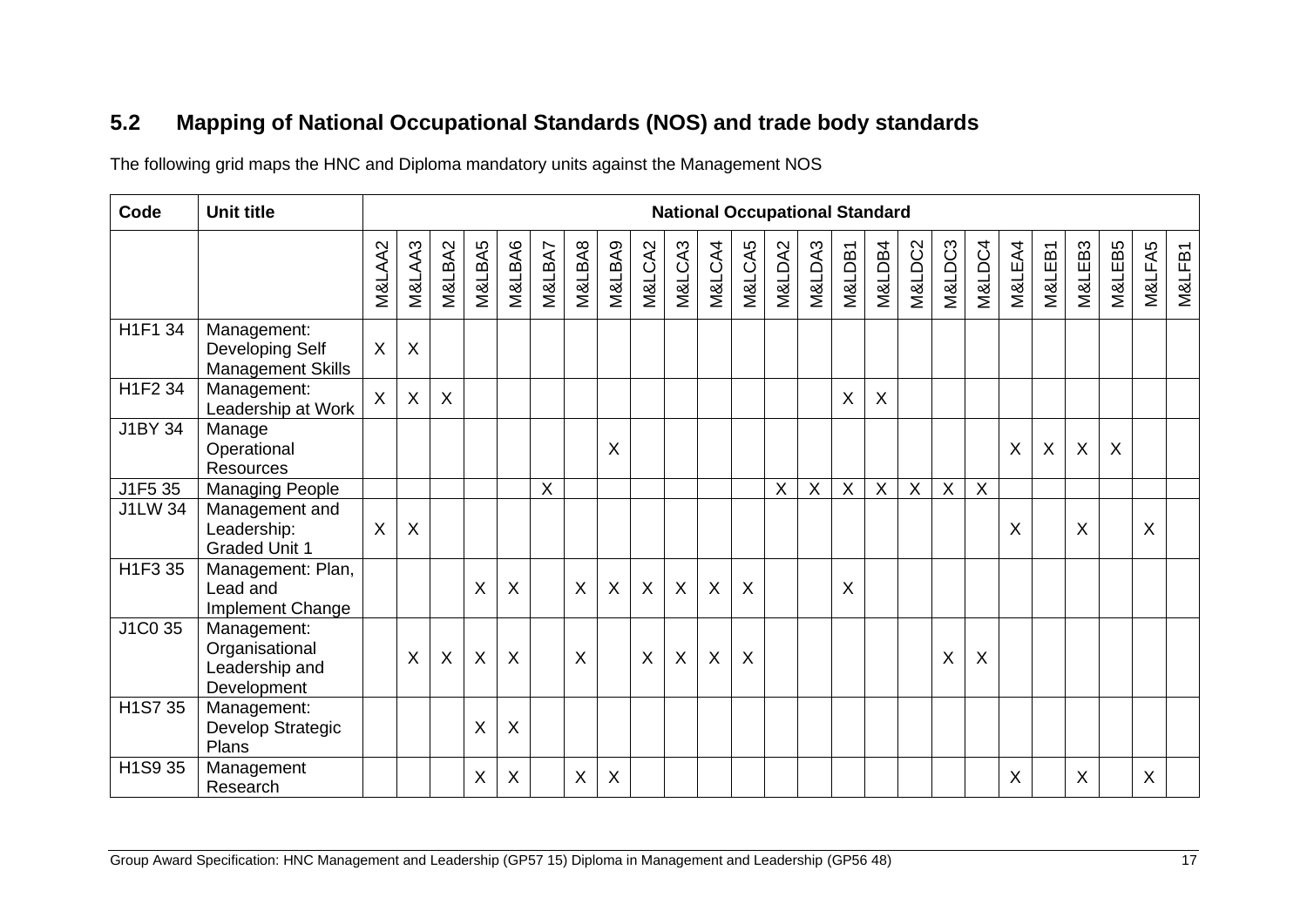## **Key to NOS**

| CFAM&LAA2 | HK26 04        | Develop your knowledge, skills and competence                                   |
|-----------|----------------|---------------------------------------------------------------------------------|
| CFAM&LAA3 | HK2704         | Develop and maintain your professional networks                                 |
| CFAM&LBA2 | <b>H8GY 04</b> | Provide leadership in your area of responsibility                               |
| CFAM&LBA5 | H429 04        | Develop your organisation's vision and strategy (SCQF level 11)                 |
| CFAM&LBA6 | H8H5 04        | Develop strategic business plans (SCQF level 11)                                |
| CFAM&LBA7 | H69C 04        | Promote equality of opportunity, diversity and inclusion                        |
| CFAM&LBA8 | HK29 04        | Develop your organisation's values and culture                                  |
| CFAM&LBA9 | H68E 04        | Develop operational plans                                                       |
| CFAM&LCA2 | <b>HK2A 04</b> | Plan change                                                                     |
| CFAM&LCA3 | H42304         | Engage people in change                                                         |
| CFAM&LCA4 | HF80 04        | Implement change                                                                |
| CFAM&LCA5 | H41T 04        | Evaluate change                                                                 |
| CFAM&LDA2 | <b>H5XR 04</b> | Recruit, select and retain people                                               |
| CFAM&LDA3 | H41M 04        | Induct individuals into their roles                                             |
| CFAM&LDB1 | H68304         | <b>Build teams</b>                                                              |
| CFAM&LDB4 | <b>HA9V 04</b> | Manage people's performance at work                                             |
| CFAM&LDC2 | HA9X 04        | Support individuals' learning and development                                   |
| CFAM&LDC3 | H41X 04        | Mentor individuals                                                              |
| CFAM&LDC4 | <b>HK2K04</b>  | Coach individuals                                                               |
| CFAM&LEA4 | H68K 04        | Manage budgets                                                                  |
| CFAM&LEB1 | H8H2 04        | Provide healthy, safe, secure and productive working environments and practices |
| CFAM&LEB3 | <b>HK2P 04</b> | Manage physical resources                                                       |
| CFAM&LEB5 | <b>HK2R 04</b> | Optimise effective use of technology                                            |
| CFAM&LFA5 | H8H0 04        | Manage projects                                                                 |
| CFAM&LFB1 | H8H4 04        | Develop understanding of your markets and customers                             |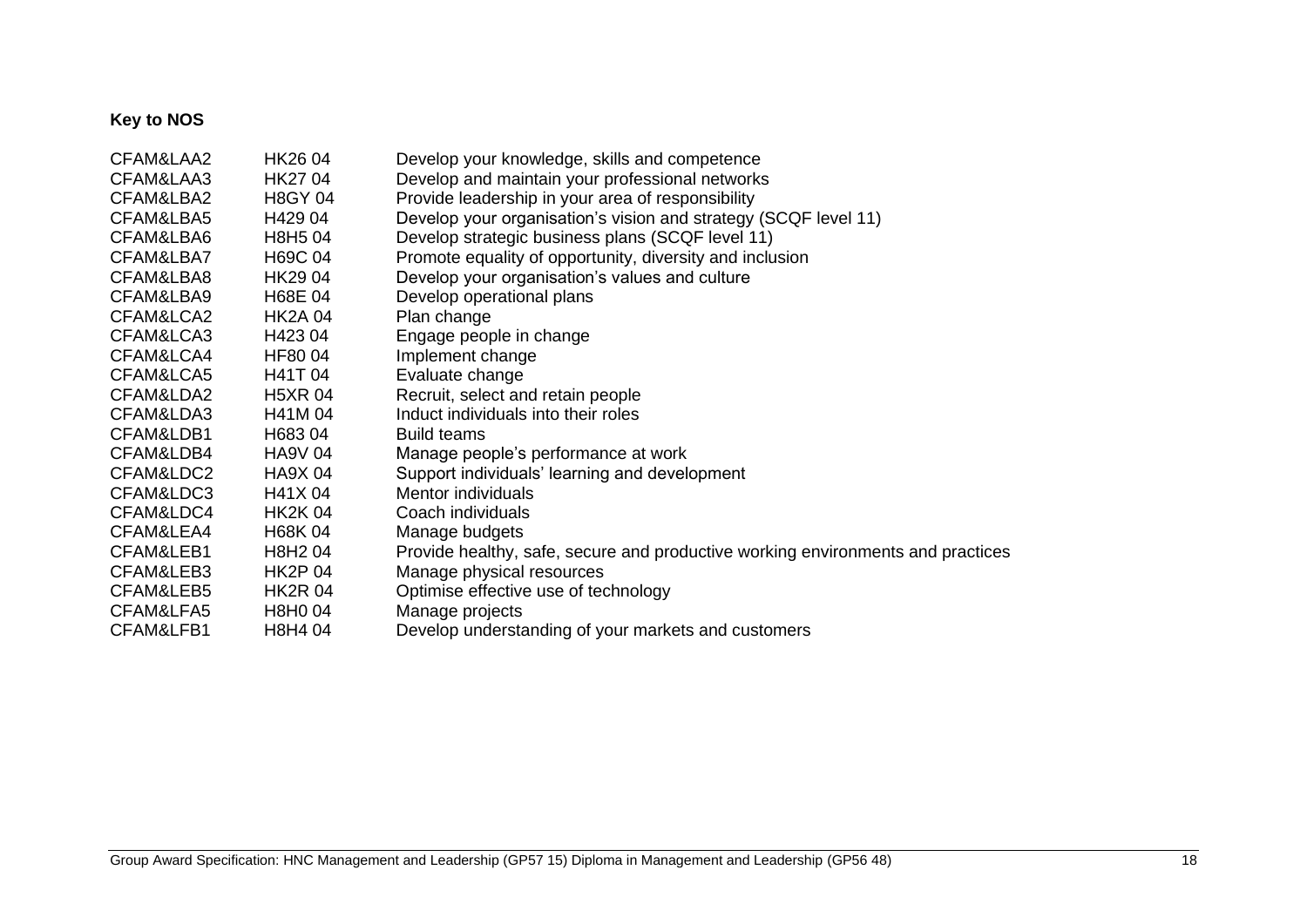The following grid maps the HNC and Diploma mandatory units against the Chartered Management Institute's (CMI) units

| Code    | <b>Unit title</b>                                        | <b>CMI Units</b> |                        |                        |            |                        |                        |                        |                        |                        |            |                        |                        |            |
|---------|----------------------------------------------------------|------------------|------------------------|------------------------|------------|------------------------|------------------------|------------------------|------------------------|------------------------|------------|------------------------|------------------------|------------|
|         |                                                          | 3001<br>V1       | 3002<br>V <sub>1</sub> | 3005<br>V <sub>1</sub> | 3006<br>V1 | 3007<br>V <sub>1</sub> | 3008<br>V <sub>1</sub> | 3010<br>V <sub>1</sub> | 4001<br>V <sub>1</sub> | 4003<br>V <sub>1</sub> | 4004<br>V1 | 4005<br>V <sub>1</sub> | 4006<br>V <sub>1</sub> | 4007<br>V1 |
| H1F1 34 | Management: Developing Self<br><b>Management Skills</b>  | X                |                        | Χ                      |            |                        |                        |                        | X                      |                        |            | X                      |                        |            |
| H1F2 34 | Management: Leadership at Work                           | X                |                        | X.                     |            |                        | X                      | X                      | X                      |                        | X          |                        |                        |            |
| J1BY 34 | <b>Manage Operational Resources</b>                      |                  | X                      |                        |            | X                      |                        |                        |                        | Χ                      |            | X                      |                        |            |
| J1F5 35 | <b>Managing People</b>                                   |                  |                        | ⋏                      | Χ          |                        | ∧                      | X                      |                        |                        | X          |                        |                        | X          |
| J1LW 34 | Management and Leadership:<br><b>Graded Unit 1</b>       |                  | X                      |                        |            |                        |                        |                        |                        |                        |            | X                      |                        |            |
| H1F3 35 | Management: Plan, Lead and<br>Implement Change           |                  | X                      |                        |            |                        |                        | X                      |                        |                        | X          |                        | X                      |            |
| J1C0 35 | Management: Organisational<br>Leadership and Development |                  |                        | Χ                      |            |                        |                        | X                      |                        | Χ                      | X          |                        | X                      |            |
| H1S7 35 | Management: Develop Strategic Plans                      |                  | X                      |                        |            |                        |                        |                        |                        |                        |            |                        | Χ                      |            |
| H1S9 35 | <b>Management Research</b>                               |                  |                        |                        |            |                        |                        |                        |                        |                        |            | Χ                      |                        |            |

### **CMI UNITS INCLUDED IN THE QCF LEVEL 3 AND 4 MANAGEMENT AND LEADERSHIP QUALIFICATIONS**

- Unit 3001V1 Personal development as a first line manager<br>Unit 3002V1 Resource planning
- Resource planning
- Unit 3005V1 Identifying development opportunities
- Unit 3006V1 Recruitment and selection process
- Unit 3007V1 Maintaining quality standards
- Unit 3008V1 Improving team performance<br>Unit 3010V1 Being a leader
- Unit 3010V1 Being a leader<br>Unit 4001V1 Managerial styl
- Managerial styles and behaviours
- Unit 4003V1 Understanding organisational culture, values and behaviour
- Unit 4004V1 Understanding team dynamics
- Unit 4005V1 Management report writing
- Unit 4006V1 Management and leadership influencing skills
- Unit 4007V1 Managing interviews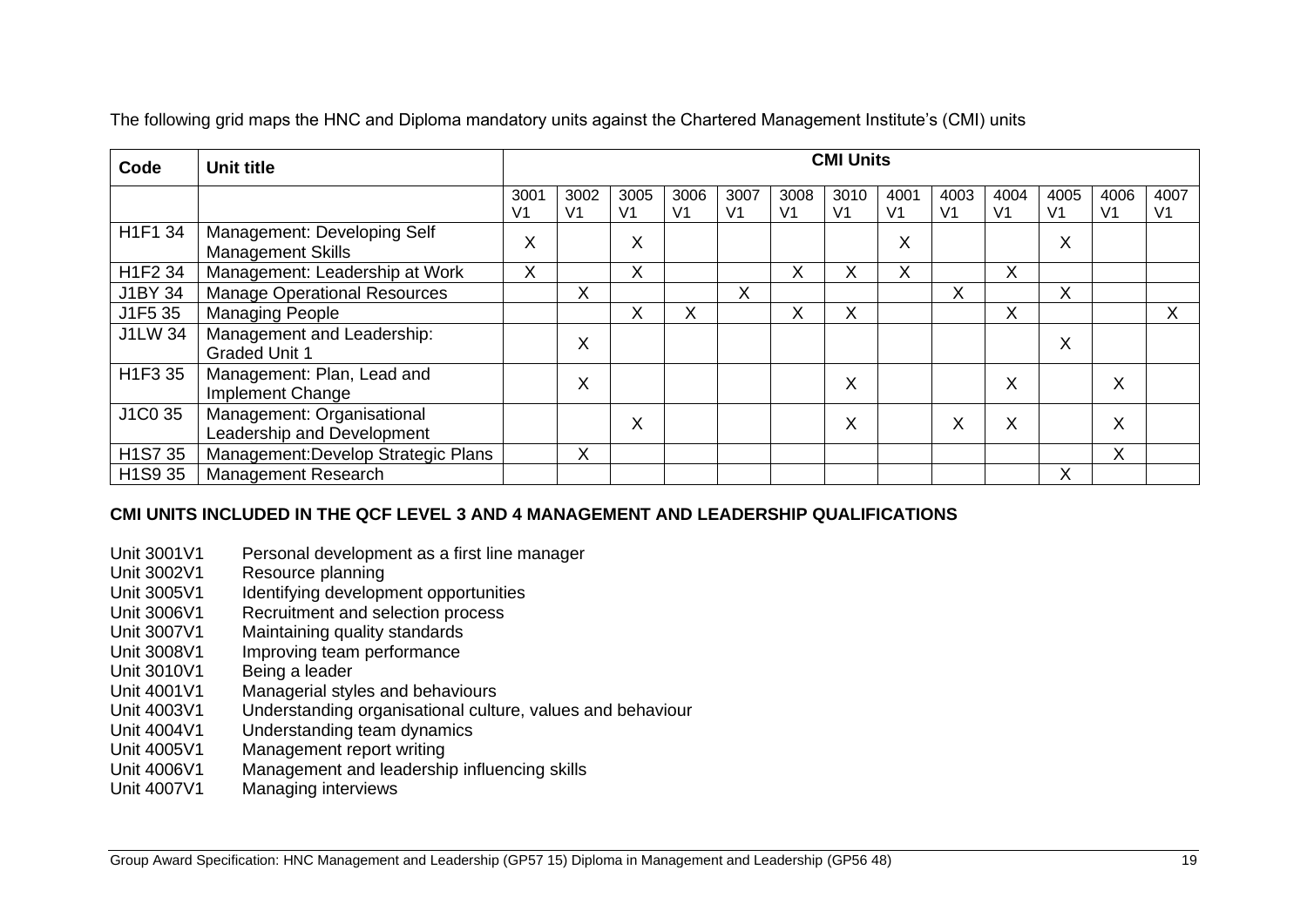## **5.3 Mapping of Core Skills development opportunities across the mandatory units of the qualifications**

This table outlines the Core Skills that will be developed in each mandatory unit.

- **E: Embedded** the Core Skill/Core Skill component is embedded within the unit which means that learners who achieve the Unit will automatically have their Core Skills profile updated on their certificate
- **S: Signposted** which means learners will be developing aspects of Core Skills through teaching and learning approaches but not enough to attract automatic certification

<span id="page-19-0"></span>

|                                    |                                                          |                      | Communication     |      |                 | <b>Numeracy</b>                        | <b>ICT</b>               |                                   |                   | <b>Problem Solving</b>         |                             |                                          | <b>Working with Others</b>                |
|------------------------------------|----------------------------------------------------------|----------------------|-------------------|------|-----------------|----------------------------------------|--------------------------|-----------------------------------|-------------------|--------------------------------|-----------------------------|------------------------------------------|-------------------------------------------|
| Unit code                          | Unit title                                               | (Reading)<br>Written | Written (Writing) | Dral | Number<br>Using | raphical<br>Using Graph<br>Information | Accessing<br>Information | Providing/Creating<br>Information | Critical Thinking | ā<br>Planning an<br>Organising | Reviewing and<br>Evaluating | Working<br>Co-operatively<br>with Others | Reviewing<br>Co-operative<br>Contribution |
| H1F1 34                            | Management: Developing Self<br><b>Management Skills</b>  | S                    | S                 | S    |                 |                                        |                          |                                   | S                 | S                              | S                           |                                          |                                           |
| H1F234                             | Management: Leadership at<br>Work                        | S                    | S                 | S    |                 |                                        |                          |                                   | S                 |                                |                             |                                          |                                           |
| J1BY 34                            | <b>Manage Operational Resources</b>                      | S                    | $\mathsf S$       | S    | S               | S                                      | S                        | $\mathsf S$                       | S                 |                                |                             | S                                        | S                                         |
| J1F5 35                            | <b>Managing People</b>                                   | S                    | S                 | S    |                 |                                        | S                        | S                                 | S                 |                                |                             | S                                        | S                                         |
| J1LW 34                            | Management and Leadership:<br><b>Graded Unit 1</b>       |                      |                   |      |                 | S                                      |                          |                                   | E                 | E                              | E                           |                                          |                                           |
| H1F3 35                            | Management: Plan, Lead and<br>Implement Change           | S                    | S                 | S    |                 |                                        |                          |                                   | S                 | S                              |                             |                                          |                                           |
| J1C0 35                            | Management: Organisational<br>Leadership and Development | S                    | S                 | S    |                 |                                        | S                        | S                                 | S                 |                                | S                           | S                                        | S                                         |
| H1S7 35                            | Management: Develop Strategic<br>Plans                   | S                    | S                 | S    |                 |                                        |                          |                                   | S                 | S                              |                             |                                          |                                           |
| H <sub>1</sub> S <sub>9</sub> $35$ | Management Research                                      | S                    | S                 | S    |                 |                                        | S                        | S                                 | S                 | S                              | S                           |                                          |                                           |

Appendix 1 provides examples of opportunities for embedding Core Skills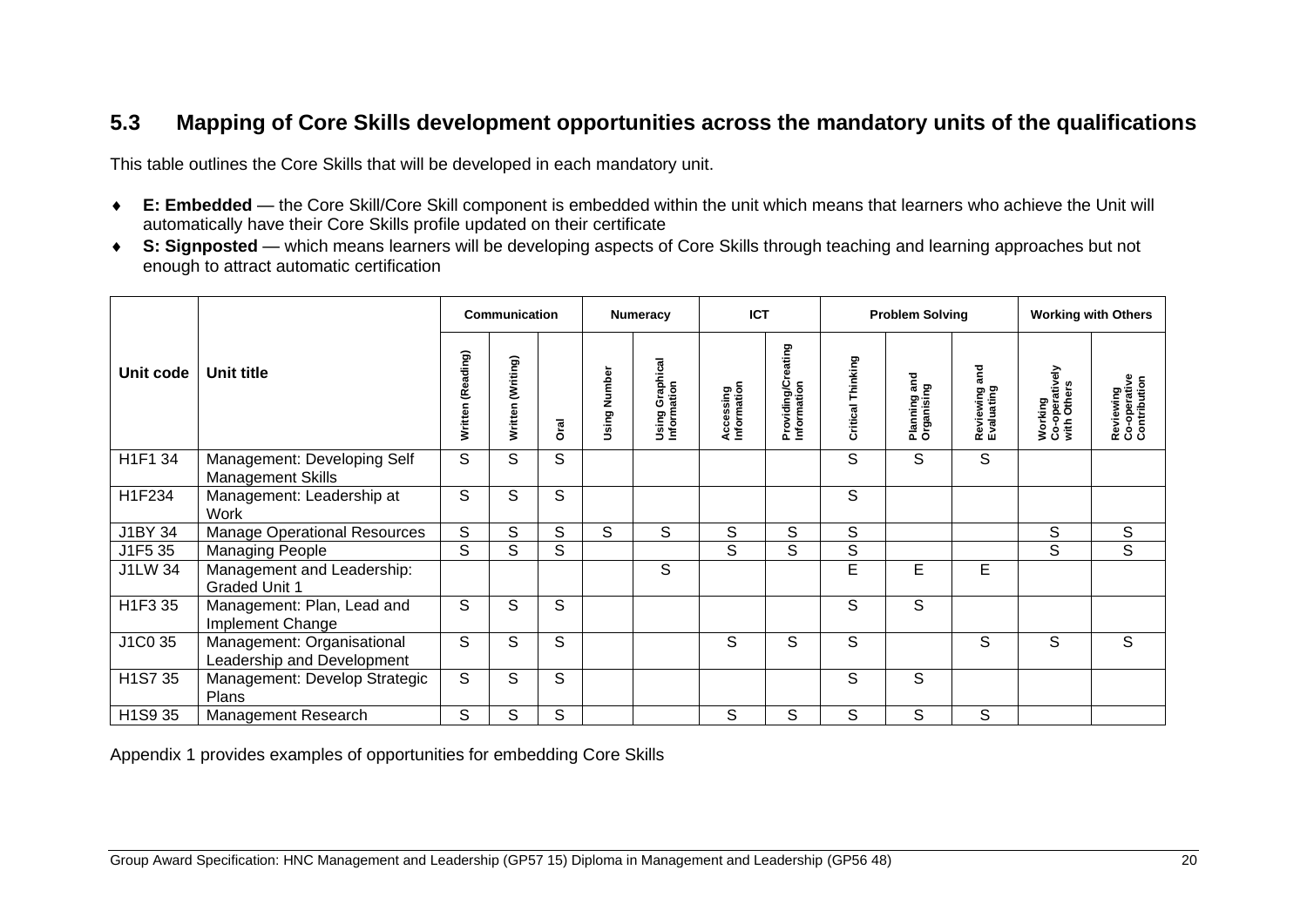# **5.4 Assessment strategy for the mandatory units of the qualifications**

<span id="page-20-0"></span>

| Unit                                                     | <b>Assessment</b> |                                                     |                                                                                                                                                                                                                    |                  |  |  |
|----------------------------------------------------------|-------------------|-----------------------------------------------------|--------------------------------------------------------------------------------------------------------------------------------------------------------------------------------------------------------------------|------------------|--|--|
|                                                          | <b>Outcome 1</b>  |                                                     | <b>Outcome 2</b>                                                                                                                                                                                                   | <b>Outcome 3</b> |  |  |
| Management: Developing Self<br><b>Management Skills</b>  |                   |                                                     | Open-book. Integrated report or portfolio/e-portfolio of evidence.                                                                                                                                                 |                  |  |  |
| Management: Leadership at Work                           |                   |                                                     | Open-book. Integrated report or portfolio/e-portfolio of evidence.                                                                                                                                                 |                  |  |  |
| <b>Manage Operational Resources</b>                      | evidence.         | Open-book. Report or portfolio of                   | Open-book. Responding to<br>questions on a case study                                                                                                                                                              |                  |  |  |
| Managing People                                          |                   |                                                     | Open-book. Integrative assessment. Portfolio of evidence or case study.                                                                                                                                            |                  |  |  |
| Management and Leadership:<br><b>Graded Unit 1</b>       |                   | Open-book. Project - practical assignment.          |                                                                                                                                                                                                                    |                  |  |  |
| Management: Plan, Lead and<br>Implement Change           | change.           |                                                     | Open-book. Integrated report or portfolio/e-portfolio of evidence. The<br>report could include a plan based on three broad categories - plan<br>for change; strategy to lead the change; strategy to implement the |                  |  |  |
| Management: Organisational<br>Leadership and Development |                   | Open-book. Responding to questions on a case study. |                                                                                                                                                                                                                    |                  |  |  |
| Management: Develop Strategic<br><b>Plans</b>            |                   |                                                     | Open-book. Integrated investigative report based on response to<br>questions (strategic plan and commentary) or a portfolio/e-portfolio.                                                                           |                  |  |  |
| Management Research                                      | e-portfolio.      |                                                     | Open-book. Fully referenced research report with recommendations<br>covering both Outcomes. This could be supported by a portfolio/                                                                                |                  |  |  |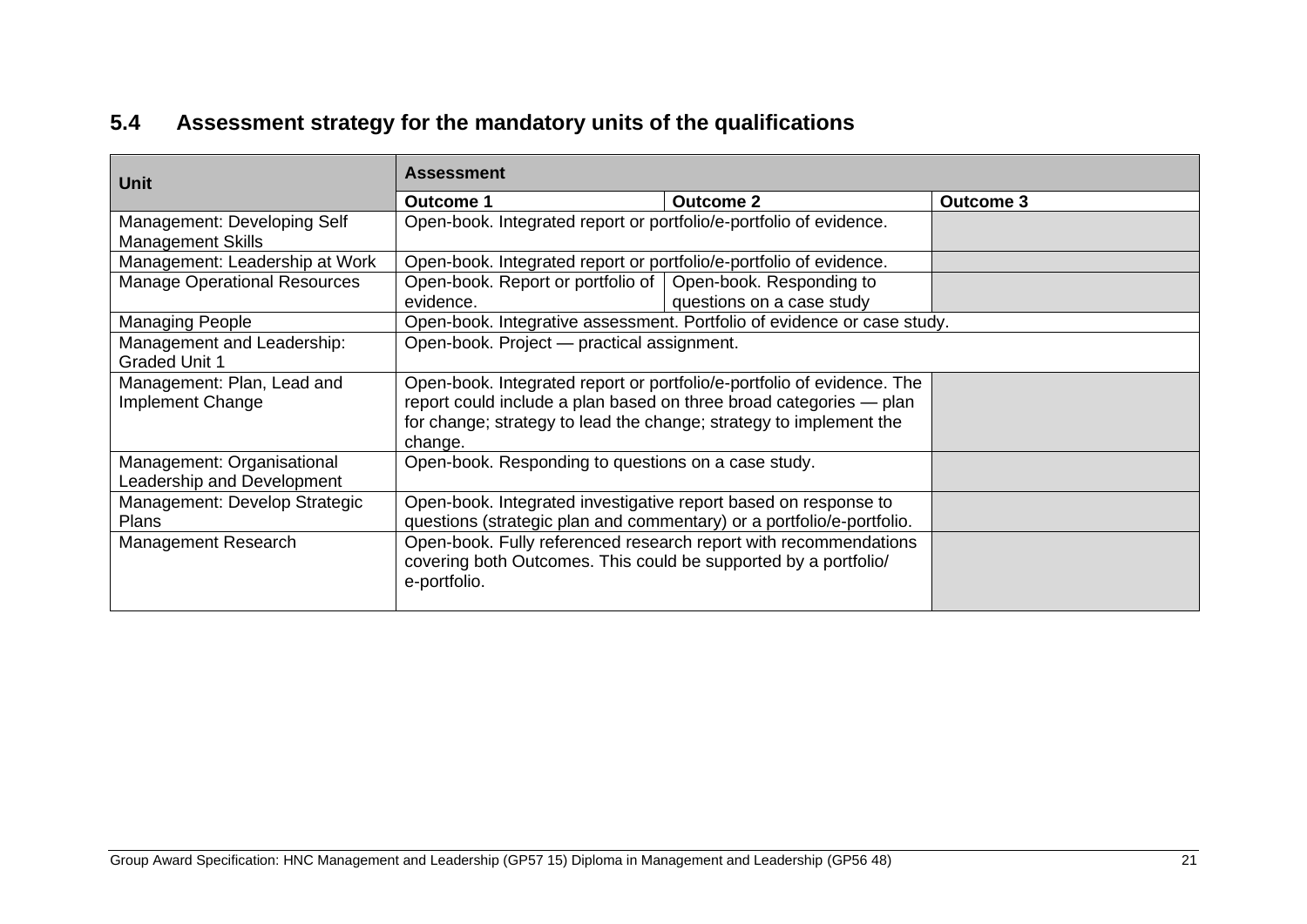# <span id="page-21-0"></span>**6 Guidance on approaches to delivery and assessment**

#### **Context and content**

The revised awards attempt to focus on the skills that allow leaders to face the day to day challenges of the modern workplace. It aims to provide the learning and ideas to build skills of personal resilience, confidence and empathy through the developing self-management skills unit. In addition it seeks to build a set of practical skills that learners can take back to their workplace as well as a working knowledge of the key functional areas that often shape the leadership role. The leader manager is viewed as someone who is connected to and works with their audience of co-workers, customers, public and all other stakeholders. The aim of the revised awards is therefore to provide the skills required of a connected leader manager.

It is important therefore not to present the role of the manager as an all-knowing and allseeing individual who has a singular view of where the future lies and the solutions to make it all happen. Likewise, leadership is not about the great visionary focusing on building visions and motivating others. The awards are designed to take a much more nuanced approach to reflect the view that leadership may occur at any level and in any circumstance. In a world where discussions include ideas of distributed leadership and in some cases even managerless organisations we have to find a way to understand how organisations make both operational and strategic decisions. As a result the context and content needs to be real, learner led where possible and contemporary.

#### **Delivery and Assessment**

#### **Delivery**

In the main, centres deliver the HNC/Diploma in Management and Leadership on a part-time basis, often on blended learning model, however, this does not have to be the case and it is possible to deliver the awards on a full time basis. The awards and all of the units within can be delivered through a variety of approaches face to face, on line or combinations of these.

#### **Assessment**

The design principles for HN awards encourage a holistic approach to assessment and this has been adopted in HNC/Diploma in Management and Leadership awards. Emphasis is placed on assessing whole outcomes or a combination of outcomes. However, there are opportunities to assess on a whole unit basis and to integrate assessment across units.

A significant amount of care has gone into the unit contents and the assessment of learner knowledge and skills. To this end, units have been specifically designed to complement each other whilst, at the same time, eliminating overlap across the units.

In addition to more traditional assessments (eg, reports, essays, case studies etc), innovative arrangements also let learners use ICT for providing their evidence (eg, blogs, wikis, podcasts, social bookmarking sites and presentation software) and other methods, such as group or collaboration assessment; away days; residential exercises; posters etc. As well as reducing the amount of assessment, this also increases flexibility with learners choosing tools and techniques appropriate to their own situation. Integration of assessment across units is encouraged.

Assessment exemplars are provided for exemplification for most of the mandatory units, these include advice on both the traditional assessment methods and approaches using ICT, etc. Assessment exemplars are accessible via the secure website which is available to centres via their SQA coordinator.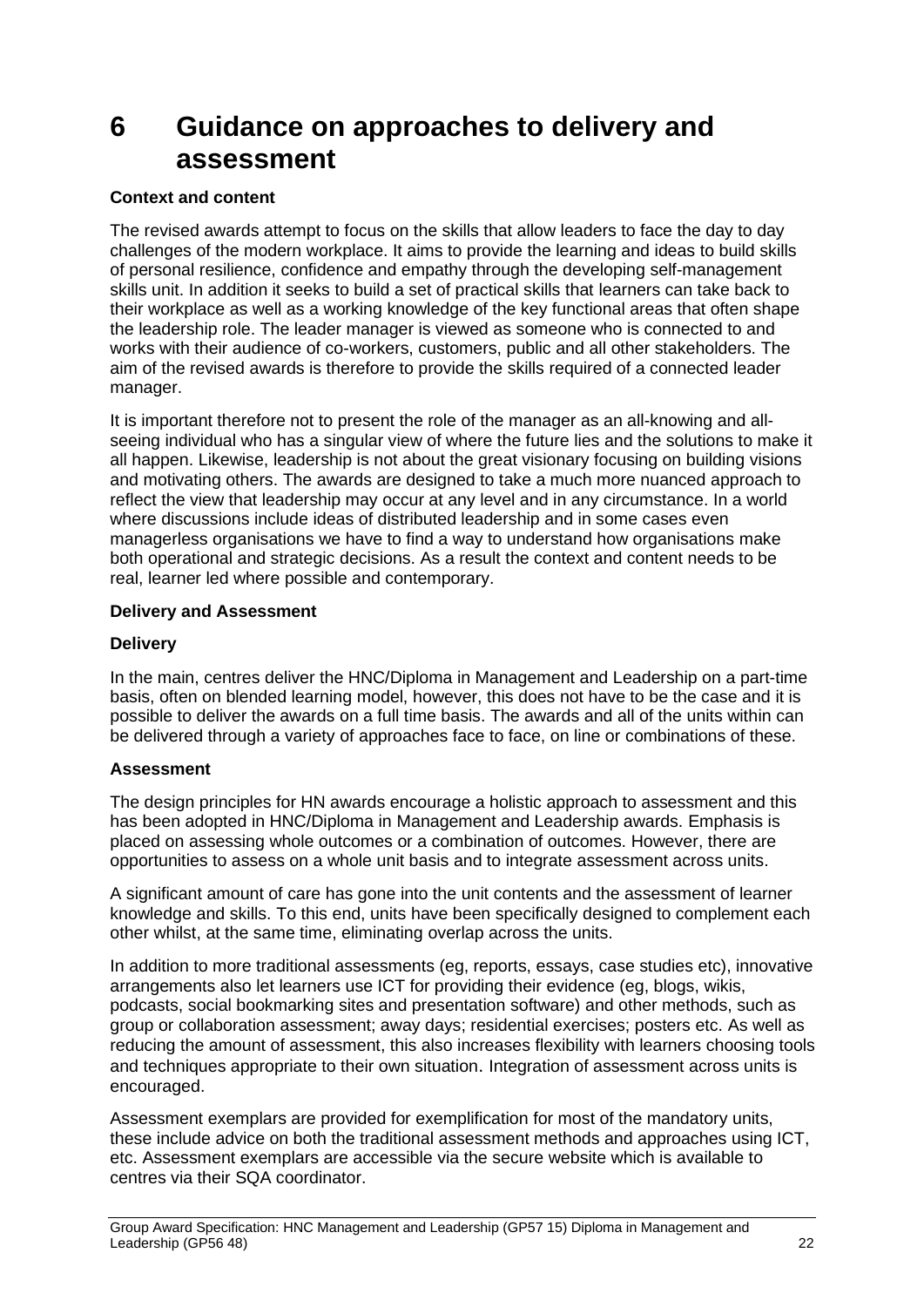# <span id="page-22-0"></span>**6.1 Sequencing/integration of units**

The awards are designed to provide flexibility in approach and generally may be taught in any order with the exception of the graded unit. For many centres, how the awards are delivered may depend upon the availability of resources, staff and general timetabling pressures. However, it makes good sense to introduce *Management: Developing Self Management Skills* earlier on eg, Term 2, perhaps using a portfolio/journal approach based on eg, Moodle, Mahara or OneNote and encouraging learners to maintain an online journal/log over a period of time eg, two terms.

One approach could be to deliver this over the period of 1 year with a timetable based on two evenings per week (12 week term). The same approach could be taken with the graded unit. If starting a new cohort it would be possible with a little planning to run the graded unit and self-management skills unit on the same hour using online and a drop in clinic approach, this would help maintain a viable combined Year 1 and 2 class.

| Year 1     | Term 1 |                                  | Term 2                            |                | Term 3                            |            |
|------------|--------|----------------------------------|-----------------------------------|----------------|-----------------------------------|------------|
| Mon 6-9.00 |        | Wed 6-9.00                       | Mon 6-9.00                        | Wed 6-9.00     | Mon 6-9.00                        | Wed 6-9.00 |
| J1F5 35    |        | H <sub>1</sub> F <sub>2</sub> 34 | H <sub>1</sub> F <sub>1</sub> 34* | <b>F7BX 34</b> | H <sub>1</sub> F <sub>1</sub> 34* | Option     |
|            |        |                                  | HRM unit*                         |                | HRM unit*                         |            |
|            |        |                                  | *Integrated                       |                | *Integrated                       | 6 credits  |
|            |        |                                  | class plus                        |                | class plus                        |            |
|            |        |                                  | online                            |                | online                            |            |

| Year 2<br>Term 1 |            | Term 2      |            | Term 3       |            |
|------------------|------------|-------------|------------|--------------|------------|
| Mon 6-9.00       | Wed 6-9.00 | Mon 6-9.00  | Wed 6–9.00 | Mon 6-9.00   | Wed 6–9.00 |
| Option           | option     | $GU (1hr)*$ | Option     | $GU (2hr)^*$ | option     |
|                  |            | J1BY 34 (2) |            | J1BY 34      |            |
|                  |            | hr)         |            | (1hr)        |            |
|                  |            | Online*     |            | Online*      | 6 credits  |

Other approaches could include the introduction of summer terms or online learning modules.

There are some opportunities for integration across units especially when optional units are considered eg:

*Manage Operational Resources* — Outcome 2 could be overtaken if learners undertook option *Preparing Financial Forecasts* F84R 35

*Organisational Leadership* could be partnered with the optional HRM unit — *Supporting Organisational Change*

The mandatory unit *Develop Strategic Plans* with the optional unit *Strategic Change* and/or the other mandatory unit *Plan, Lead and Implement Change*. The same case study or organisational scenario could be used with learners developing the plan in Term 1 and seeing the plan through in the next term. Again, the use of on line journals or planning templates could be used to manage and assess this process.

It is important to note that where integration does take place it is the responsibility of the centre to ensure that the evidence can be clearly attributed to the units and their evidence requirements. Where appropriate centres may wish to seek prior verification for combined assessment instruments.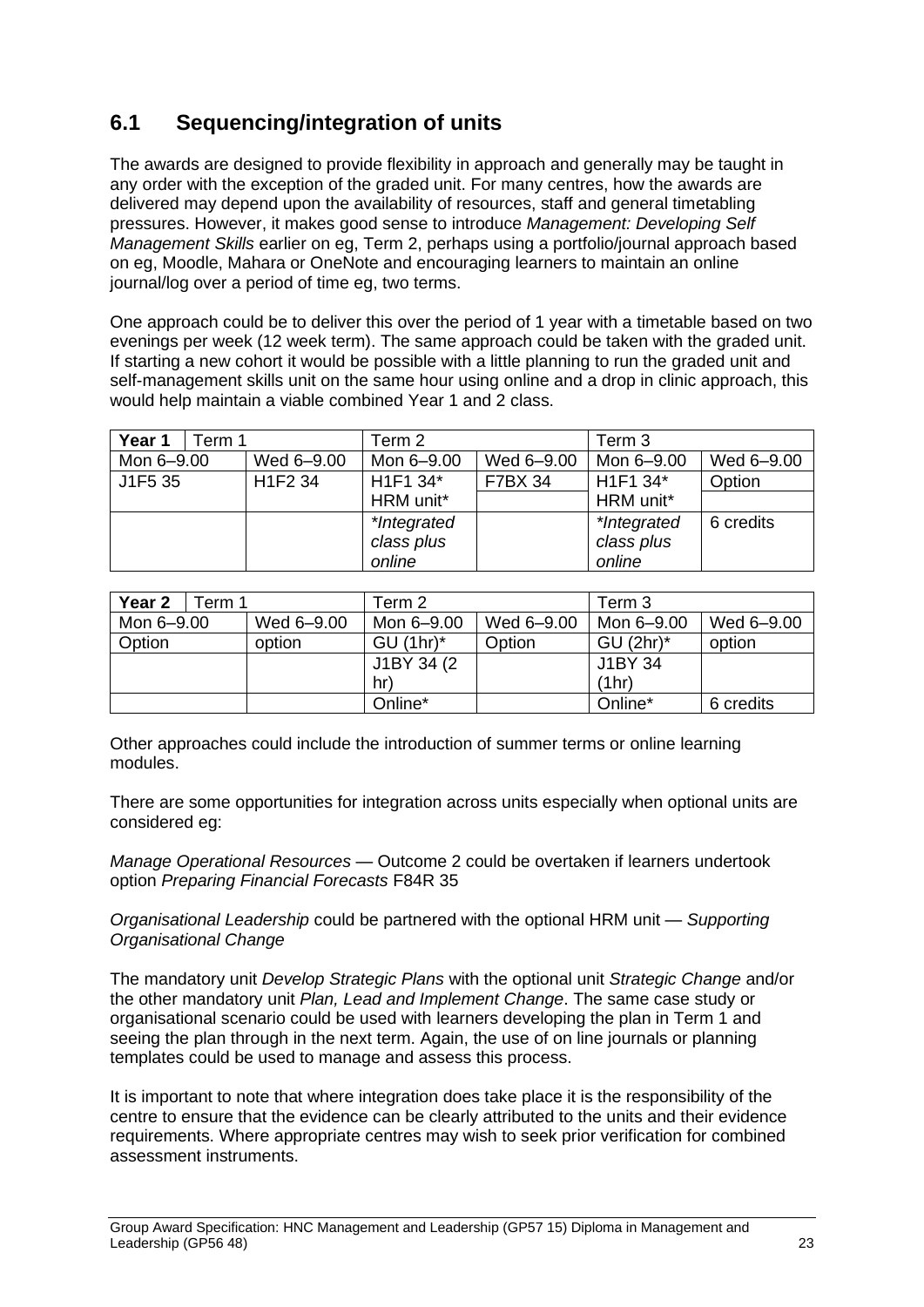# <span id="page-23-0"></span>**6.2 Recognition of prior learning**

SQA recognises that learners gain knowledge and skills acquired through formal, non-formal and informal learning contexts.

In some instances, a full group award may be achieved through the recognition of prior learning. However, it is unlikely that a learner would have the appropriate prior learning and experience to meet all the requirements of a full group award.

The recognition of prior learning may **not** be used as a method of assessing in the following types of units and assessments:

- ◆ HN Graded Units
- Course and/or external assessments
- Other integrative assessment units (which may or not be graded)
- Certain types of assessment instruments where the standard may be compromised by not using the same assessment method outlined in the unit
- Where there is an existing requirement for a licence to practice
- Where there are specific health and safety requirements
- Where there are regulatory, professional or other statutory requirements
- Where otherwise specified in an assessment strategy

More information and guidance on the *Recognition of Prior Learning* (RPL) may be found on our website **[www.sqa.org.uk](http://www.sqa.org.uk/)**.

The following sub-sections outline how existing SQA unit(s) may contribute to this group award. Additionally, they also outline how this group award may be recognised for professional and articulation purposes.

## <span id="page-23-1"></span>**6.2.1 Articulation and/or progression**

There are opportunities for learners undertaking the HNC and Diploma in Management and Leadership to progress to further study, for example, those achieving the HNC would be able to progress to the Diploma in Management and Leadership. There may be opportunities for learners achieving the Diploma in Management and Leadership to progress to the final year of the BA Business and Enterprise at Napier University. Other universities will consider entry on an individual basis.

The table in Section 1 provides examples of possible progression routes.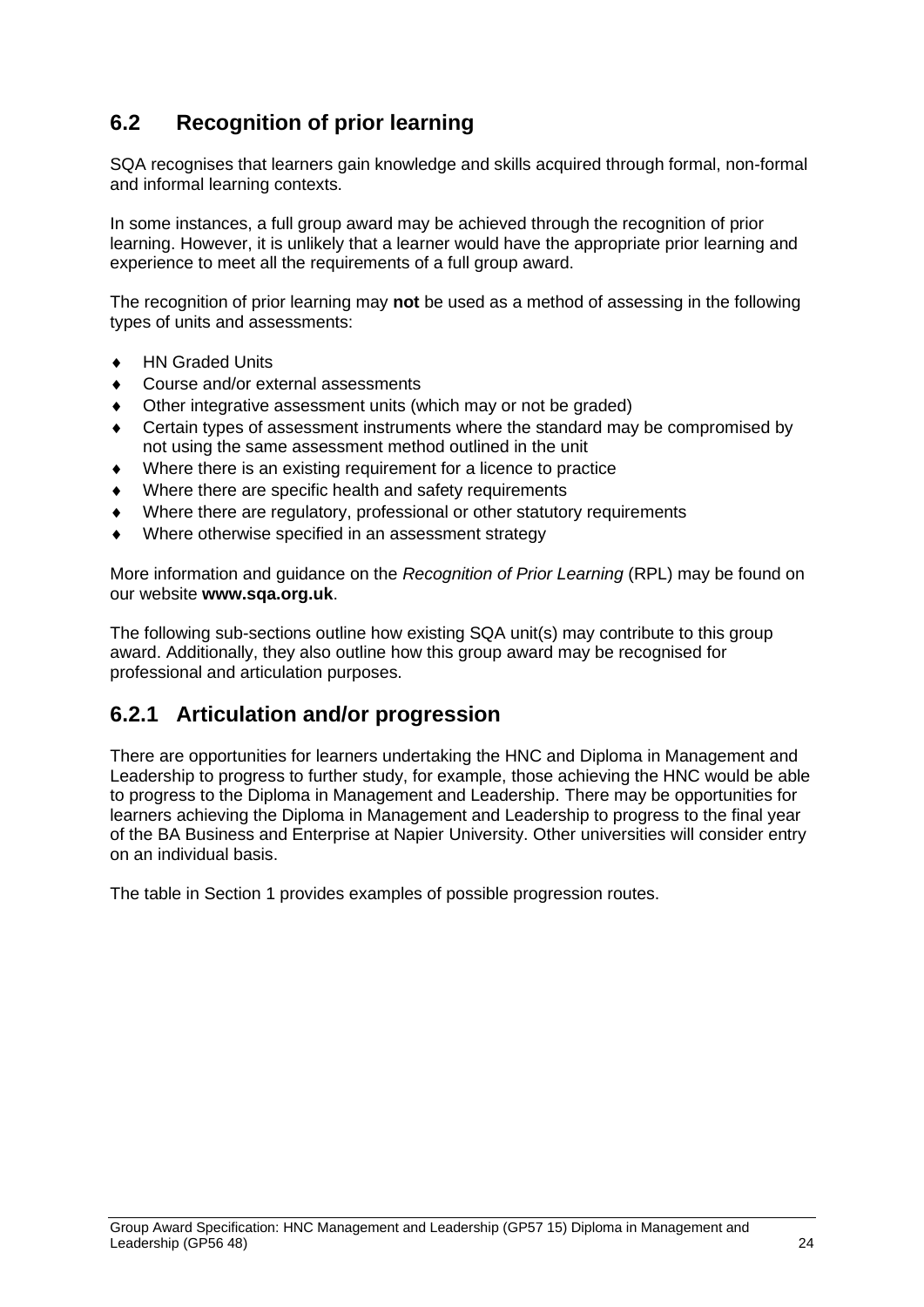# <span id="page-24-0"></span>**6.2.2 Transitional arrangements**

As the aims and content of the previous and revised group award are broadly the same, learners in the transitional phase should not be adversely affected. The following outlines possible scenarios and ways of crediting learners' previous achievement:

- Learners who have been certificated for the current HNC in Management and Leadership (GF5V 15) will be able to complete the current Diploma in Management and Leadership (GF6G 48) using either current or revised units. The current Diploma in Management and Leadership framework will incorporate the revised units where these have been identified as a direct replacements.
- Where learners have partially completed the previous HNC in Management and Leadership (GF5V 15) via a number of discrete units, credit transfer will need to be agreed on a unit-by-unit basis.
- Where learners have partially completed the previous Diploma in Management and Leadership (GF6G 48) via a number of discrete units, credit transfer will need to be agreed on a unit-by-unit basis.

# <span id="page-24-1"></span>**6.2.3 Credit transfer**

Credit transfer can be given where there is broad equivalence between the subject-related content of the unit (or combination of units). Learners who are given credit transfer between the previous HN units and current HN units must still satisfy all other conditions of SQA's HN Design Principles for the group award, including the:

- mandatory units
- correct number of credits at the correct SCQF level

The credit transfer arrangements have been reviewed by the senior external verifier for the verification group. Guidance on credit transfer of previous Management units to the current Management and Leadership units is available in the following table. Please note that this guidance is subject to the centre's internal verification processes.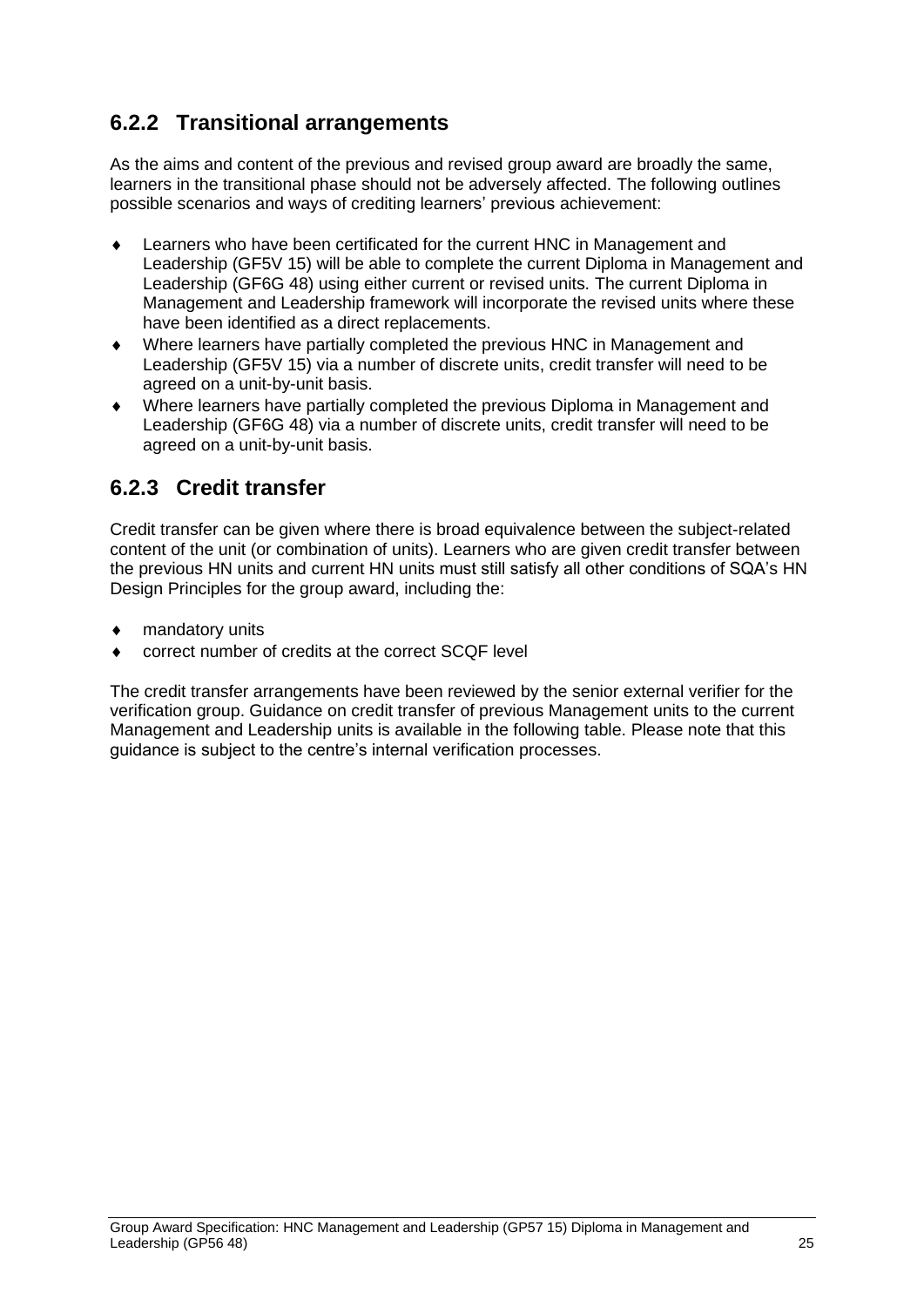| <b>Previous unit</b>                                                                         | <b>Current unit</b>                                                                           | <b>Credit transfer</b> |
|----------------------------------------------------------------------------------------------|-----------------------------------------------------------------------------------------------|------------------------|
| Management: Developing Self<br>Management Skills (H1F134)<br>level 7; 1 credit               | Management: Developing Self<br>Management Skills (H1F134)<br>level 7; 1 credit                | No change              |
| Management: Leadership at<br>Work (H1F234) level 7; 1 credit                                 | Management: Leadership at<br>Work (H1F234) level 7; 1 credit                                  | No change              |
| Management: Plan, Lead and<br>Implement Change (H1F335)<br>level 8; 1 credit                 | Management: Plan, Lead and<br>Implement Change (H1F335)<br>level 8; 1 credit                  | No change              |
| Managing and Working with<br>People (H1F434) level 7; 2<br>credits                           | Managing People (J1F5 35) level<br>8, 2 credits                                               | No transfer            |
| <b>Manage Operational Resources</b><br>(H1F534) level 7; 2 credits                           | <b>Manage Operational Resources</b><br>(J1BY 34) level 7; 2 credits                           | Full credit transfer   |
| Creating a Culture of Customer<br>Care (H1F0 34) level 7; 1 credit<br>(previously mandatory) | Creating a Culture of Customer<br>Care (H1F0 34) level 7; 1 credit<br>(now an optional unit)  | No change              |
| Management and Leadership:<br>Graded Unit 1 (H1KT34) level 7;<br>1 credit                    | Management and Leadership:<br>Graded Unit 1 (J1LW 34) level 7;<br>1 credit                    | Full credit transfer   |
| Management: Organisational<br>Leadership and Development<br>(H1S835) level 8; 1 credit       | Management: Organisational<br>Leadership and Development<br>(J1C0 35) level 8; 1 credit       | Full credit transfer   |
| Management: Develop Strategic<br>Plans (H1S735) level 8; 1 credit                            | Management: Develop Strategic<br>Plans (H1S735) level 8; 1 credit                             | Full credit transfer   |
| Management: Strategic Change<br>(H1S635) level 8; 1 credit                                   | Management: Strategic Change<br>(H1S635) level 8; 1 credit                                    | Full credit transfer   |
| Management Research (H1S935)<br>level 8; 1 credit                                            | Management Research (H1S935)<br>level 8; 1 credit                                             | No change              |
| Marketing: an Introduction (F7BX<br>34) level 7 1 credit                                     | Marketing: an Introduction (F7BX<br>34) level 7 1 credit (now a<br>restricted mandatory unit) | No change              |

# <span id="page-25-0"></span>**6.3 Opportunities for e-assessment**

E-assessment may be particularly appropriate for some assessments across both awards. By e-assessment we mean assessment which is supported by Information and Communication Technology (ICT), such as e-testing or the use of e-portfolios or social software. A number of the Units may lend themselves to e-assessment approach in particular the Graded Unit and Management: Developing Self Management Skills where an online portfolio could provide a flexible alternative way of collecting evidence. Centres which wish to use e-assessment must ensure that the national standard is applied to all learner evidence and that conditions of assessment as specified in the evidence requirements are met, regardless of the mode of gathering evidence. The most up-to-date guidance on the use of eassessment to support SQA's qualifications is available at **[www.sqa.org.uk/e-assessment](http://www.sqa.org.uk/e-assessment)**.

## <span id="page-25-1"></span>**6.4 Support materials**

There are a number of management subject support packs and assessment support packs available on SQA's secure website that may provide assistance to centres. A list is attached at Appendix 2.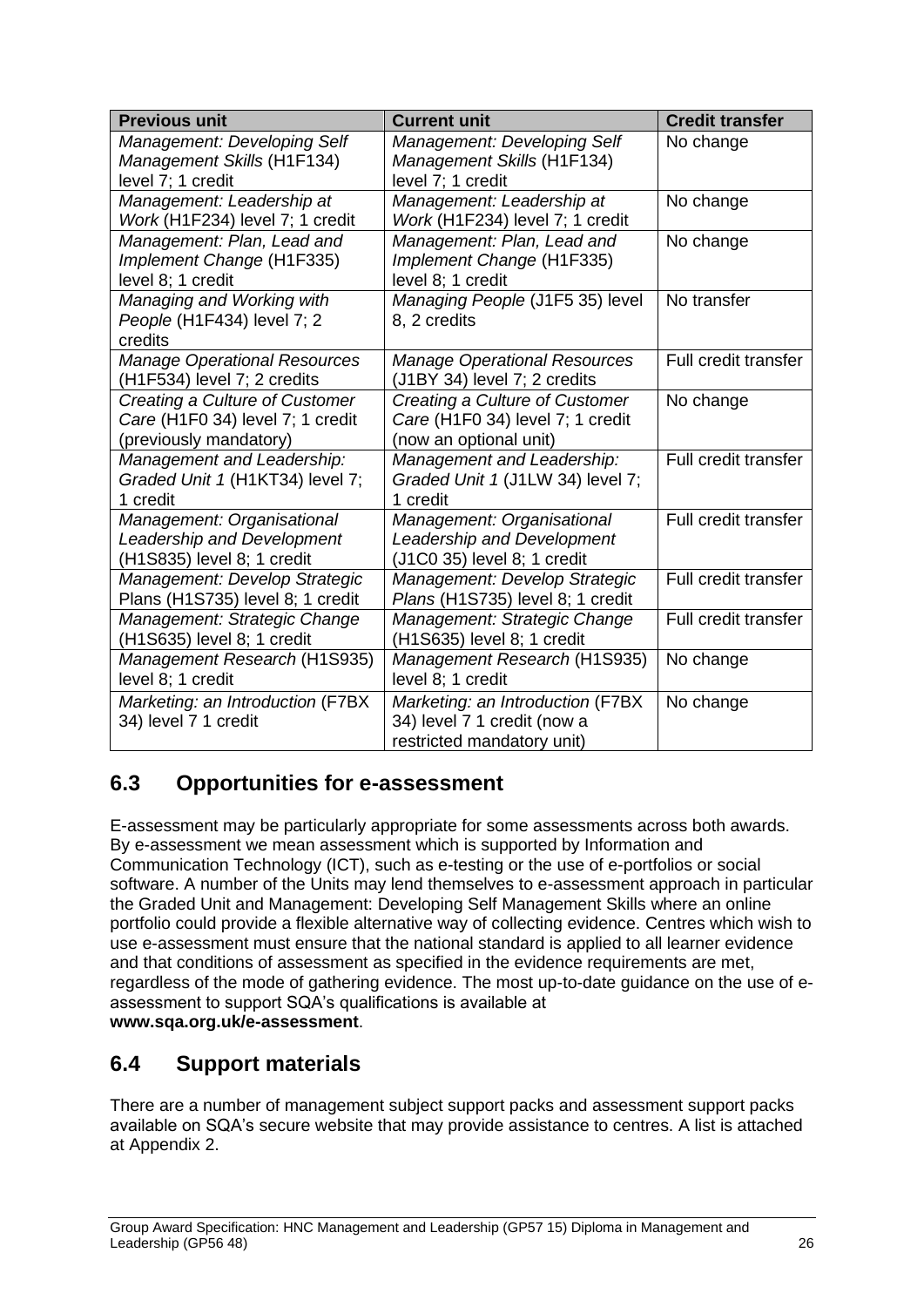# <span id="page-26-0"></span>**6.5 Resource requirements**

There are no specific resource requirements for the award. It is anticipated that centres will have appropriate delivery staff in place with experience in the various subjects. General resources such as classroom, online delivery models and general access to reference and support materials via a library or internet resources are sufficient for delivery.

# <span id="page-26-1"></span>**7 General information for centres**

## **Equality and inclusion**

The unit specifications making up this group award have been designed to ensure that there are no unnecessary barriers to learning or assessment. The individual needs of learners will be taken into account when planning learning experiences, selecting assessment methods or considering alternative evidence. Further advice can be found on our website **[www.sqa.org.uk/assessmentarrangements](http://www.sqa.org.uk/sqa/14977.html)**.

## **Internal and external verification**

All assessments used within this/these qualification(s) should be internally verified, using the appropriate policy within the centre and the guidelines set by SQA.

External verification will be carried out by SQA to ensure that internal assessment is within the national guidelines for these qualifications.

Further information on internal and external verification can be found in *SQA's Guide to Assessment* **[\(www.sqa.org.uk/GuideToAssessment\)](http://www.sqa.org.uk/sqa/files_ccc/GuideToAssessment.pdf)**.

# <span id="page-26-2"></span>**8 Glossary of terms**

**Embedded Core Skills:** is where the assessment evidence for the unit also includes full evidence for complete Core Skill or Core Skill components. A learner successfully completing the unit will be automatically certificated for the Core Skill. (This depends on the unit having been successfully audited and validated for Core Skills certification.)

**Finish date:** The end of a group award's lapsing period is known as the finish date. After the finish date, the group award will no longer be live and the following applies:

- ◆ learners may not be entered for the group award
- the group award will continue to exist only as an archive record on the Awards Processing System (APS)

**Graded unit:** Graded units assess learners' ability to integrate what they have learned while working towards the units of the group award. Their purpose is to add value to the group award, making it more than the sum of its parts, and to encourage learners to retain and adapt their skills and knowledge.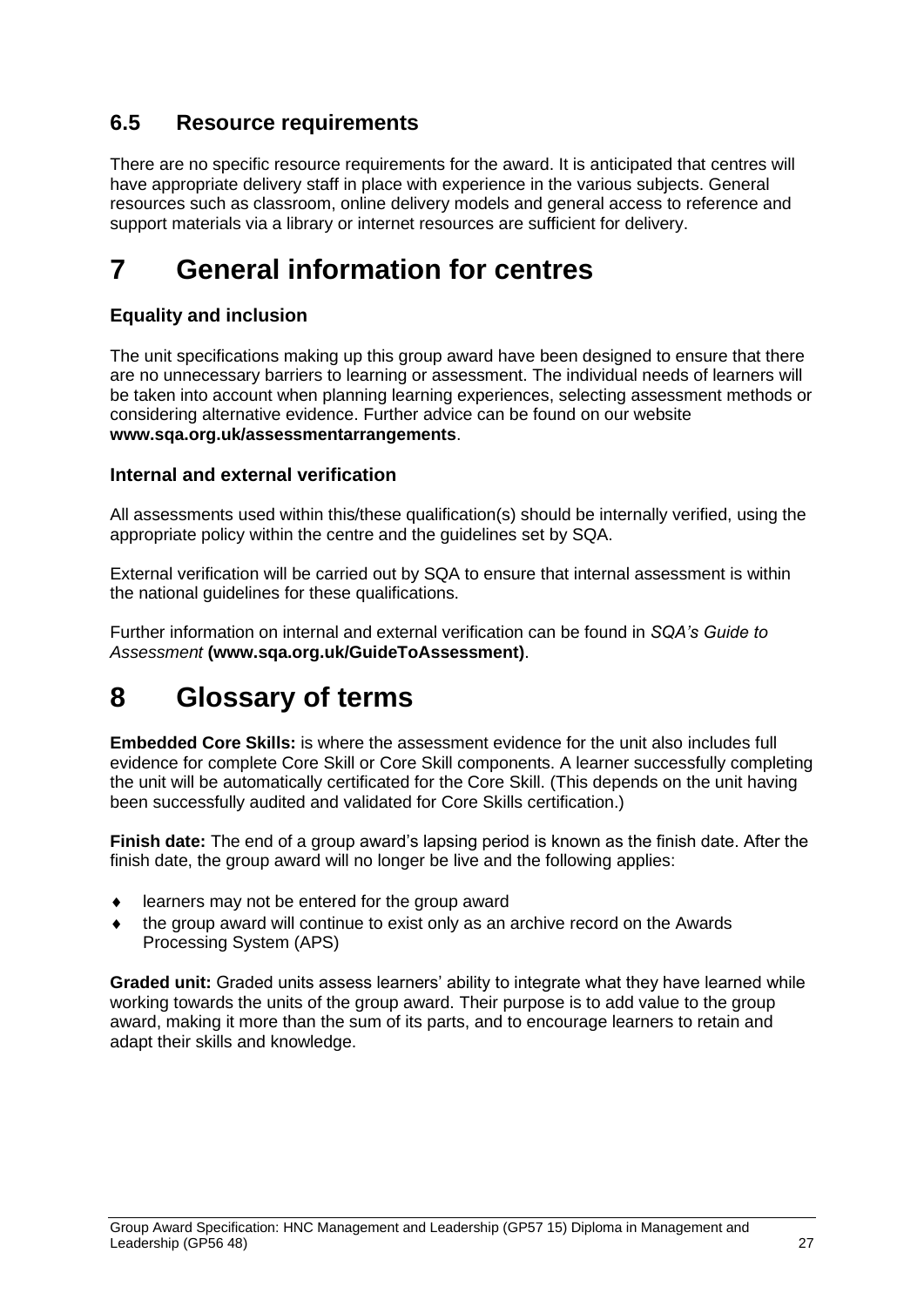**Lapsing date:** When a group award is entered into its lapsing period, the following will apply:

- the group award will be deleted from the relevant catalogue
- $\bullet$  the group award specification will remain until the qualification reaches its finish date at which point it will be removed from SQA's website and archived
- no new centres may be approved to offer the group award
- centres should only enter learners whom they expect to complete the group award during the defined lapsing period

**SQA credit value:** The credit value allocated to a unit gives an indication of the contribution the unit makes to an SQA group award. An SQA credit value of 1 given to an SQA unit represents approximately 40 hours of programmed learning, teaching and assessment.

**SCQF:** The Scottish Credit and Qualification Framework (SCQF) provides the national common framework for describing all relevant programmes of learning and qualifications in Scotland. SCQF terminology is used throughout this guide to refer to credits and levels. For further information on the SCQF visit the SCQF website at **[www.scqf.org.uk](http://www.scqf.org.uk/)**.

**SCQF credit points:** SCQF credit points provide a means of describing and comparing the amount of learning that is required to complete a qualification at a given level of the Framework. One National Unit credit is equivalent to 6 SCQF credit points. One National Unit credit at Advanced Higher and one Higher National Unit credit (irrespective of level) is equivalent to 8 SCQF credit points.

**SCQF levels:** The level a qualification is assigned within the framework is an indication of how hard it is to achieve. The SCQF covers 12 levels of learning. HNCs and HNDs are available at SCQF levels 7 and 8 respectively. Higher National Units will normally be at levels 6–9 and graded units will be at level 7 and 8. National Qualification Group Awards are available at SCQF levels 2–6 and will normally be made up of National Units which are available from SCQF levels 2–7.

**Subject unit:** Subject units contain vocational/subject content and are designed to test a specific set of knowledge and skills.

**Signposted Core Skills:** refers to opportunities to develop Core Skills arise in learning and teaching but are not automatically certificated.

**VLE — Virtual Learning Environment:** Web based platform for digital aspects of study eg, Moodle, Mahara and OneNote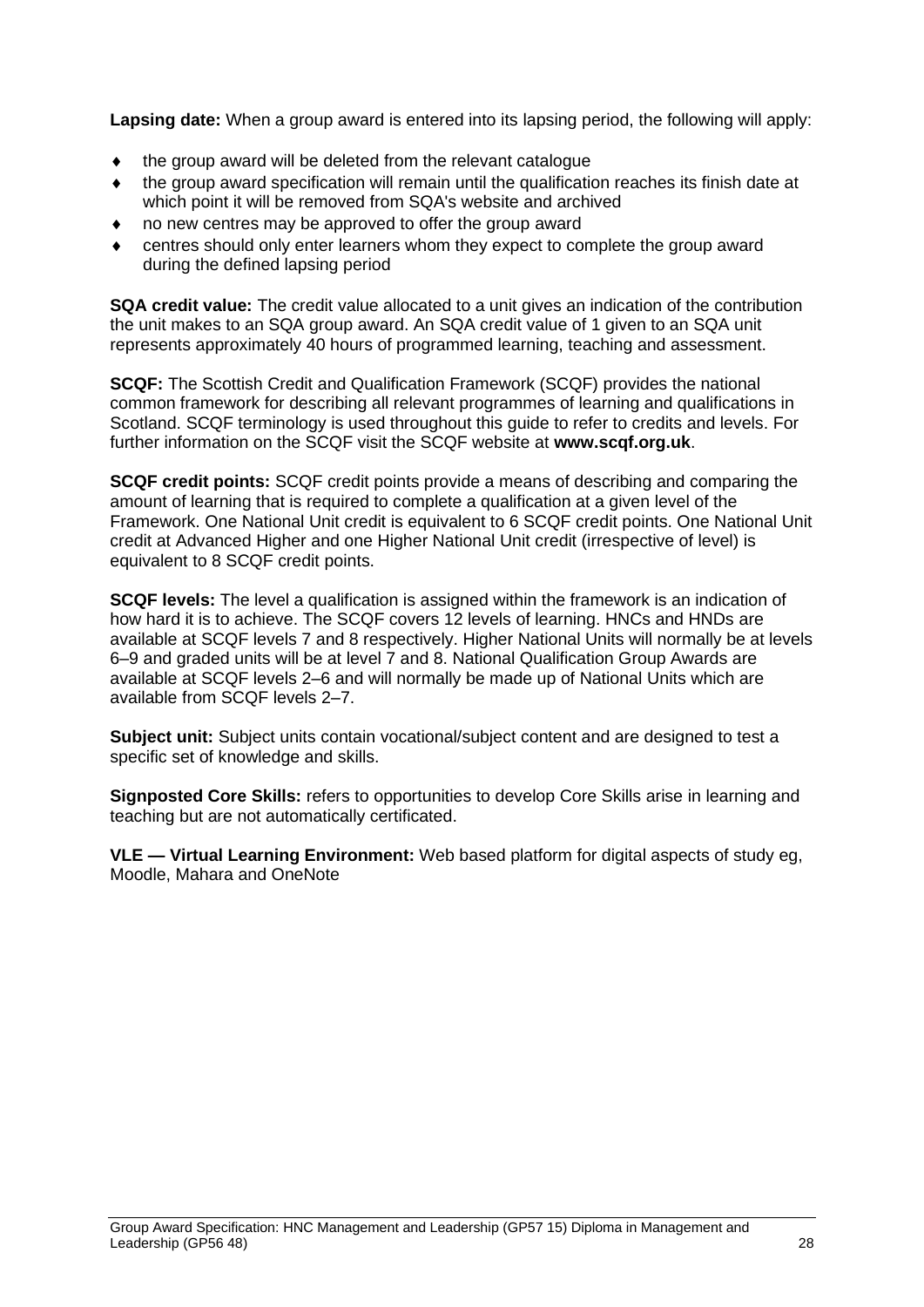# **9 General information for learners**

This section will help you decide whether the qualifications are for you by explaining what the qualification is about, what you should know or be able to do before you start, what you will need to do during the qualification and opportunities for further learning and employment.

Whether you are already a leader or manager with responsibility for an significant area of work and/or have responsibility for staff - or aspiring to such a role of responsibility or further responsibility - you have just made a vitally important decision for your future and we are delighted that you have decided to study for your HNC in Management and Leadership and/or Diploma in Management and Leadership. The awards are well respected by employers and are highly valued by holders of the qualification.

SQA jointly awards the HNC and Diploma in Management and Leadership with the Chartered Management Institute (CMI). To help build careers in Management, CMI now offer fast-track membership on the achievement of the HNC/Diploma in Management and Leadership. Further information can be found on the HN Management and Leadership page of the SQA website at the following link:

[http://www.sqa.org.uk/sqa/controller?p\\_service=Content.show&p\\_applic=CCC&sector=2626](http://www.sqa.org.uk/sqa/controller?p_service=Content.show&p_applic=CCC§or=26269&pContentID=26270) [9&pContentID=26270](http://www.sqa.org.uk/sqa/controller?p_service=Content.show&p_applic=CCC§or=26269&pContentID=26270)

The awards will give you the opportunity to become a qualified and knowledgeable leader in your area of work. The awards offer a learner focused approach with the emphasis on generating evidence from your workplace. They have been developed through rigorous research and contain invaluable knowledge and skills as specified by the National Occupational Standards (NOS) for Management and Leadership that are at the forefront of current practices within leading organisations.

As well as helping to improve management and leadership skills and knowledge, these awards can provide a flexible route to progress to further study, higher education or professional courses. The HNC and Diploma can be completed on a full-time programme or on a part-time basis. Alternatively, these awards can also be undertaken in an open learning or a 'mixed mode' form of delivery. Your chosen centre will be able to advise you on the modes of delivery available to you.

### *HNC in Management and Leadership*

This is made up of 12 SQA credits (96 SCQF credits), of which 8 SQA credits (64 SCQF credits) are mandatory. The mandatory section provides you with a general background and introduction to key aspects of operational management and leadership such as:

- developing self management skills
- leadership at work
- planning, leading and implementing change
- managing people

This award also offers you a choice of optional units in areas such as business law; health and safety; human resource management; quality; project management; preparing financial forecasts etc. In addition to the 8 mandatory SQA credits, you will need to achieve 4 optional SQA credits to gain this HNC award.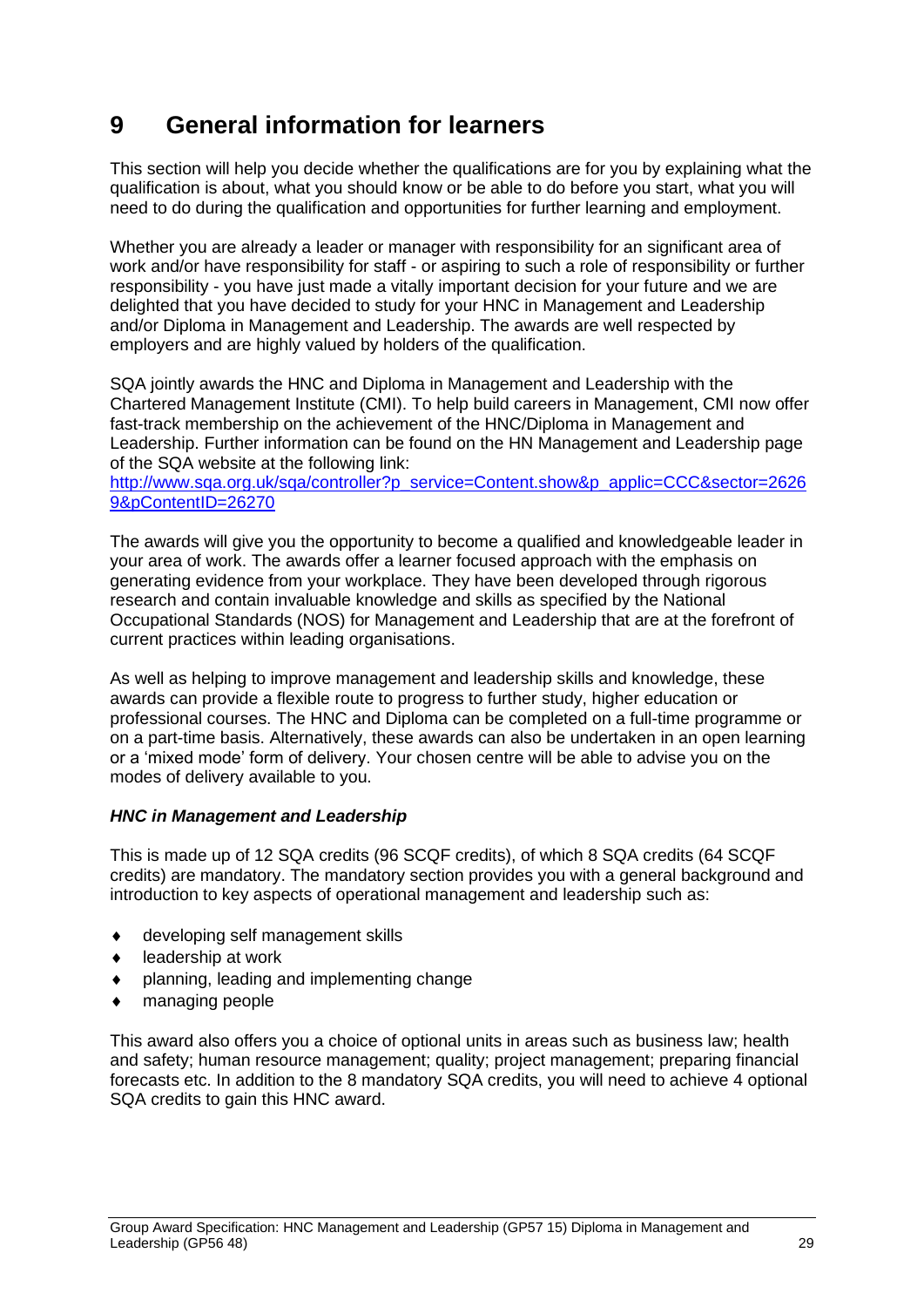#### *Diploma in Management and Leadership*

This is a more advanced award which covers strategic management and leadership issues at an organisational level. It is made up of 6 SQA credits (48 SCQF credits). The HNC Management and Leadership provides ideal preparation for this award, but you may have some leadership/managerial experience or have completed another HNC and in that case this award may still be for you. If you think this may be the case, discuss it with your centre, they will advise what would be suitable.

You will study four mandatory units which are at a strategic level so you will need to have strong communication and problem solving skills for this one. The Units are:

- management research
- organisational leadership and development
- development of strategic plans
- managing strategic change

In addition, you will have to take two further units, there is quite a wide range of options but these will depend on what the centre has available and you will have to discuss it with the tutors.

The HNC and Diploma in Management and Leadership will involve a wide range of assessments which can include the production of reports; responding to questions; use of case study materials; role plays; presentations etc. There may also be the opportunity to use more innovative assessment and learning approaches such as VLEs, wikis, blogs, podcasts, e-portfolios, social bookmarking sites, group activities, residential events etc. However, your centre will confirm the exact assessment and learning approaches.

The HNC includes a Graded Unit, which is a project in the form of a practical assignment. It is designed to assess your ability to retain and integrate the knowledge and skills gained in the award and also to grade your achievement. There are three grades:

- A if you achieve 70% or over
- B if you achieve between 60% and 69%
- C if you achieve between 50% and 59%.

Having successfully completed the HNC or Diploma in Management and Leadership you may have the opportunity to progress to a Higher Education programme, such as a BA in Management or BA in Business and Enterprise. Your centre will be able to advise you on any articulation routes they have with Universities.

Good luck with your studies.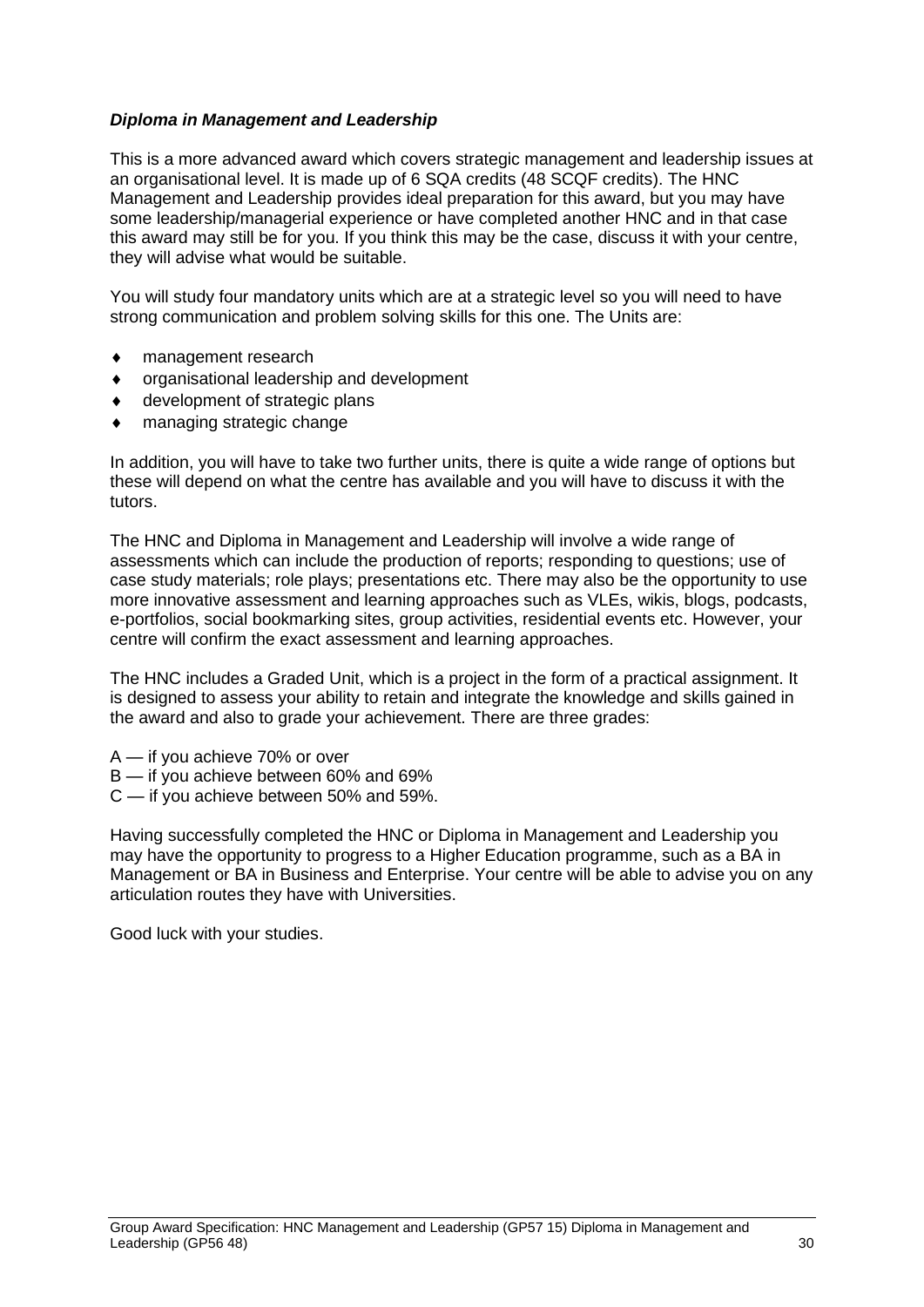# **Appendix 1**

# **Examples of opportunities for embedding Core Skills**

# **Core Skills signposting and embedding**

*NB: Please note that the signposting guidance that follows is indicative only and depends on the teaching/assessment approaches adopted for the mandatory units of the HNC/Diploma in Management and Leadership.*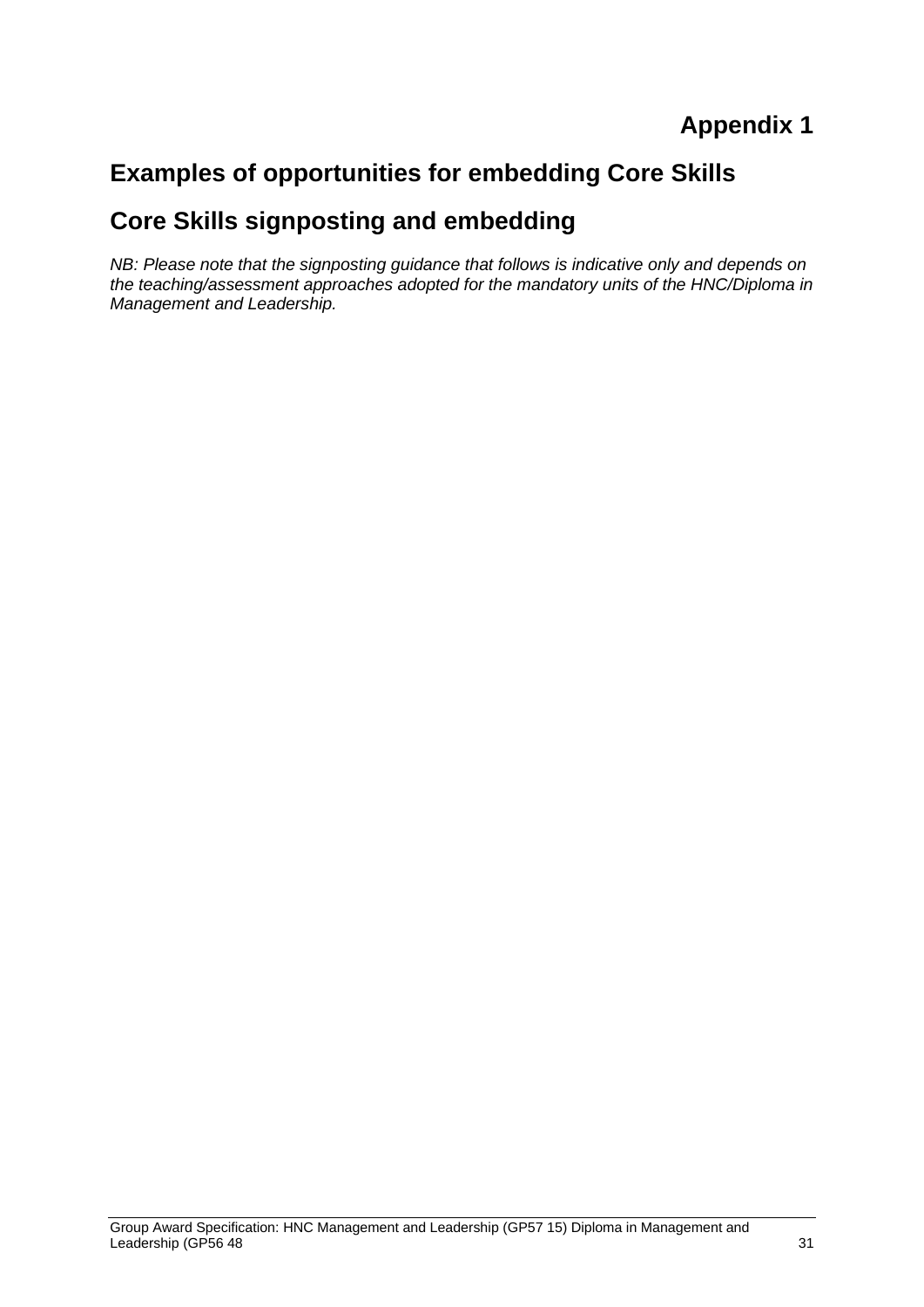## *Communication* **(SCQF level 6)**

## **Skill component: Written Communication (Reading)**

| <b>Core units</b>                                          | Knowledge and skills/evidence                                                                                                                                                                                                                                                                                                                                                                                                                                                                                                                                         |
|------------------------------------------------------------|-----------------------------------------------------------------------------------------------------------------------------------------------------------------------------------------------------------------------------------------------------------------------------------------------------------------------------------------------------------------------------------------------------------------------------------------------------------------------------------------------------------------------------------------------------------------------|
| Management:<br>Leadership at<br><b>Work</b>                | Learners have to understand current managerial thinking on<br>leadership approaches and team development. This requires<br>reading written text which explores leadership from different<br>perspectives and may also present a structured and detailed<br>argument for or against particular approaches. Learners may<br>summarise their understanding by posting messages to other<br>through a VLE, in a blog or in a written report.                                                                                                                              |
| Management:<br>Develop Self<br>Management<br><b>Skills</b> | Learners have to become familiar with current thinking on self-<br>awareness such as the work-life balance, the ethical aspects of<br>self-awareness and techniques of self-awareness. They need to<br>read written text which explores different perspectives as well as<br>presenting a structured, detailed argument for or against particular<br>approaches. They may summarise their understanding by posting<br>messages on a VLE, in a blog or in a written report.                                                                                            |
| Management:<br>Plan, Lead and<br>Implement<br>Change       | Learners have to know current thinking on change and leading<br>change. They need to read written text which explores change<br>management from different perspectives, as well as presenting a<br>structured, detailed argument for or against particular approaches.<br>They could summarise their understanding by posting messages<br>on a VLE, in a blog or through the production of a written report.                                                                                                                                                          |
| People<br>Management                                       | Learners must be aware of current good practice in managing<br>people. They need to read written text which explores different<br>aspects of current human resource management (HRM) practice<br>and which deal with principles of HRM. These will draw attention<br>to different approaches and place different emphases on different<br>aspects. Texts are also likely to present structured, detailed<br>explanations and arguments. Learners could summarise their<br>understanding by posting messages on a VLE in a blog or in a<br>written report.             |
| Manage<br>Operational<br><b>Resources</b>                  | Learners have to understand current managerial thinking on<br>managing operations and operational management in general.<br>They have to read written text which explores different aspects of<br>operations management and which is likely to draw attention to<br>different approaches and place different emphases on different<br>aspects. Texts are also likely to present structured, detailed<br>explanations and arguments. Learners can summarise their<br>understanding by posting messages through a VLE or in a blog or<br>by producing a written report. |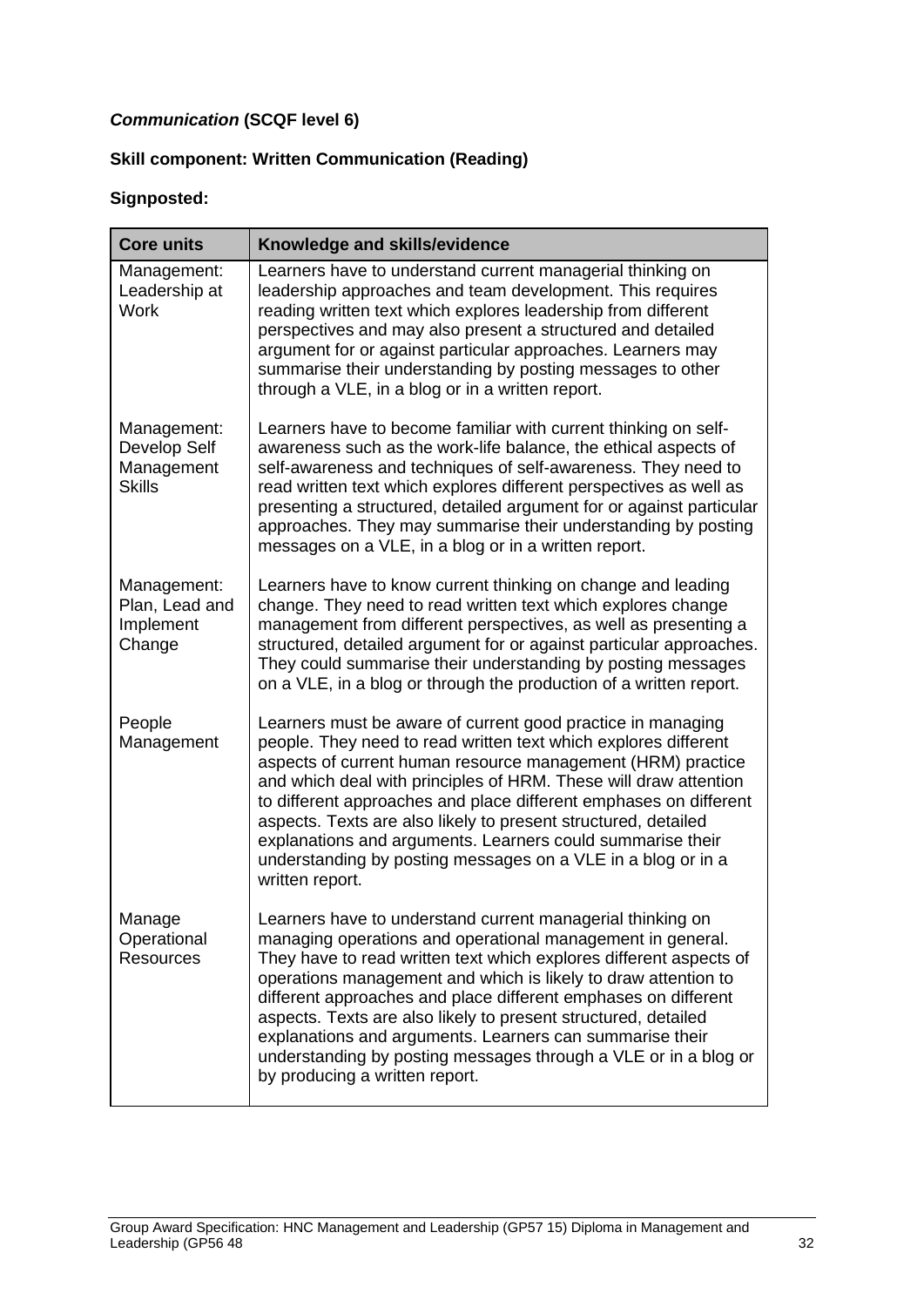| <b>Core units</b>                                              | Knowledge and skills/evidence                                                                                                                                                                                                                                                                                                                                                                                                                                                                                                                               |
|----------------------------------------------------------------|-------------------------------------------------------------------------------------------------------------------------------------------------------------------------------------------------------------------------------------------------------------------------------------------------------------------------------------------------------------------------------------------------------------------------------------------------------------------------------------------------------------------------------------------------------------|
| Management:<br>Develop<br><b>Strategic Plans</b>               | Learners have to understand current thinking on strategic<br>planning and how to prepare and analyse a strategic plan. This<br>involves them reading written text which explores, for example,<br>different planning techniques and assesses the overall value of<br>strategic planning which can be a contentious issue. Learners are<br>therefore exposed to structured, detailed argument for or against<br>particular approaches. They could summarise their understanding<br>by posting messages through a VLE or in a blog or in a written<br>report. |
| Management:<br>Organisational<br>Leadership and<br>Development | Learners have to understand current thinking on vision and<br>organisational leadership including appropriate theoretical ideas<br>and models. This involves reading written text, including diagrams<br>and charts and which uses sophisticated language to convey<br>sustained argument.                                                                                                                                                                                                                                                                  |
| Management:<br>Strategic<br>Change                             | Learners have to become familiar with current thinking on strategy<br>and how to generate and assess options for strategic change.<br>They are required to read written text which explores strategic<br>leadership from different perspectives and which may also present<br>a structured, detailed argument for or against particular<br>approaches. They could summarise their understanding by<br>posting messages through a VLE or in a blog or in a written<br>report.                                                                                |
| Management<br>Research                                         | Learners have to understand current thinking on both research<br>methodology and on the research topic, for which they have<br>provided a literature review. This involves them reading written<br>text and summarising their findings in a structured and coherent<br>fashion. The literature review is an evidence requirement for the<br>unit but learners could summarise their understanding eg, by<br>posting messages through a VLE or in a blog or in a written<br>report.                                                                          |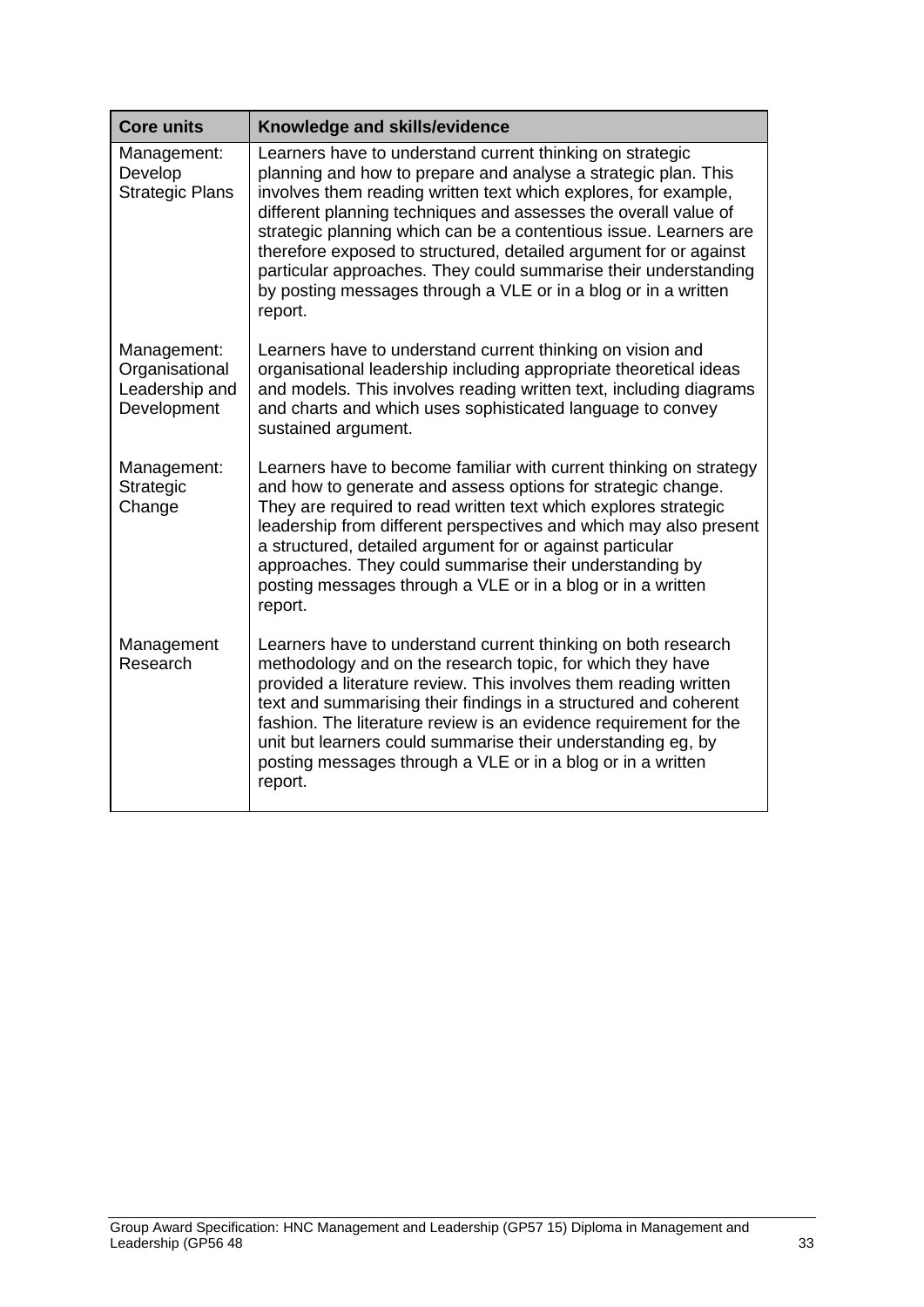## **Written Communication (Writing)**

### **Skill Component: Produce well-structured written communication on complex topics**

| <b>Unit</b>                                                          | Knowledge and skills/evidence                                                                                                                                                                                                                                                                                                                                                                                                                                                                                                                                                              |
|----------------------------------------------------------------------|--------------------------------------------------------------------------------------------------------------------------------------------------------------------------------------------------------------------------------------------------------------------------------------------------------------------------------------------------------------------------------------------------------------------------------------------------------------------------------------------------------------------------------------------------------------------------------------------|
| Management:<br>Leadership at<br><b>Work</b>                          | Learners have to produce evidence to demonstrate that they have<br>achieved both outcomes. This may take the form of a management<br>report where they present their analysis in a suitable manner, using<br>a recognised format. Other ways that written evidence can be<br>presented includes personal reports or contributions to an online<br>forum. Whichever approach is used, learners organise a<br>substantial body of material and make use of complex language<br>and specialist vocabulary.                                                                                    |
| Management:<br><b>Developing Self</b><br>Management<br><b>Skills</b> | Learners have to generate evidence to demonstrate that they have<br>achieved both outcomes of this unit. They have to produce a<br>personal development plan, devising clear personal and career<br>objectives. They have to evaluate and reflect upon their plan by<br>drawing reasoned conclusions on what worked well and what<br>lessons can be learned for future. A portfolio method of<br>assessment is particularly suited to this Unit and they can also<br>contribute to discussion forums, writing blogs and wikis, etc.                                                        |
| Management:<br>Plan, Lead and<br>Implement<br>Change                 | Learners will have to generate evidence to demonstrate that they<br>have achieved all outcomes, which may take the form of a<br>management report outlining and justifying a plan for leading<br>change. In this, they are expected to present their analysis in a<br>suitable manner using a recognised format. Alternative ways to<br>present written evidence include personal reports or contributions<br>to an online forum. Whatever approach is adopted, learners have<br>to organise a substantial body of material and make use of<br>complex language and specialist vocabulary. |
| Managing<br>People                                                   | Learners may provide evidence in the form of a management<br>report where they present their evaluation of performance<br>management in a suitable manner, using a recognised format.<br>Other ways to present written evidence include personal reports, a<br>blog, responses to questions or by contributions to an online forum.<br>Whatever approach is adopted, learners have to organise a<br>substantial body of material and make use of complex language<br>and specialist vocabulary.                                                                                            |
| Manage<br>Operational<br><b>Resources</b>                            | In Outcome 1, learners could provide evidence in the form of a<br>management report where they present their analysis in a suitable<br>manner using a recognised format. Other forms of written evidence<br>include personal reports, an article for a business magazine or by<br>contributions to an online forum. Whatever approach is adopted,<br>learners have to organise a substantial body of material and make<br>use of complex language and specialist vocabulary.                                                                                                               |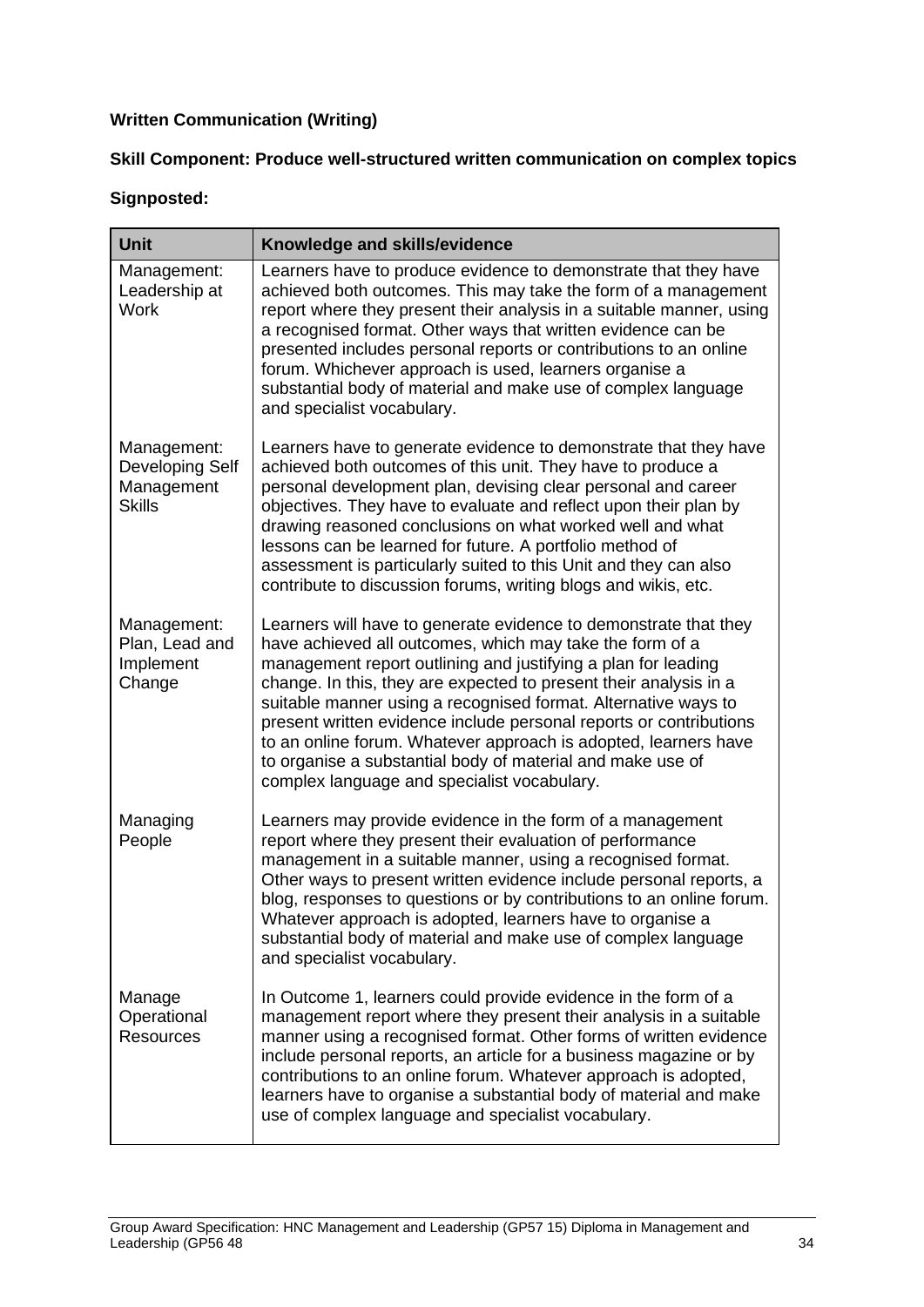| <b>Unit</b>                                                    | Knowledge and skills/evidence                                                                                                                                                                                                                                                                                                                                                                                                                                                                                                                                                                                                                                                                                                                                       |
|----------------------------------------------------------------|---------------------------------------------------------------------------------------------------------------------------------------------------------------------------------------------------------------------------------------------------------------------------------------------------------------------------------------------------------------------------------------------------------------------------------------------------------------------------------------------------------------------------------------------------------------------------------------------------------------------------------------------------------------------------------------------------------------------------------------------------------------------|
| Management:<br><b>Graded Unit 1</b>                            | Planning, developing and evaluating the practical assignment will<br>be may be evidenced by extended formal reports, including graphic<br>communication as appropriate.                                                                                                                                                                                                                                                                                                                                                                                                                                                                                                                                                                                             |
| Management:<br>Develop<br><b>Strategic Plans</b>               | Learners have to generate evidence to demonstrate that they have<br>achieved both outcomes, which may take the form of a<br>management report presenting a strategic plan and justification of<br>the way it has been put together. Learners are expected to make<br>use of a recognised format in the form of a plan. They could<br>present their plan as part of a management report which, again,<br>would require them to make use of a recognised format. There are<br>alternative ways to present written evidence such as by personal<br>reports or by contributions to an online forum. Whatever approach<br>is adopted, learners are required to organise a substantial body of<br>material and make use of complex language and specialist<br>vocabulary. |
| Management:<br>Organisational<br>Leadership and<br>Development | Learners have to provide responses which analyse information<br>given to them and make use of complex language and specialist<br>vocabulary. Learners also have to organise their responses and<br>structure them in a manner which directly meets the requirements<br>of the question.                                                                                                                                                                                                                                                                                                                                                                                                                                                                             |
| Management:<br>Strategic<br>Change                             | Learners must generate evidence demonstrating that they have<br>achieved both outcomes. This could take the form of a<br>management report which presents the results of an analysis of an<br>organisation's strategic position and proposes options for strategic<br>change. In this, they will be expected to present their analysis in a<br>suitable manner using a recognised format. There are alternative<br>ways to present written evidence eg, by personal reports or by<br>contributions to an online forum. Whatever approach is adopted,<br>learners need to organise a substantial body of material and make<br>use of complex language and specialist vocabulary.                                                                                     |
| Management<br>Research                                         | Learners have to generate evidence to demonstrate that they have<br>achieved both outcomes. This could take the form of a<br>management report which presents the results of their analysis of<br>their research findings, draws conclusions and makes<br>recommendations. And they are expected to present their work in a<br>suitable manner using a recognised format. There are alternative<br>ways to present written evidence, eg by personal reports or by<br>contributions to an online forum. Whatever approach is adopted,<br>learners need to organise a substantial body of material and make<br>use of complex language and specialist vocabulary.                                                                                                     |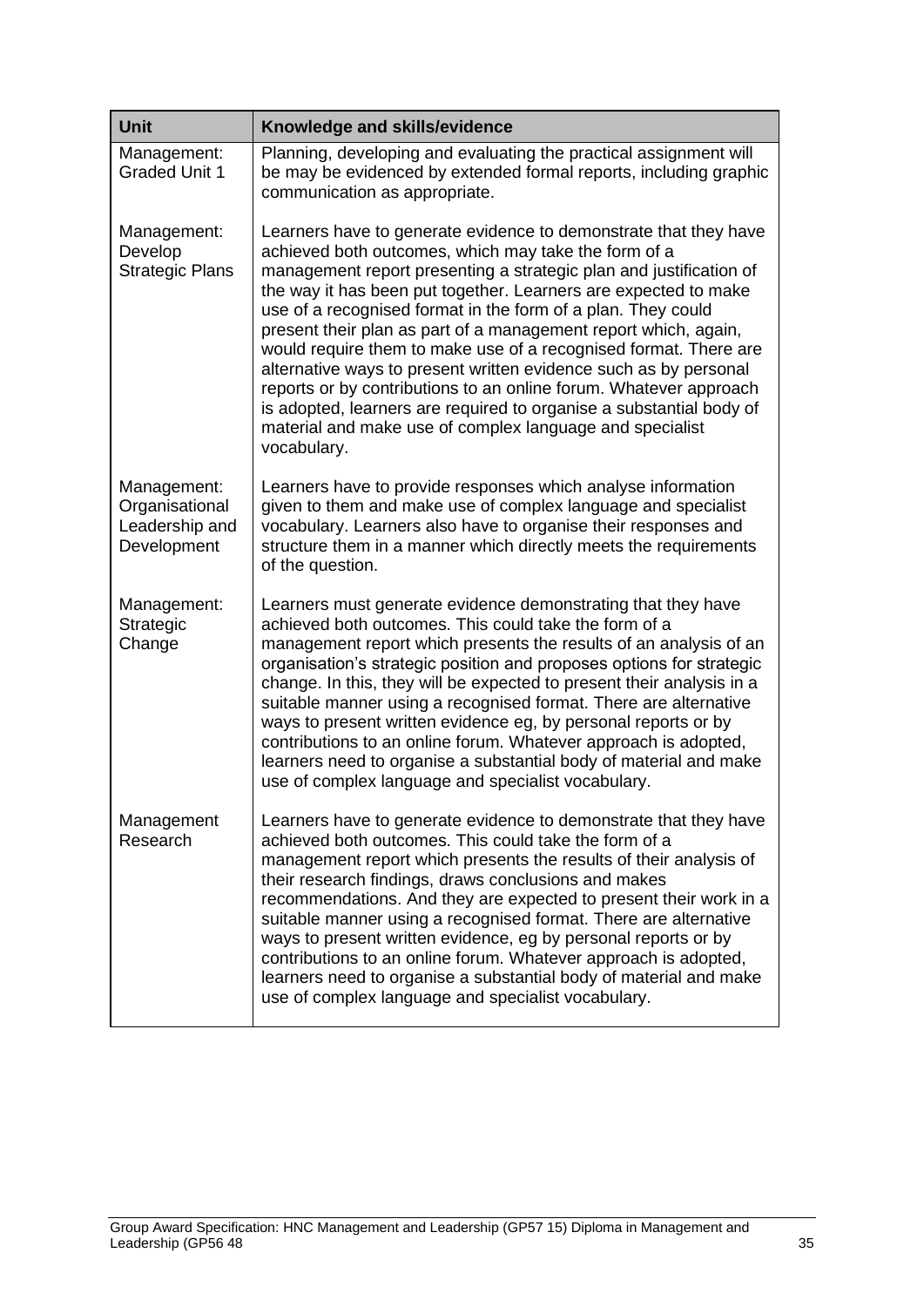### **Oral Communication**

## **Skill Component: Produce and respond to oral communication on a complex topic**

| <b>Unit</b>                                                   | Knowledge and skills/evidence                                                                                                                                                                                                                                                                                                                                                                                                                                                                                                                                                                              |
|---------------------------------------------------------------|------------------------------------------------------------------------------------------------------------------------------------------------------------------------------------------------------------------------------------------------------------------------------------------------------------------------------------------------------------------------------------------------------------------------------------------------------------------------------------------------------------------------------------------------------------------------------------------------------------|
| Management:<br>Leadership at<br><b>Work</b>                   | Learners may give a presentation on leadership approaches (eg, in<br>their place of work or to other members of their group) which<br>conveys essential relevant information and ideas. Learners may<br>also respond to questions/queries from others. They can also<br>contribute to debates and discussion or participate in a viva – all of<br>which requires the use of vocabulary, register and sentence<br>structure appropriate to the audience.                                                                                                                                                    |
| Management:<br>Developing Self<br>Management<br><b>Skills</b> | Learners may give a presentation a range of issues, such as the<br>ways have developed their self-awareness; progress of their<br>personal development plans, etc. These may be given orally to<br>other members of the class group and learners have to convey<br>essential information and ideas. Self-awareness is a complex topic<br>and learners may also respond to questions/queries from others.<br>They can also contribute to debates and discussions or participate<br>in a viva — all of which requires the use of vocabulary, register and<br>sentence structure appropriate to the audience. |
| Management:<br>Plan, Lead and<br>Implement<br>Change          | Learners could give a presentation on ways of leading change,<br>perhaps in an organisation they know, to other members of the<br>group in a manner which conveys essential information and ideas.<br>Change management can be a very complex topic and learners<br>may also respond to questions or queries from others. They can<br>contribute to debates and discussions or participate in a viva - all<br>of which requires the use of appropriate vocabulary, register and<br>sentence structure.                                                                                                     |
| Managing<br>People                                            | It would be possible for learners to give a presentation on any<br>aspect of managing and working with people to other members of<br>the group in a manner which conveys essential and relevant<br>information and ideas. In addition, learners could respond to<br>questions or queries from others on the complex issues involved in<br>managing and working with people. Learners could contribute to<br>debates and discussions or participate in a viva - all of which<br>requires the use of relevant vocabulary, register and sentence<br>structure.                                                |
| Manage<br>Operational<br><b>Resources</b>                     | Learners could give a presentation on any aspect of managing<br>operations, including budgetary control, to other members of the<br>group in a manner which conveys essential information and ideas.<br>These can be very complex topics so learners could respond to<br>questions/queries from others to convey understanding. Learners<br>could also contribute to debates and discussions or participate in a<br>viva - all of which will require the use of vocabulary, register and<br>sentence structure appropriate to the audience.                                                                |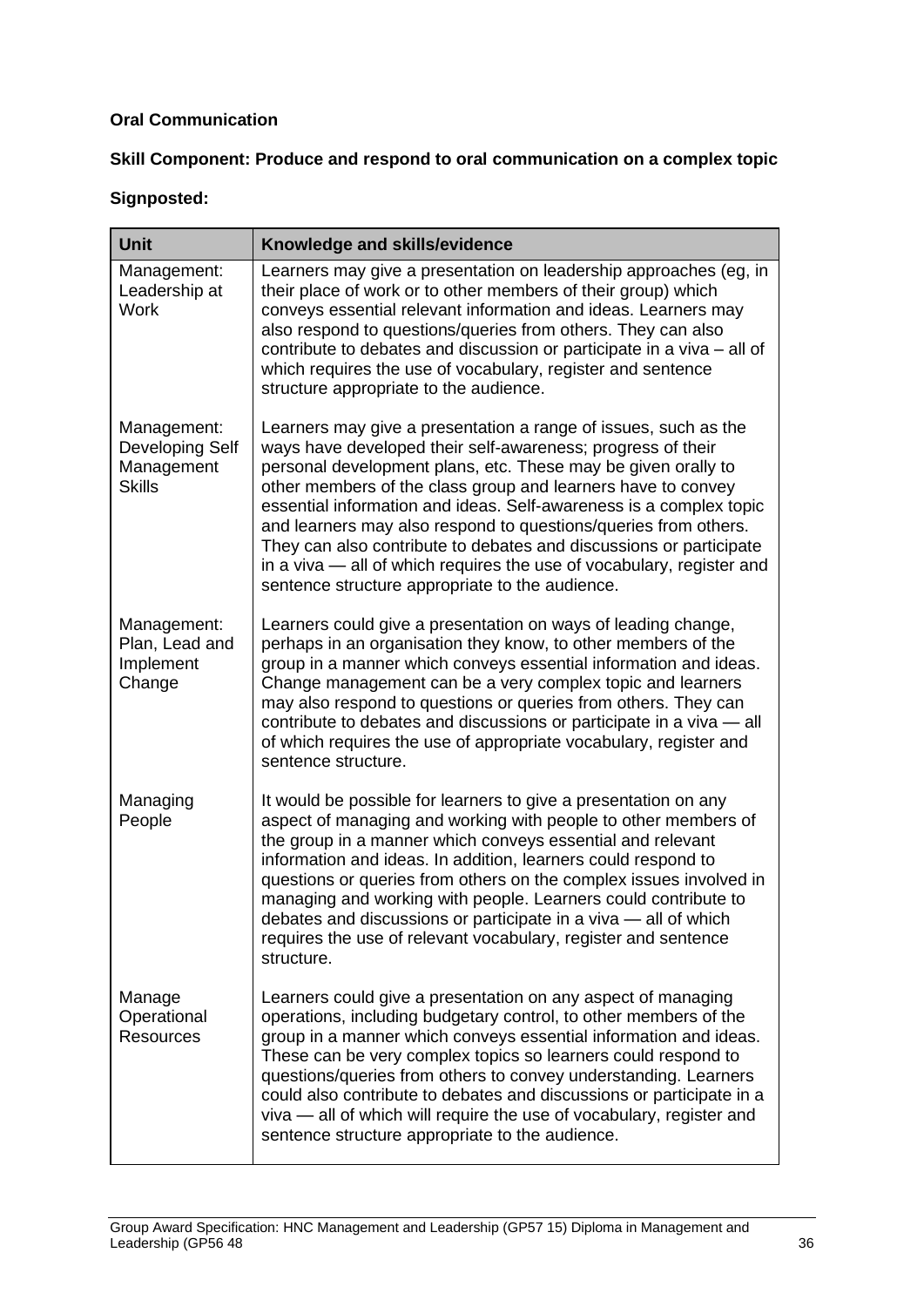| <b>Unit</b>                                                    | Knowledge and skills/evidence                                                                                                                                                                                                                                                                                                                                                                                                                                                                                                                                                                                                                                                 |
|----------------------------------------------------------------|-------------------------------------------------------------------------------------------------------------------------------------------------------------------------------------------------------------------------------------------------------------------------------------------------------------------------------------------------------------------------------------------------------------------------------------------------------------------------------------------------------------------------------------------------------------------------------------------------------------------------------------------------------------------------------|
| Management:<br>Develop<br><b>Strategic Plans</b>               | Learners could give a presentation to other members of the group<br>on strategic planning techniques used by organisations, including<br>examples known to them. This should be in a manner which<br>conveys essential information and ideas. This complex topic can<br>involve considering pros and cons of different techniques and<br>linking them to suitable theoretical approaches so learners may<br>also respond to questions or queries from others to demonstrate<br>understanding. Learners could contribute to debates and<br>discussions or participate in a viva - all of which requires the<br>appropriate use of vocabulary, register and sentence structure. |
| Management:<br>Organisational<br>Leadership and<br>Development | Learners could give a presentation on various aspects of both<br>outcomes eg, development of leadership within their own<br>organisation and factors affecting vision, in a manner which<br>conveys essential information and ideas. Organisational leadership<br>and development are complex issues and learners so learners<br>could respond to oral questions/queries from others to demonstrate<br>understanding. Learners could also contribute to debates and<br>discussions or participate in a viva - all of which require the use of<br>appropriate vocabulary, register and sentence structure.                                                                     |
| Management:<br>Strategic<br>Change                             | Learners may be asked to give a presentation on ways of<br>analysing the strategic position in an organisation (perhaps one<br>that they already know) in a manner which conveys essential<br>information and ideas. Strategic change is complex topic, involving<br>examining different theoretical approaches so learners may also<br>respond to oral questions/queries from others to demonstrate<br>understanding. Learners could contribute to debates and<br>discussions or participate in a viva - all of which require the use of<br>appropriate vocabulary, register and sentence structure.                                                                         |
| Management<br>Research                                         | A learner presentation on various aspects of their research eg,<br>research methodology; analysis of results to other members of the<br>group in a manner which conveys essential information and ideas.<br>The research may be complex so learners could also respond to<br>oral questions/queries from others to confirm understanding. It is<br>also possible for learners to give a presentation (eg, on their<br>recommendations) to senior management in an organisation.<br>Learners could contribute to debates and discussions or participate<br>in a viva — all of which requires the use of appropriate vocabulary,<br>register and sentence structure.            |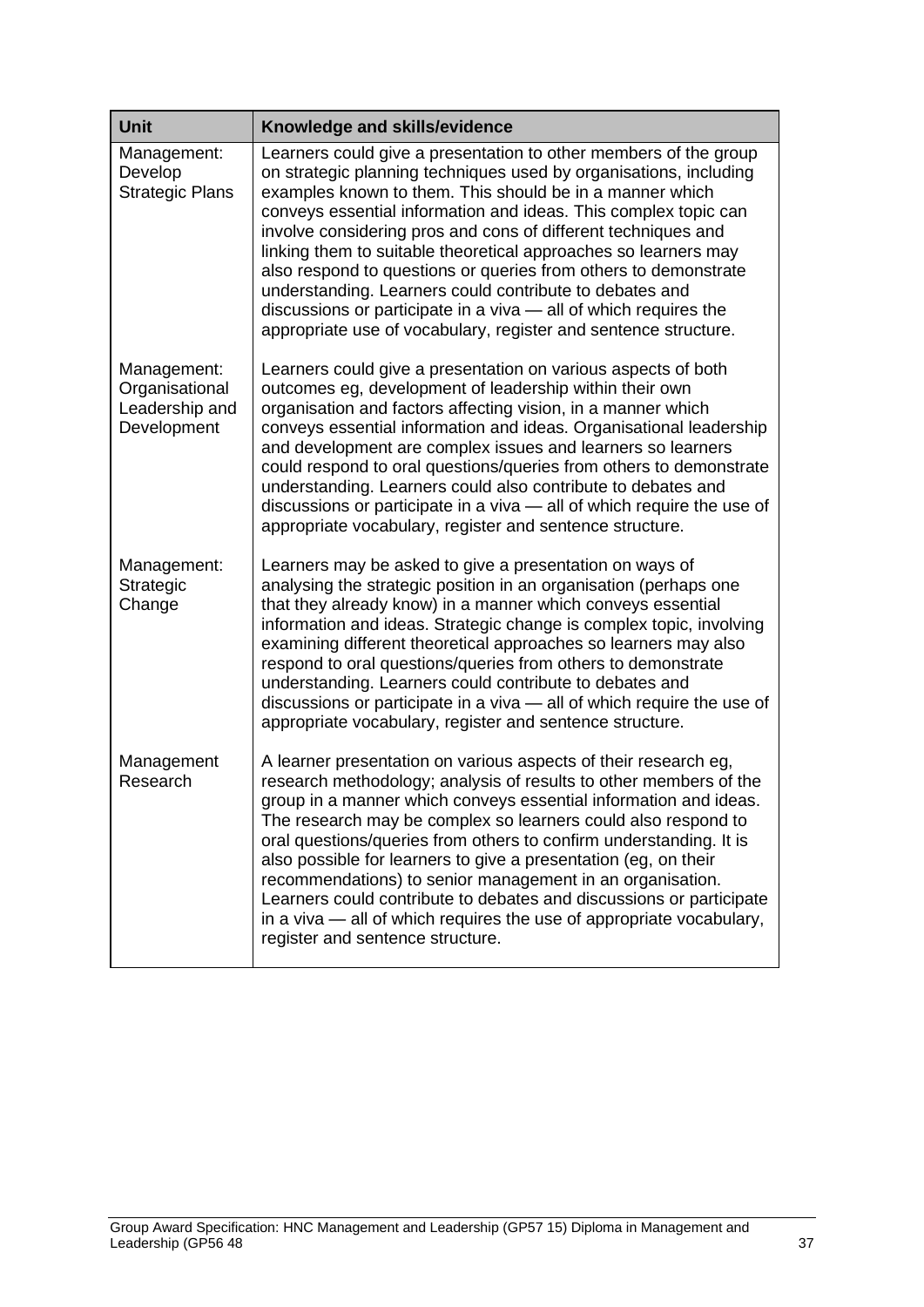### *Information and Communication Technology* **(SCQF level 6)**

*Information and Communication Technology (ICT)* focuses on the ability to use ICT to process information in ways which will be useful in work — it is not about developing IT specialists.

The Core Skill in *ICT* has two components:

- Accessing Information
- Providing/Creating Information

#### **Signposted:**

The mandatory units can now offer a wide range of opportunities for developing the two components of the *Information and Communication Technology (ICT)* Core Skill:

- A variety of tasks which require learners to access information from the Internet eg research for management theories and approaches; a key aspect of *Management Research* unit, etc. This also provides essential underpinning knowledge for the HN in Management and Leadership awards.
- $\bullet$  Flexibilities in the approaches that learners can take to generate evidence eg, Web2 use of VLEs; wikis; blogs; social bookmarking; podcasts; e-portfolios; presentations etc
- Professional presentation of reports and supporting materials which involve extensive access to and use of ICT.
- Management and security of information created are important aspects of good ICT practice.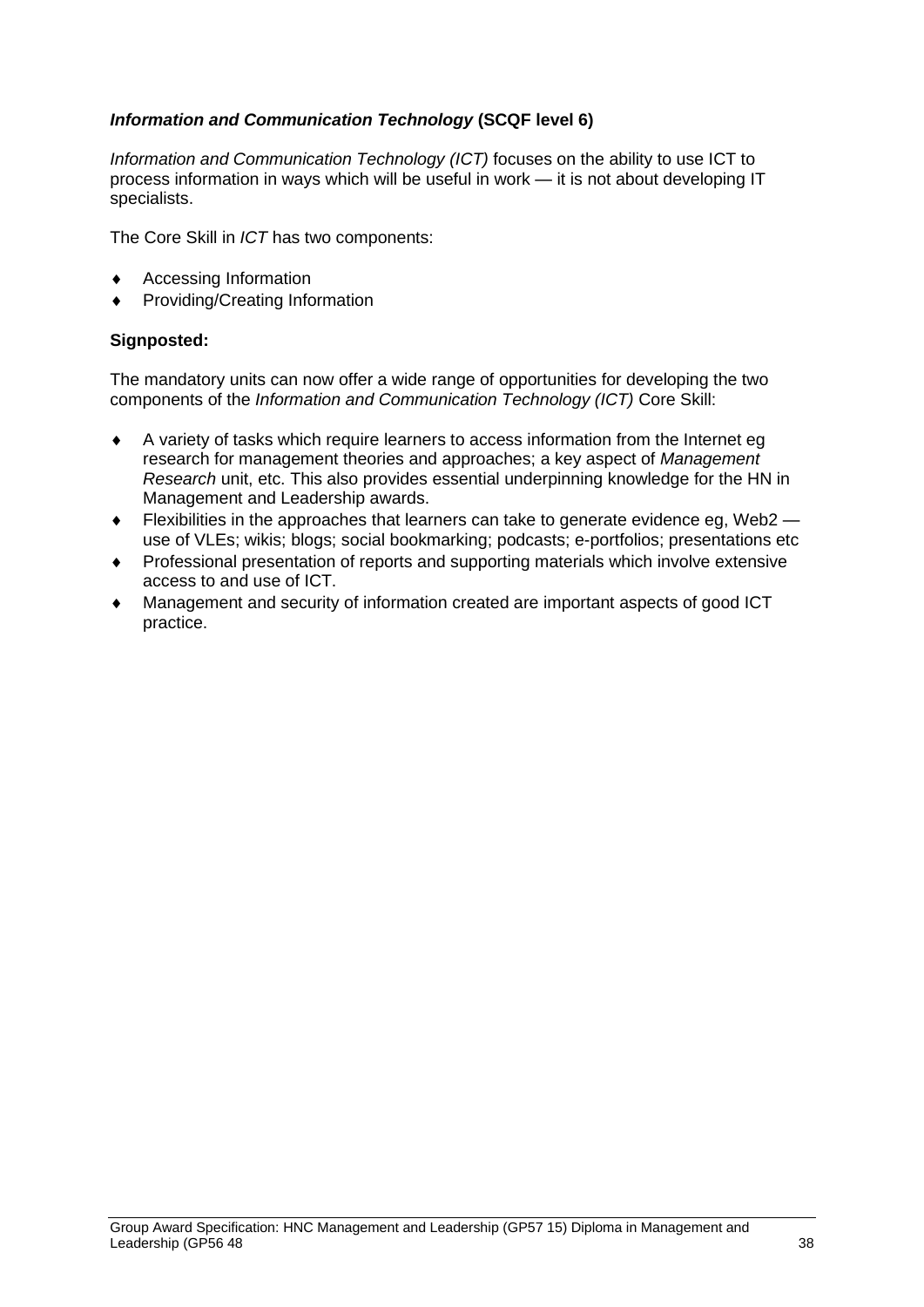## *Numeracy* **(SCQF level 6)**

### **Skill component —Using Number**

Apply a wide range of numerical skills

| <b>Unit</b>                                                    | Knowledge and skills/evidence                                                                                                                                                                                                                           |
|----------------------------------------------------------------|---------------------------------------------------------------------------------------------------------------------------------------------------------------------------------------------------------------------------------------------------------|
| Manage<br>Operational<br><b>Resources</b>                      | Analysing, recording and presenting financial data in an<br>appropriate format.                                                                                                                                                                         |
| Management:<br>Develop<br><b>Strategic Plans</b>               | Assessment of financial position of an organisation business,<br>including calculating profitability and financial safety and liquidity,<br>preparing project budgets, reporting on financial progress, market<br>information and participation trends. |
| Management:<br>Organisational<br>Leadership and<br>Development | Theoretical and underpinning knowledge for the unit requires an<br>understanding of numerical concepts and analysis, including<br>qualitative and quantitative methods to measure achievement.                                                          |
| Management:<br><b>Strategic</b><br>Change                      | Assessment of risks and costs, benefits. Analysing financial data<br>in a range of business formats.                                                                                                                                                    |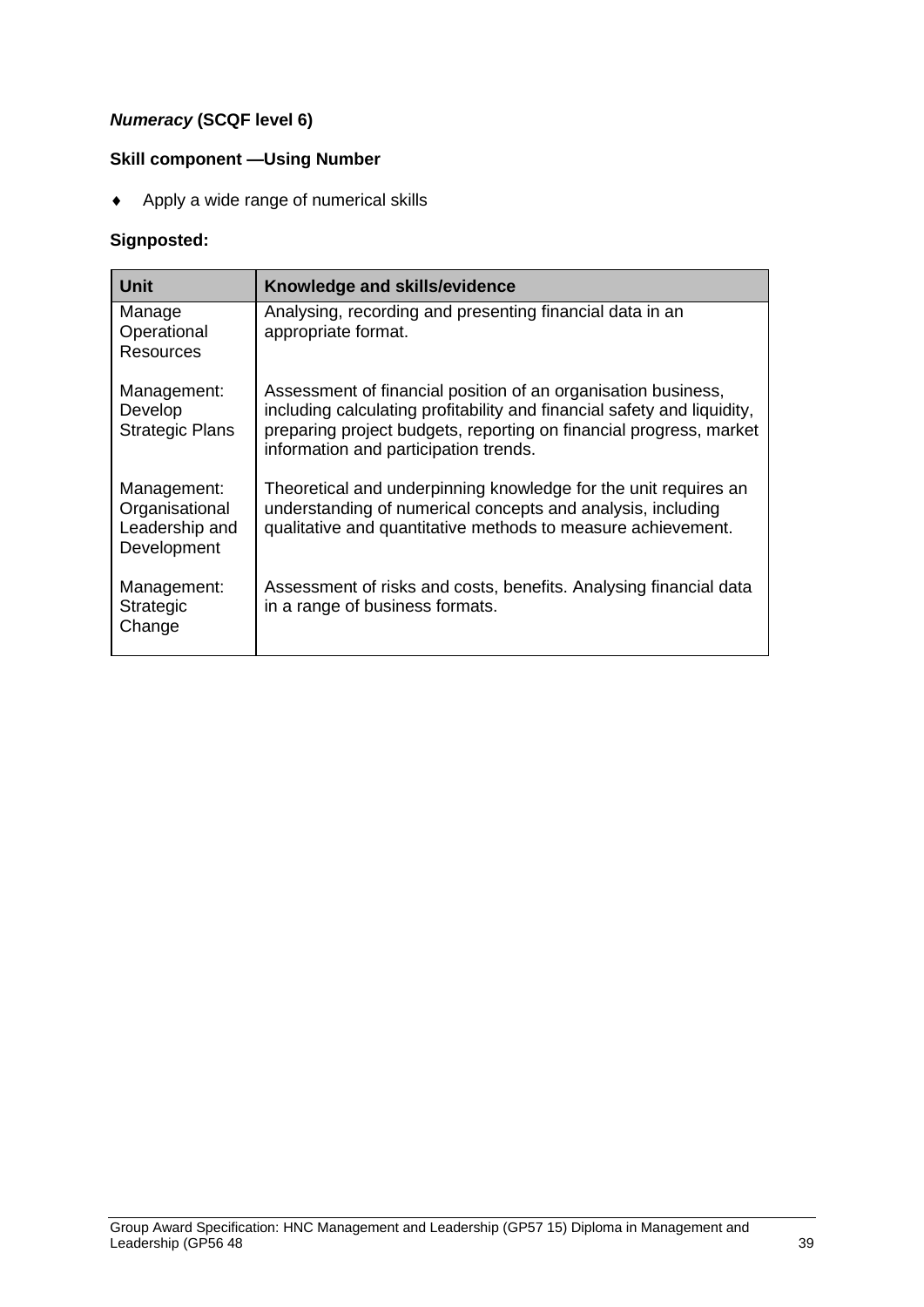## *Problem Solving* **(SCQF level 6)**

#### **Skill components**

#### **Critical Thinking**

Analyse a complex situation or issue

#### **Planning and Organising**

• Plan organise and complete a complex task

#### **Reviewing and Evaluating**

Review and evaluate a complex problem solving activity

#### **Embedded:**

#### **All Components: Critical Thinking; Planning and Organising; Reviewing and Evaluating**

| Unit                                | Knowledge and skills/evidence                                                                                                                                                                                                            |
|-------------------------------------|------------------------------------------------------------------------------------------------------------------------------------------------------------------------------------------------------------------------------------------|
| Management:<br><b>Graded Unit 1</b> | The unit is undertaken in three stages, planning, implementing and<br>evaluating an in-depth, complex practical assignment in Management.                                                                                                |
|                                     | This unit has the Core Skill of Problem Solving embedded in it. This<br>means that when learners achieve the unit, their Core Skills profile will<br>also be updated to show that they have achieved Problem Solving at<br>SCQF level 6. |

#### **Signposted:**

### **Component: Critical Thinking**

| <b>Unit</b>                                         | Knowledge and skills/evidence                                                                                                                                                                                                                                                                                                                                                                                                                                                       |
|-----------------------------------------------------|-------------------------------------------------------------------------------------------------------------------------------------------------------------------------------------------------------------------------------------------------------------------------------------------------------------------------------------------------------------------------------------------------------------------------------------------------------------------------------------|
| Management:<br>Leadership at<br><b>Work</b>         | Learners are to identify key factors in a team which will determine a<br>suitable approach to the leadership of that team. They have to assess<br>the relevance of these factors to the situation and make use of them,<br>in conjunction with appropriate management theories, to develop and<br>justify an effective team leadership approach.                                                                                                                                    |
| Management:<br>Plan Lead and<br>Implement<br>Change | Learners have to identify key factors which stimulate a change and<br>then determine a suitable approach to leading a change once it has<br>been decided to change. They have to assess the relevance of all the<br>factors which impinge on the change and decide on their relative<br>importance. Then they, in line with appropriate management theory,<br>develop and justify an approach to planning and leading the change<br>which allows it to be successfully implemented. |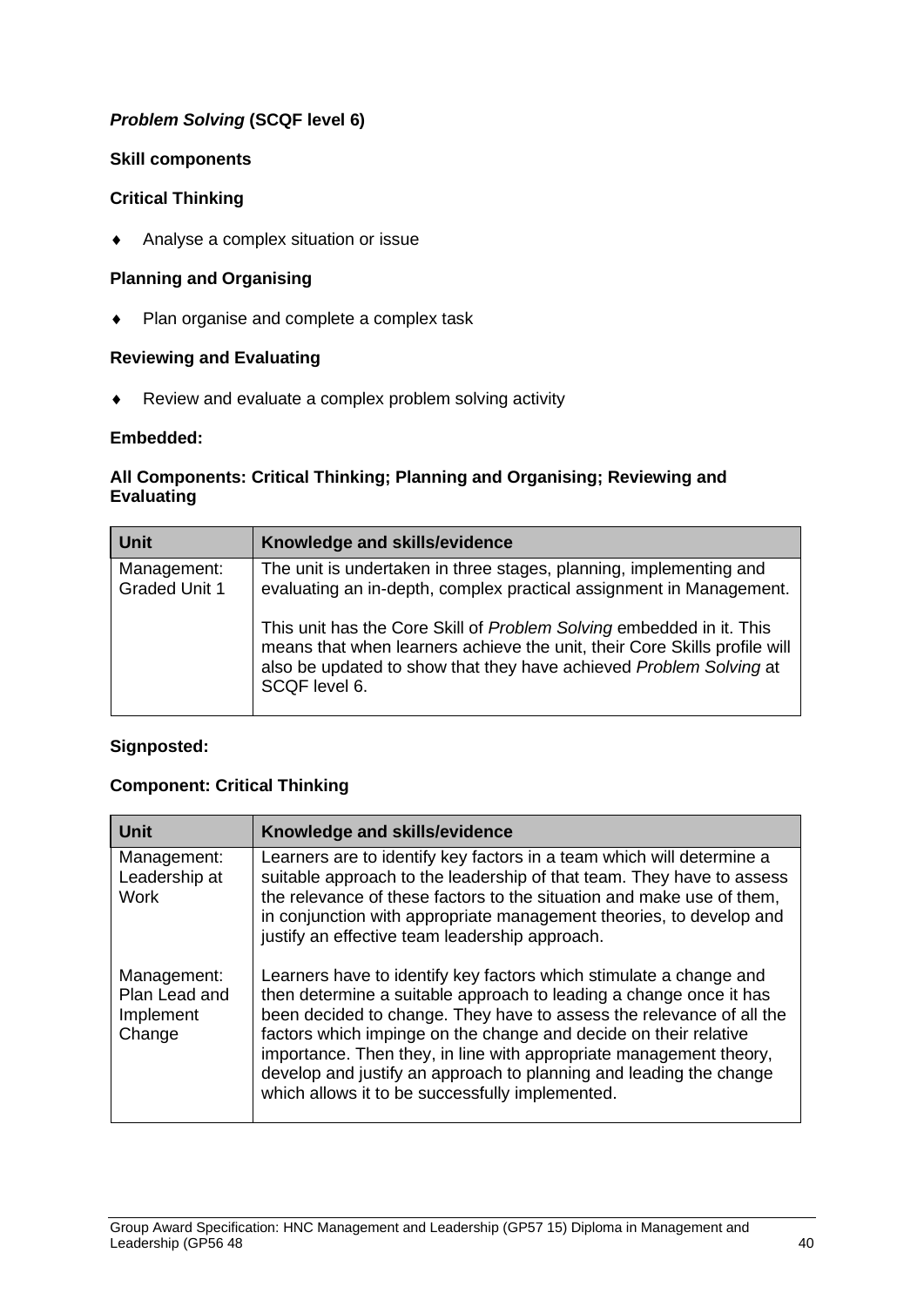| <b>Unit</b>                                                          | Knowledge and skills/evidence                                                                                                                                                                                                                                                                                                                                                                                                                                                                                                                                                      |
|----------------------------------------------------------------------|------------------------------------------------------------------------------------------------------------------------------------------------------------------------------------------------------------------------------------------------------------------------------------------------------------------------------------------------------------------------------------------------------------------------------------------------------------------------------------------------------------------------------------------------------------------------------------|
| Managing<br>People                                                   | Learners are to analyse and evaluate key aspects of managing<br>people and then consider how these can be applied in a specific<br>organisational context. They are to identify the main factors involved<br>in the situation from a HRM perspective and assess their significance<br>and relevance. In addition, they have to refer to appropriate good<br>practice and relevant concepts in order to make this assessment                                                                                                                                                        |
| Manage<br>Operational<br><b>Resources</b>                            | To complete the unit, learners are to analyse the key aspects of<br>operations management in a specific part of an organisation. They are<br>to identify the main factors involved in the situation from an<br>operational management perspective and then assess their<br>significance and relevance. They need to refer to appropriate<br>theoretical ideas in order to make this assessment and justify the<br>approach to operational management which they have identified.                                                                                                   |
| Management:<br><b>Developing Self</b><br>Management<br><b>Skills</b> | Learners have to use established techniques to enhance their own<br>self awareness. They are expected to draw conclusions from this and<br>incorporate these into a personal development plan. They have to<br>assessing the relevance of their conclusions and consider how best to<br>make use of them in their plan. They are to provide reasons to justify<br>the way they have made use of these conclusions.                                                                                                                                                                 |
| Management:<br>Develop<br><b>Strategic Plans</b>                     | In order to complete the unit, learners have to identify key factors<br>which affect the development of a strategic plan and have to assess<br>the relevance of all these factors then decide on their relative<br>importance. On the basis of this, they have to devise and justify a<br>development plan to successfully implement a strategy which is<br>suitable for the organisation. In addition, they have to analyse the<br>operation of the plan which, again, will involve the identification of key<br>factors and assessing their relevance in a particular situation. |
| Management<br>Research                                               | In this unit, learners have to identify key factors in relation to their<br>research topic. In order to draw valid conclusions and make feasible<br>recommendations, they have to assess the relevance of all these<br>factors and decide on their relative importance. They also have to<br>justify these recommendations in terms of their analysis and show<br>how they are practical and realistic as far as the organisation is<br>concerned.                                                                                                                                 |
| Management:<br>Strategic<br>Change                                   | Learners have to identify key factors which influence the current<br>strategic position of an organisation; they also have to assess the<br>relevance of all these factors and decide on their relative importance.<br>Making use of appropriate theoretical models of strategy, they identify<br>and assess various options for strategic change. They will draw<br>conclusions on which option(s) are most suitable for the organisation<br>given its current strategic position.                                                                                                |
| Management:<br>Organisational<br>Leadership and<br>Development       | When generating evidence for assessment, learners have to identify<br>key factors in an organisation which impinge on vision and leadership<br>development. They are to assess the importance of these factors and<br>make use of this when responding to questions. Also, they are to<br>justify the points they make with reference to suitable theoretical ideas<br>and models and show how they are applicable in a particular<br>organisational context.                                                                                                                      |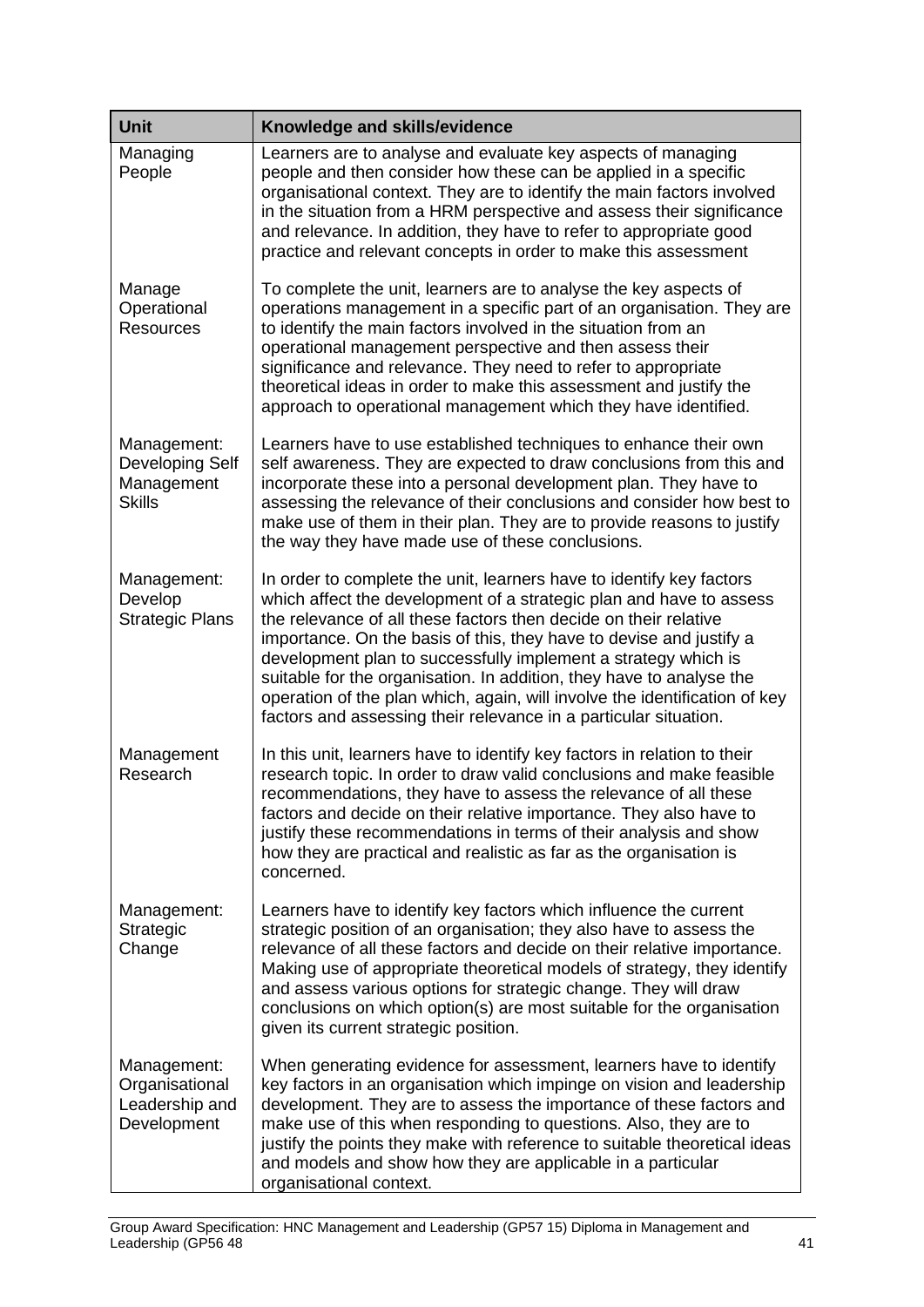## **Signposted:**

## **Component: Planning and Organising**

| <b>Unit</b>                                                   | Knowledge and skills/evidence                                                                                                                                                                                                                                                                                                                                                                                                                                                                                                                                                                             |
|---------------------------------------------------------------|-----------------------------------------------------------------------------------------------------------------------------------------------------------------------------------------------------------------------------------------------------------------------------------------------------------------------------------------------------------------------------------------------------------------------------------------------------------------------------------------------------------------------------------------------------------------------------------------------------------|
| Management:<br>Plan Lead and<br>Implement<br>Change           | Learners have to prepare a plan to implement a change. The change<br>is likely to be complex so the plan will involve several different<br>strands. Through a resource audit, learners are to identify the<br>resources required by the plan, which will involve some search activity<br>to determine the type and availability of resources needed. The<br>resources will depend on the change in question but will almost<br>certainly include human and physical resources and information.                                                                                                            |
| Management:<br>Developing Self<br>Management<br><b>Skills</b> | In Outcome 2, learners develop, implement and evaluate their own<br>personal development plan. They are required to identify the learning<br>resources that they will need in order for the plan to be implemented.<br>They are responsible for determining the personal development plan<br>and for carrying it out.                                                                                                                                                                                                                                                                                     |
| Management:<br>Develop<br><b>Strategic Plans</b>              | In order to complete the unit, learners have to prepare a plan which<br>will enable a strategy to be implemented. Strategic action can be<br>complex and the strategic programme will involve a number of<br>different strands. When developing their strategic programme,<br>learners have to identify the resources required and this will probably<br>involve some search activity to determine the type and availability of<br>resources needed. The resources will depend on the nature of the<br>strategy but, almost certainly, will include both human and physical<br>resources and information. |
| Management<br>Research                                        | In this unit, learners have to plan their research. This involves a<br>number of different strands such as deciding on a topic, carrying out a<br>literature review, making arrangements for collecting data and so on.<br>Learners have to identify the type and availability of resources<br>required by the research and this will involve some search activity.<br>Information is likely to be a key resource requirement but learners<br>may also need human and physical resources.                                                                                                                 |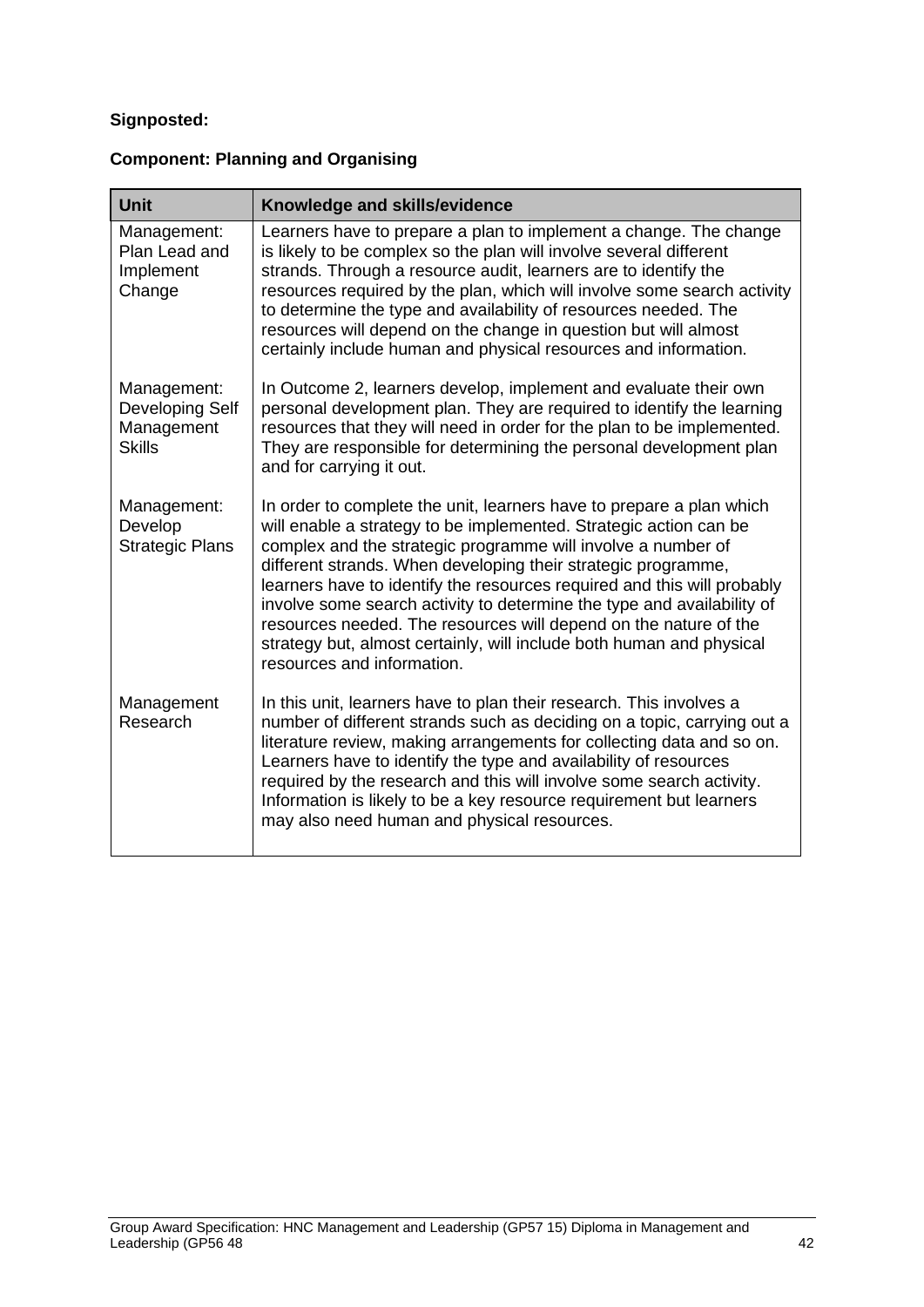## **Signposted:**

## **Component: Reviewing and Evaluating**

| <b>Unit</b>                                                    | Knowledge and skills/evidence                                                                                                                                                                                                                                                                                                                                                                                                                                                                                      |
|----------------------------------------------------------------|--------------------------------------------------------------------------------------------------------------------------------------------------------------------------------------------------------------------------------------------------------------------------------------------------------------------------------------------------------------------------------------------------------------------------------------------------------------------------------------------------------------------|
| Management:<br>Developing Self<br>Management<br><b>Skills</b>  | In Outcome 2, learners review the way their personal development<br>plan has turned out and evaluate what has happened. To do this, they<br>make use of suitable evidence (including feedback from others) to<br>draw conclusions on what worked well and what lessons they can<br>learn for future personal development plans as part of their own<br>Continuous Personal Development (CPD).                                                                                                                      |
| Managing and<br>Working with<br>People                         | Within Outcome 2, learners are to evaluate the effectiveness of an<br>organisation's approaches to managing the performance of people.<br>This includes assessing the effectiveness of the organisation's<br>performance management system and the role of coaching and<br>mentoring in developing individuals.                                                                                                                                                                                                    |
| Management:<br>Strategic<br>Change                             | Learners have to assess the relative worth of different options for<br>strategic change using a range of criteria including success criteria.<br>The options cover all aspects of the strategic situation of the<br>organisation and learners have to identify and use suitable evidence<br>to justify their evaluation. Throughout learners have to draw on the<br>work they have done for the unit, which involves reviewing and<br>evaluating the usefulness of different theoretical models and<br>approaches. |
| Management:<br>Organisational<br>Leadership and<br>Development | Learners will analyse approaches that define strategic leadership in<br>an organisational context. They will be required to evaluate<br>contemporary leadership concepts, theoretical models and<br>approaches to vision, characteristics of strategy, mission and vision<br>and approaches to coaching and mentoring.                                                                                                                                                                                             |
| Management<br>Research                                         | Learners have to draw conclusions and make recommendations. In<br>order to do this, they have to review their work and evaluate the<br>results of their work. Otherwise, they will not be able to make<br>recommendations which are realistic, practical and feasible.                                                                                                                                                                                                                                             |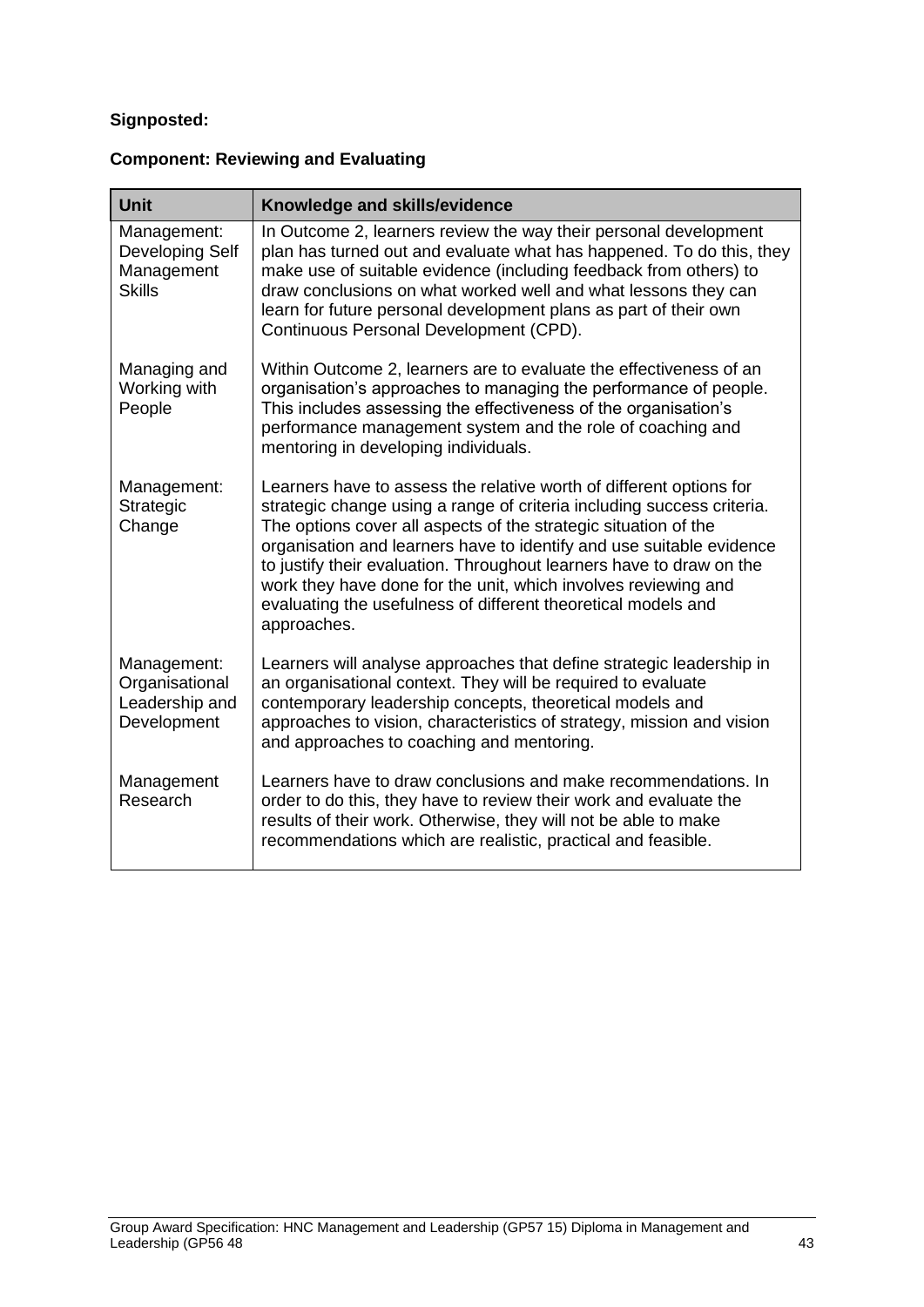## **Working with Others (SCQF level 6)**

## **Working co-operatively with others**

| <b>Unit</b>                                                    | Knowledge and skills/evidence                                                                                                                                                                                                 |
|----------------------------------------------------------------|-------------------------------------------------------------------------------------------------------------------------------------------------------------------------------------------------------------------------------|
| Managing<br>People                                             | A range of scenarios requiring an understanding of encouraging best<br>practice in co-operative working is explored, including coaching,<br>mentoring and implementing disciplinary procedures. Evaluation is<br>continuous.  |
| Management:<br>Develop<br><b>Strategic Plans</b>               | Significant theoretical underpinning knowledge is used to produce a<br>detailed response to industry case study on best practice in planning<br>and leading significant organisational change involving a range of<br>others. |
| Management:<br>Organisational<br>Leadership and<br>Development | Advanced understanding of the tools and techniques used to foster<br>co-operative working and overcome potential barriers by negotiation,<br>persuasions and assertive behaviours underpins the competencies of<br>the unit.  |
| Management:<br>Strategic<br>Change                             | Underpinning knowledge on approaches to establishing and<br>maintaining relationships with others including involving and gaining<br>commitment of staff across an organisation.                                              |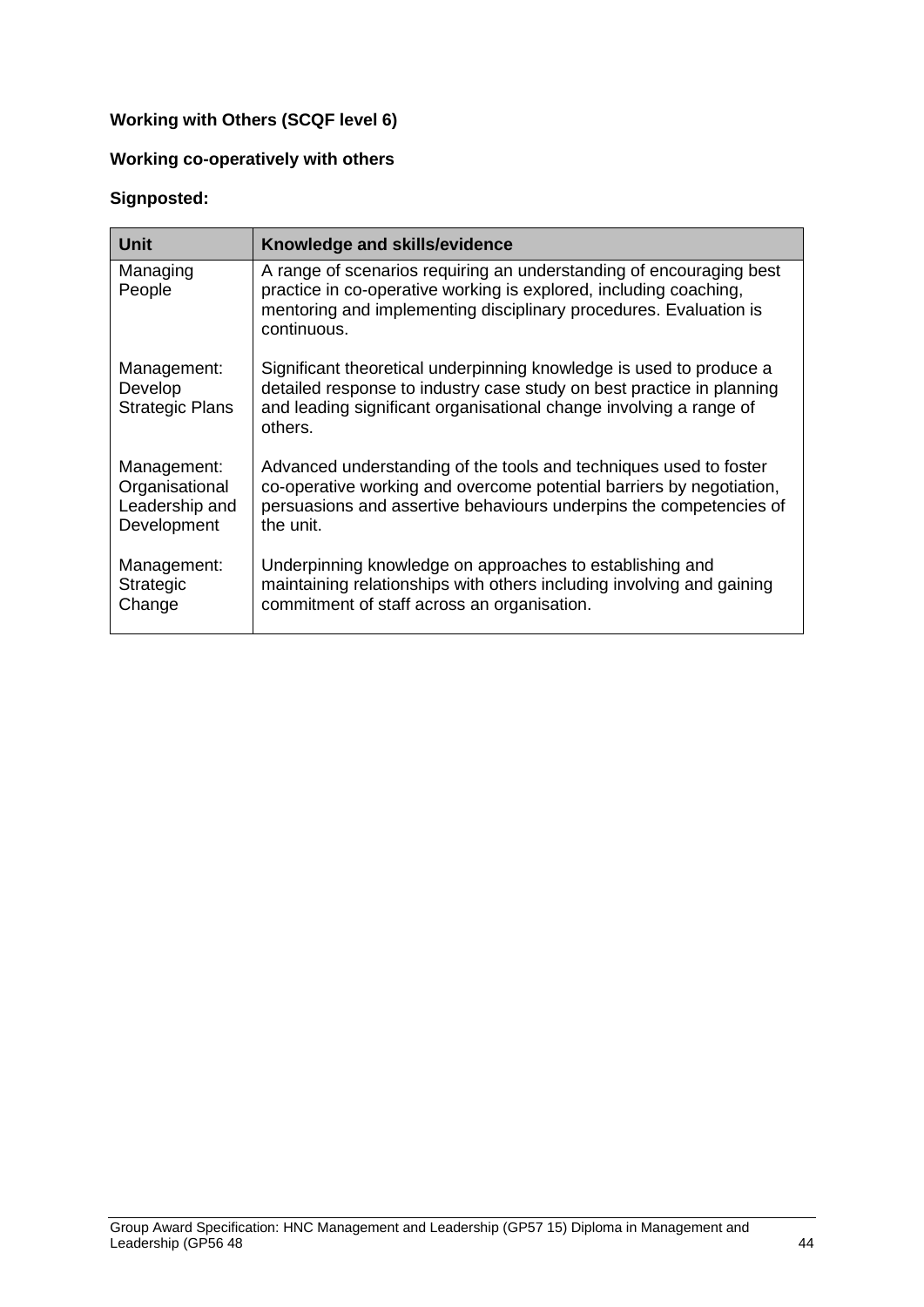# **Details of available Assessment Support Packs and Learner Support materials for the HNC and Diploma in Management and Leadership**

# **Assessment Support Packs**

| Title:                                                                       | <b>Creating a Culture of Customer Care</b>                                                                                                                                                                                                 |
|------------------------------------------------------------------------------|--------------------------------------------------------------------------------------------------------------------------------------------------------------------------------------------------------------------------------------------|
| <b>Unit Code:</b>                                                            | H <sub>1F0</sub> 34                                                                                                                                                                                                                        |
| <b>Publication:</b>                                                          | H1F0 34/AEX001                                                                                                                                                                                                                             |
| Edition:                                                                     | 1st Edition - November 2012                                                                                                                                                                                                                |
| Downloads:                                                                   | <b>Creating a Culture of Customer Care Exemplar</b>                                                                                                                                                                                        |
| Title:                                                                       | <b>Decision Making for Managers</b>                                                                                                                                                                                                        |
| <b>Unit Code:</b>                                                            | <b>F5GG 36</b>                                                                                                                                                                                                                             |
| <b>Publication:</b>                                                          | F5GG 36/AEX001                                                                                                                                                                                                                             |
| <b>Edition:</b>                                                              | 2nd Edition, January 2015                                                                                                                                                                                                                  |
| Downloads:                                                                   | <b>Decision Making for Managers</b>                                                                                                                                                                                                        |
| Title:<br><b>Unit Code:</b><br><b>Publication:</b><br>Edition:<br>Downloads: | <b>Developing Skills for Personal Effectiveness</b><br>(Business Context)<br>DF4D 33, DF4E 34, and DF4F 35<br>CB2700<br>Version 1 - August 2005<br><b>Exemplar for Developing Skills for Personal Effectiveness (Business)</b><br>Context) |
| Title:                                                                       | <b>Developing Skills for Personal Effectiveness</b>                                                                                                                                                                                        |
| <b>Unit Code:</b>                                                            | DF4D 33, DF4E 34, and DF4F 35                                                                                                                                                                                                              |
| <b>Publication:</b>                                                          | CB2646                                                                                                                                                                                                                                     |
| <b>Edition:</b>                                                              | 2nd Edition - June 2005                                                                                                                                                                                                                    |
| Downloads:                                                                   | Developing Skills for Personal Effectivenenss Exemplar                                                                                                                                                                                     |
| Title:<br>Unit Number: H2MK 34<br>Code:<br><b>Edition:</b><br>Download:      | <b>Individual Employment Relations: Law</b><br><b>H2MK 34 AEX001</b><br>November 2012<br><b>Individual Employment Relations: Law Exemplar</b>                                                                                              |
| Title:                                                                       | <b>Leadership for Managers</b>                                                                                                                                                                                                             |
| <b>Unit Code:</b>                                                            | <b>F5GH 36</b>                                                                                                                                                                                                                             |
| <b>Publication:</b>                                                          | F5GH 36/AEX001                                                                                                                                                                                                                             |
| <b>Edition:</b>                                                              | 2nd Edition, January 2015                                                                                                                                                                                                                  |
| Downloads:                                                                   | <b>Leadership for Managers</b>                                                                                                                                                                                                             |
| Title:<br>Unit Number: H1F5 34<br>Code:<br><b>Edition:</b><br>Download:      | <b>Manage Operational Resources</b><br>H1F5 34/ASP001<br>1st Edition, February 2013<br><b>Manage Operational Resources</b>                                                                                                                 |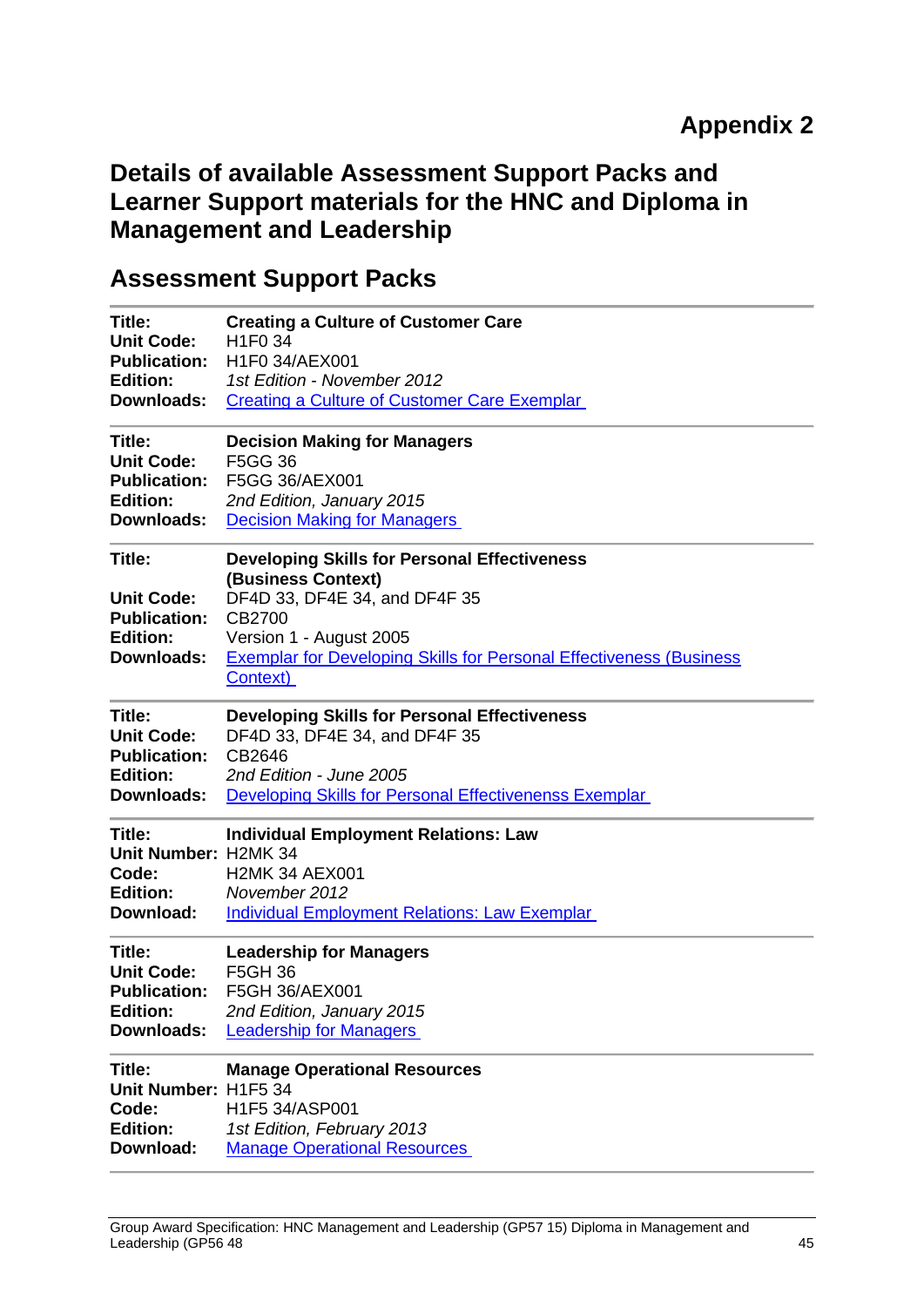| Title:<br><b>Unit Code:</b><br><b>Publication:</b><br><b>Edition:</b><br><b>Downloads:</b> | <b>Managing People</b><br><b>F5GF 35</b><br>F5GF 35/AEX001<br>1st Edition, December 2009<br><b>Managing People</b>                                                                          |
|--------------------------------------------------------------------------------------------|---------------------------------------------------------------------------------------------------------------------------------------------------------------------------------------------|
| Title:<br>Unit Number: H1KT 34<br>Code:<br><b>Edition:</b><br>Download:                    | <b>Management and Leadership: Graded Unit 1</b><br><b>H1KT 34/AEX001</b><br>1st Edition, January 2013<br>Management and Leadership: Graded Unit 1 Exemplar                                  |
| Title:<br>Unit:<br><b>Publication:</b><br><b>Edition:</b><br>Downloads:                    | <b>Management of Quality</b><br><b>DW6G 34</b><br>CB3694<br>1st Edition, March 2007<br><b>Management of Quality</b>                                                                         |
| Title:<br>Unit Number: H1S7 35<br>Code:<br><b>Edition:</b><br>Downloads:                   | <b>Management: Develop Strategic Plans</b><br>H <sub>1</sub> S7 35<br>1st Edition, October 2012<br><b>Management: Develop Strategic Plans Exemplar</b>                                      |
| Title:<br><b>Unit Code:</b><br><b>Publication:</b><br><b>Edition:</b><br>Downloads:        | <b>Management: Developing Self Management Skills</b><br>H1F1 34<br>H1F1 34/AEX001<br>1st Edition, October 2012<br><b>Management: Developing Self Management Skills Exemplar</b>             |
| Title:<br>Unit Number: H1F2 34<br>Code:<br><b>Edition:</b><br>Downloads:                   | <b>Management: Leadership at Work</b><br>H1F2 34/AEX001<br>1st Edition, July 2012<br><b>Management: Leadership at Work</b>                                                                  |
| Title:<br>Unit Number: H1S8 35<br>Code:<br><b>Edition:</b><br>Downloads:                   | <b>Management: Organisational Leadership and Development Exemplar 1</b><br>H1S8 35 AEX001<br>1st Edition, July 2012<br>Management: Organisational Leadership and Development Exemplar       |
| Title:<br>Unit Number: H1S8 35<br>Code:<br><b>Edition:</b><br>Downloads:                   | <b>Management: Organisational Leadership and Development - Exemplar 2</b><br>H1S8 35 AEX002<br>1st Edition, July 2012<br>Management: Organisational Leadership and Development - Exemplar 2 |
| Title:<br><b>Unit Code:</b><br><b>Publication:</b><br><b>Edition:</b><br>Downloads:        | <b>Management: Plan, Lead and Implement Change</b><br>H1F3 35<br>H1F3 35 AEX001<br>1st Edition, May 2012<br>Management: Plan, Lead and Implement Change                                     |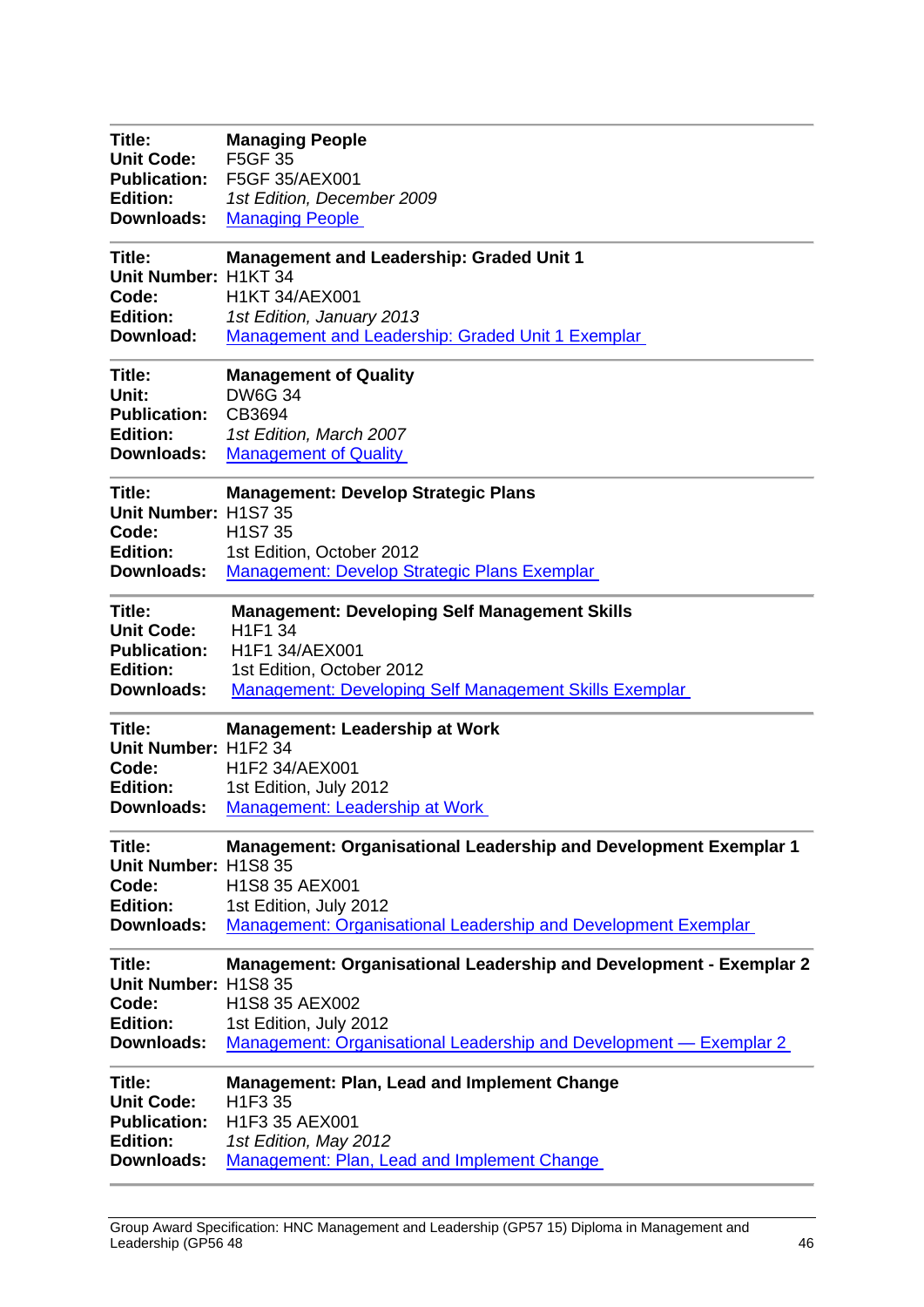| Title:               | <b>Management Research</b>                                              |
|----------------------|-------------------------------------------------------------------------|
| Unit Number: H1S9 35 |                                                                         |
| Code:                | H <sub>1</sub> S9 35/AEX001                                             |
| <b>Edition:</b>      | 1st Edition, November 2012                                              |
| Downloads:           | <b>Management Research Exemplar</b>                                     |
|                      |                                                                         |
| Title:               |                                                                         |
| <b>Unit Code:</b>    | <b>Management: Strategic Change</b><br>H <sub>1</sub> S <sub>6</sub> 35 |
| <b>Publication:</b>  | H1S6 35 AEX001                                                          |
| Edition:             | 1st edition, October 2012                                               |

# **Learner Support Packs**

| Title:<br>Code:<br>Date:<br>Downloads: | <b>Management: Developing Self Management Skills (H1F1 34)</b><br>CB3496 Version 2<br>October 2012<br>Developing Self Management Skills - Learner Support Pack (PDF)<br>Developing Self Management Skills - Learner Support Pack (Word)<br><b>Sample Activities - Management Self Review</b> |
|----------------------------------------|----------------------------------------------------------------------------------------------------------------------------------------------------------------------------------------------------------------------------------------------------------------------------------------------|
| Title:<br>Code:<br>Date:<br>Downloads: | <b>Management: Leadership at Work</b><br>H <sub>1F2</sub> 34<br>December 2012<br><b>Learner Support Pack</b><br><b>Learner Support Pack</b><br>Sample Activities - Leadership at Work                                                                                                        |
| Title:<br>Code:<br>Date:<br>Downloads: | <b>Management: Plan, Lead and Implement Change</b><br>H1F3 35<br>December 2012<br><b>Learner Support Pack</b><br><b>Learner Support Pack</b><br><b>Sample Activities - Plan Lead and Implement Change</b>                                                                                    |
| Title:<br>Code:<br>Date:<br>Downloads: | <b>Managing and Working with People</b><br>H <sub>1F4</sub> 34<br>December 2012<br><b>Learner Support Pack</b><br><b>Learner Support Pack</b><br>Sample Activities - Managing_and_Working_with People                                                                                        |
| Title:<br>Code:<br>Date:<br>Downloads: | <b>Manage Operational Resources</b><br>H1F5 34<br>December 2012<br><b>Learner Support Pack</b><br><b>Learner Support Pack</b><br><b>Sample Activities - Manage Operational Resources</b>                                                                                                     |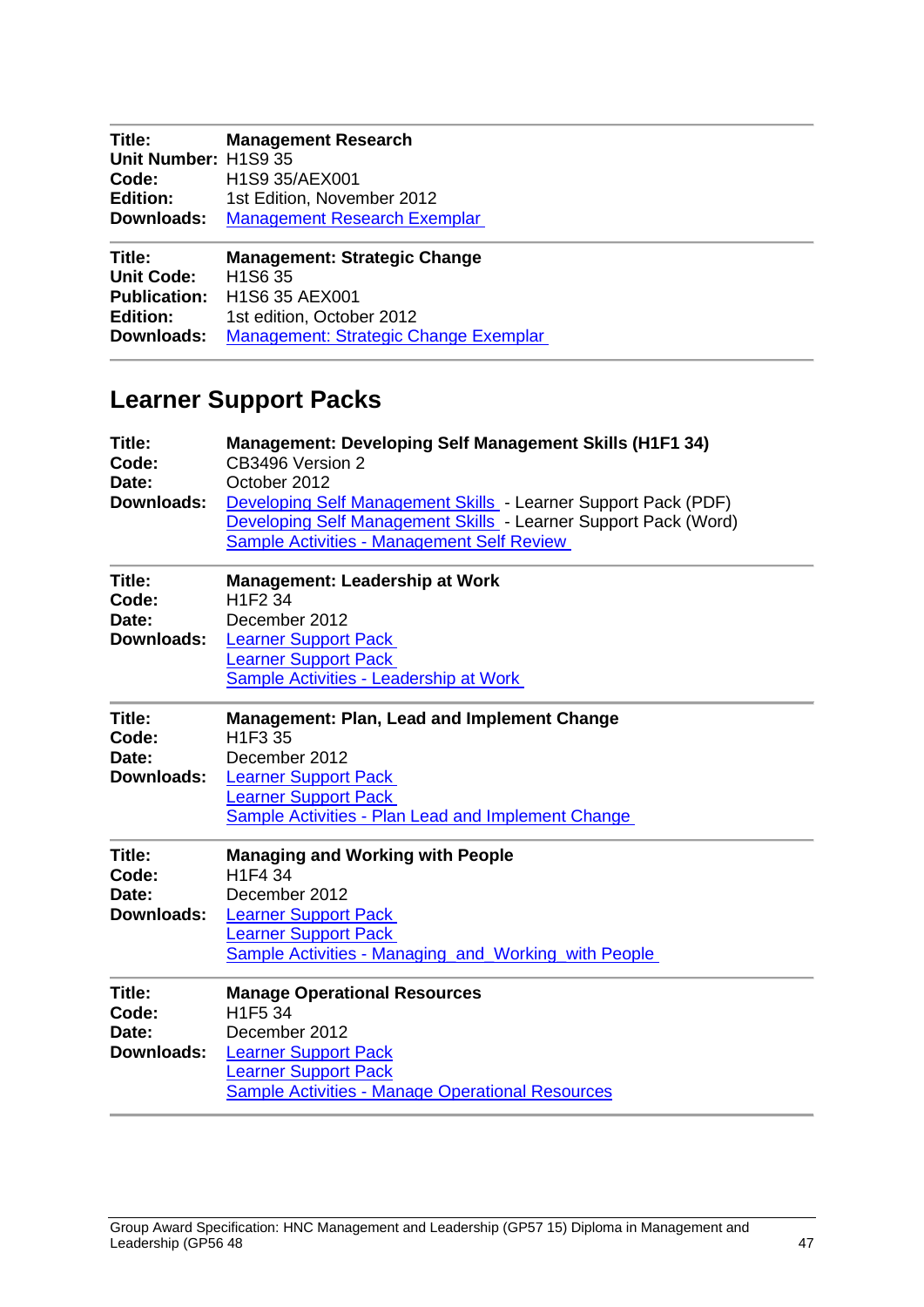| Title:<br>Code:<br>Date:<br>Downloads:                                              | <b>Creating a Culture of Customer Care</b><br><b>H1FO 34</b><br>December 2012<br><b>Learner Support Pack</b><br><b>Learner Support Pack</b><br><b>Sample Activities - Creating a Culture of Customer Care</b>                                |
|-------------------------------------------------------------------------------------|----------------------------------------------------------------------------------------------------------------------------------------------------------------------------------------------------------------------------------------------|
| Title:<br>Unit:<br>Code:<br>Date:<br>Downloads:                                     | <b>Organisational Decision Making</b><br><b>F8KA 38</b><br>CB5503<br><b>April 2015</b><br><b>Learner Support Pack</b><br><b>Learner Support Pack</b>                                                                                         |
| Title:<br><b>Unit Code:</b><br><b>Publication:</b><br><b>Edition:</b><br>Downloads: | <b>Management: Organisational Leadership and Development</b><br>H <sub>1</sub> S8 35<br>CB6079<br>February 2013<br><b>Learner Support Pack</b><br><b>Learner Support Pack</b><br>Sample Activities - Organisational Leadership Development   |
| Title:<br>Code:<br>Date:<br>Downloads:                                              | <b>Management: Strategic Change</b><br>H1S6 35<br>February 2013<br><b>Learner Support Packs</b><br><b>Learner Support Packs</b><br>Sample Activities - Strategic Change                                                                      |
| Title:<br>Code:<br><b>Edition:</b><br>Downloads:                                    | <b>Management: Develop Strategic Plans</b><br>H <sub>1</sub> S7 35<br>January 2013<br>Develop Strategic Plans - Learner Support Pack<br>Develop Strategic Plans - Learner Support Pack<br><b>Sample Activities - Develop Strategic Plans</b> |
| Title:<br>Code:<br>Date:<br>Downloads:                                              | <b>Management Research</b><br>H1S9 35<br>January 2013<br><b>Learner Support Pack</b><br>Sample Activities - Management Research                                                                                                              |
| Title:<br>Code:<br>Date:<br>Downloads:                                              | <b>Management: Organisational Innovation</b><br>CB4561<br>April 2015<br><b>Learner Support Pack</b><br><b>Learning and teaching pack</b>                                                                                                     |
| Title:<br>Code:<br>Date:<br>Downloads:                                              | <b>Decision Making for Managers</b><br>CB5047<br><b>March 2015</b><br><b>Decision Making for Managers</b><br><b>Decision Making for Managers</b>                                                                                             |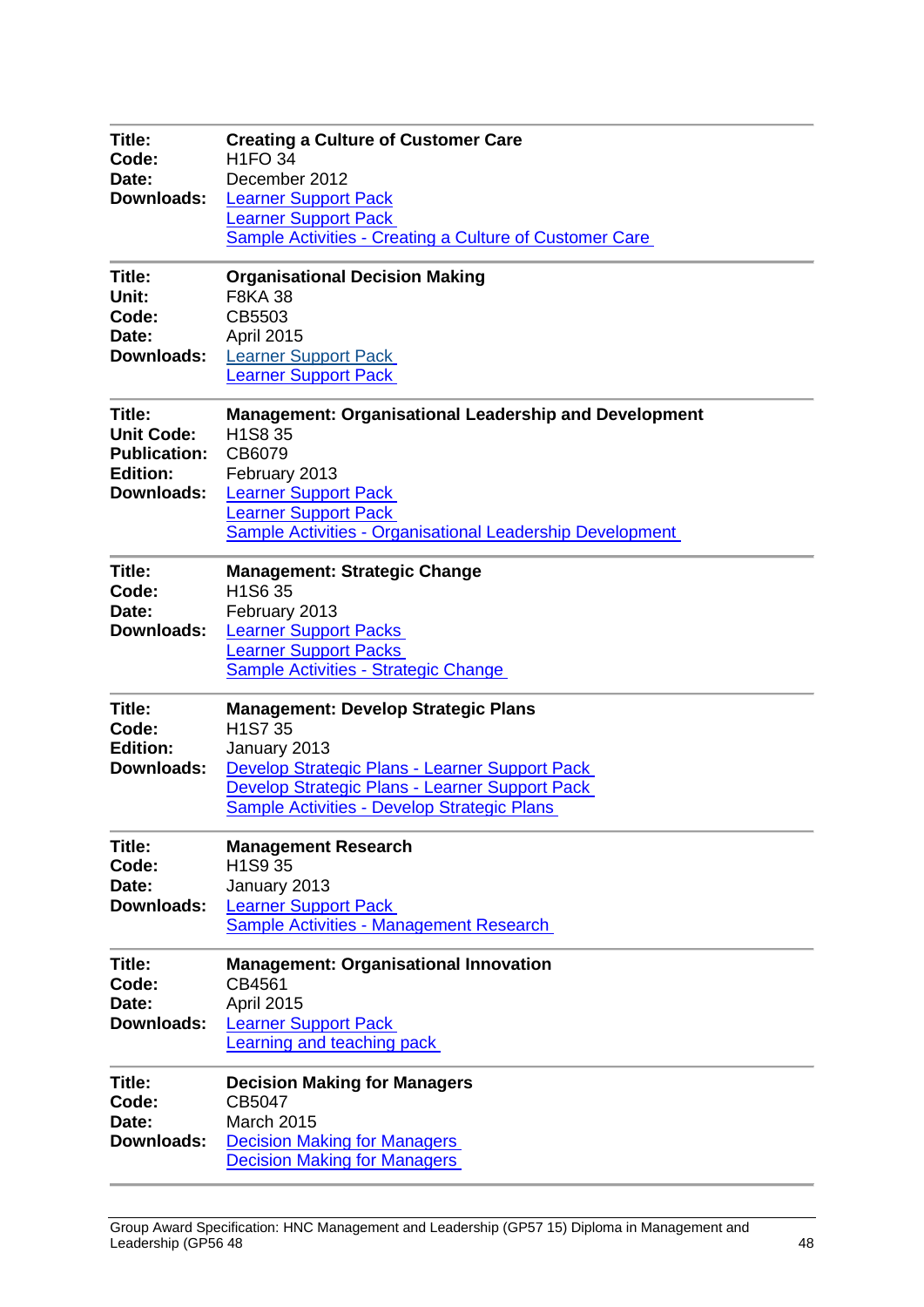| Title:<br>Code:<br>Date:<br>Downloads:                | <b>Leadership for Managers</b><br>CB5048<br><b>March 2015</b><br><b>Leadership for Managers</b><br><b>Leadership for Managers</b>                                                                                                       |
|-------------------------------------------------------|-----------------------------------------------------------------------------------------------------------------------------------------------------------------------------------------------------------------------------------------|
| Title:<br>Code:<br>Date:<br><b>Downloads:</b>         | <b>Managing People</b><br>CB5049<br><b>March 2015</b><br><b>Managing People</b><br><b>Managing People</b>                                                                                                                               |
| Title:<br><b>Unit Code:</b><br>Edition:<br>Downloads: | <b>Management: Project Justification and Planning</b><br><b>DV5H 35</b><br>2nd Edition, February 2015<br><b>Management: Justification and Planning Support Pack</b><br><b>Management: Justification and Planning Support Pack</b>       |
| Title:<br><b>Unit Code:</b><br>Edition:<br>Downloads: | Management: Managing the Implementation of a Project<br>DV5J 35<br>2nd Edition, February 2015<br>Management: Managing the Implementation of a Project Support Pack<br>Management: Managing the Implementation of a Project Support Pack |

# **Interactive activities for learners**

- [Management: Creating a culture of Customer Care \(DJ42 34/H1F0 34\)](https://www.sqa.org.uk/files/HNCmanagement/CustomerCareWEB/CustomerIntro.html)
- [Management: Leadership at Work \(DV88 34/H1F2 34\)](https://www.sqa.org.uk/files/HNCmanagement/LeadershipWEB/LeadershipIntro.html)
- [Managing and working with People \(DV82 34/H1F4 34\)](https://www.sqa.org.uk/files/HNCmanagement/ManagePeopleWEB/ManagePeopleIntro.html)
- [Manage Operational Resources \(DV7X 34/H1F5 34\)](https://www.sqa.org.uk/files/HNCmanagement/MORWEB/MORIntro.html)
- [Management: Plan, Lead and Implement Change \(DV8C 35/H1F3 35\)](https://www.sqa.org.uk/files/HNCmanagement/PlanLeadChangeWEB/PlanIntro.html)
- [Management: Developing Self Management Skills \(DV86 34/H1F1 34\)](https://www.sqa.org.uk/files/HNCmanagement/SelfDevelopmentWEB/SelfIntro.html)
- [Management: Develop Strategic Plans \(DV87 36/H1S7 35\)](https://www.sqa.org.uk/files/HNCmanagement/develop_strategic_plans/dsp_intro.html)
- [Management: Organisational Leadership and Development \(DV8A 36/H1S8 35\)](https://www.sqa.org.uk/files/HNCmanagement/Organisational_leadership_development/old_intro.html)
- [Management: Strategic Change \(DV7W 36/H1S6 35\)](https://www.sqa.org.uk/files/HNCmanagement/strategic_change/sc_intro.html)